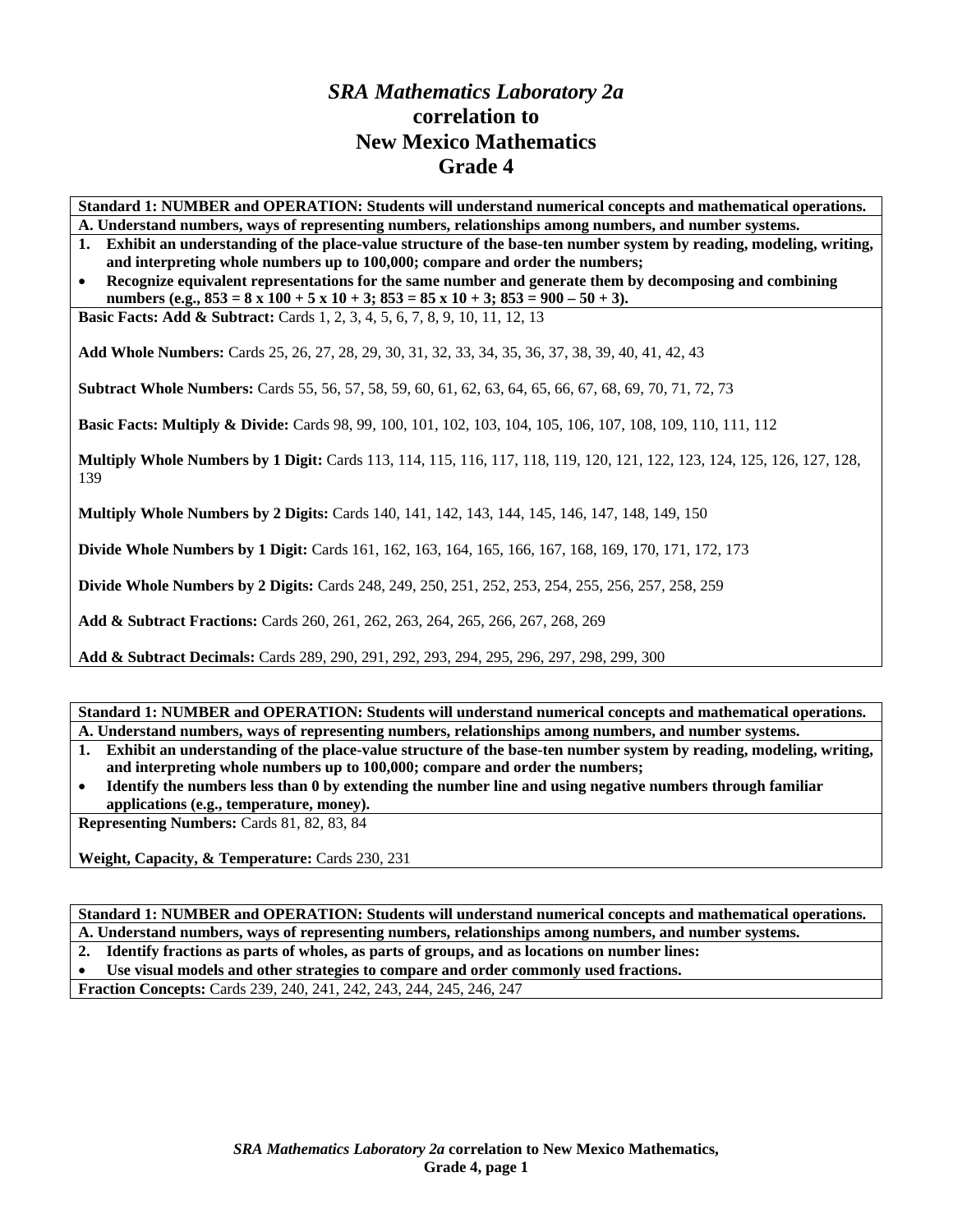**Standard 1: NUMBER and OPERATION: Students will understand numerical concepts and mathematical operations. A. Understand numbers, ways of representing numbers, relationships among numbers, and number systems.** 

- **2. Identify fractions as parts of wholes, as parts of groups, and as locations on number lines:**
- **Use models to show how whole numbers and decimals (to the hundredths place) relate to simple fractions (e.g., ½, 5/10, 0.5).**

**Decimal Concepts:** Cards 208, 209, 210, 213

**Fraction Concepts:** Cards 237, 238

**Standard 1: NUMBER and OPERATION: Students will understand numerical concepts and mathematical operations. A. Understand numbers, ways of representing numbers, relationships among numbers, and number systems.** 

**2. Identify fractions as parts of wholes, as parts of groups, and as locations on number lines:** 

- **Identify different interpretations of fractions:** 
	- **Division of whole numbers by whole numbers**
	- **Ratio**
	- **Equivalence**
	- **Ordering of fractions**
	- **Parts of a whole or parts of a set**

**Fraction Concepts:** Cards 232, 233, 234, 235, 236, 237, 238, 239, 240, 241, 242, 243, 244, 245, 246, 247

**Standard 1: NUMBER and OPERATION: Students will understand numerical concepts and mathematical operations. A. Understand numbers, ways of representing numbers, relationships among numbers, and number systems.** 

**3. Add and subtract fractions with common and uncommon denominators using a variety of strategies (e.g., manipulatives, numbers, pictures);** 

• **Recognize and generate equivalent decimal forms of commonly used fractions (e.g., halves, quarters, tenths, fifths) Decimal Concepts:** Cards 208, 209, 210, 213

**Standard 1: NUMBER and OPERATION: Students will understand numerical concepts and mathematical operations. A. Understand numbers, ways of representing numbers, relationships among numbers, and number systems.** 

- **3. Add and subtract fractions with common and uncommon denominators using a variety of strategies (e.g., manipulatives, numbers, pictures);**
- **Identify the numbers less than 0 by extending the number line and using negative numbers through familiar applications (e.g., temperature, money).**

**Representing Numbers:** Cards 81, 82, 83, 84

**Weight, Capacity, & Temperature:** Cards 230, 231

**Standard 1: NUMBER and OPERATION: Students will understand numerical concepts and mathematical operations. A. Understand numbers, ways of representing numbers, relationships among numbers, and number systems. 4. Recognize classes of numbers (e.g., odd, even, factors, multiples, square numbers) and apply these concepts in problem-solving situations.** 

**Patterns & Numbers:** Cards 196, 204, 207

**Standard 1: NUMBER and OPERATION: Students will understand numerical concepts and mathematical operations. B. Understand the meaning of operations and how they relate to one another.** 

**1. Demonstrate an understanding of the ability to use:** 

• **Standard algorithms for the addition and subtraction of multi-digit numbers.** 

**Add Whole Numbers:** Cards 25, 26, 27, 28, 29, 30, 31, 32, 33, 34, 35, 36, 37, 38, 39, 40, 41, 42, 43

**Subtract Whole Numbers:** Cards 55, 56, 57, 58, 59, 60, 61, 62, 63, 64, 65, 66, 67, 68, 69, 70, 71, 72, 73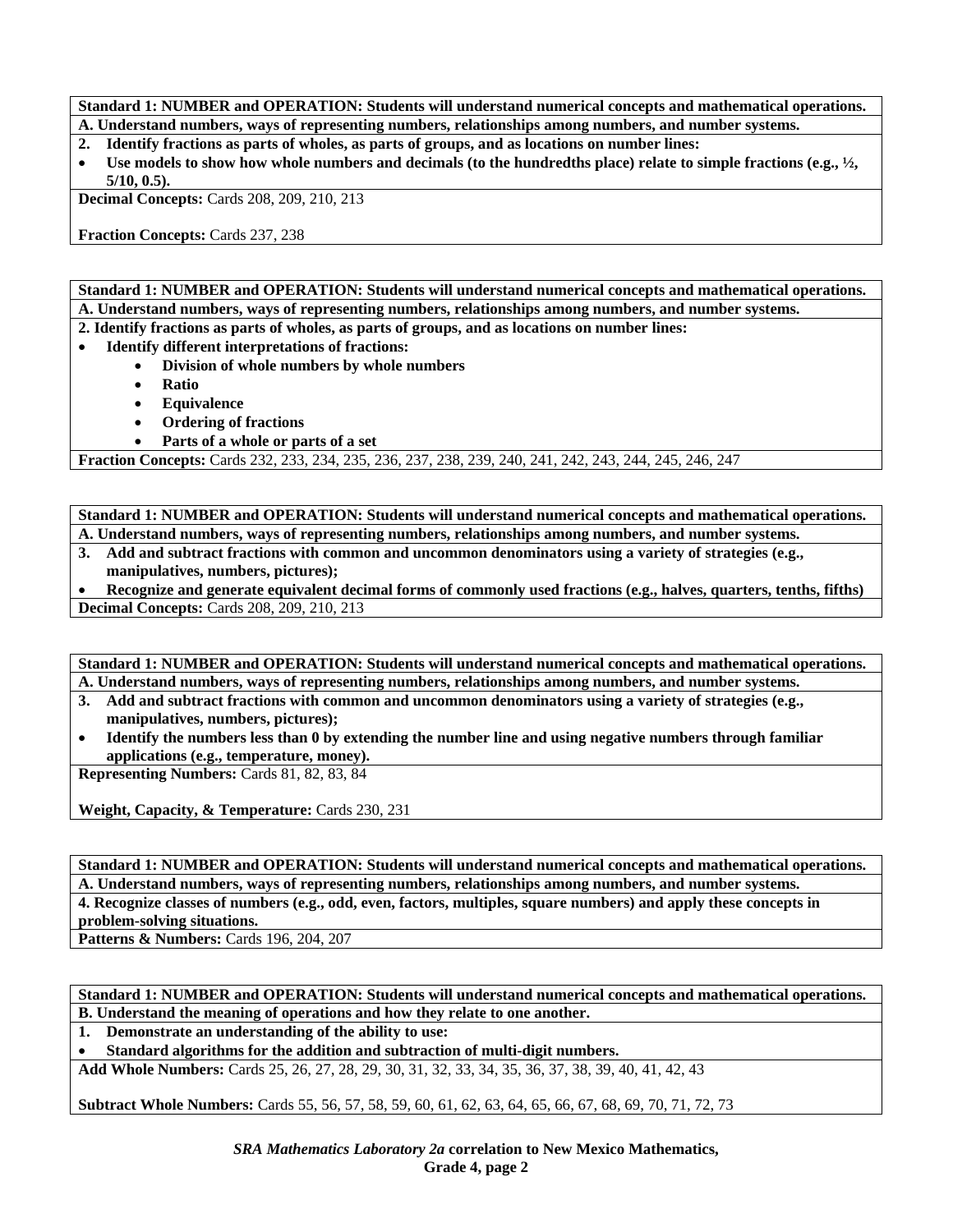**B. Understand the meaning of operations and how they relate to one another.** 

**1. Demonstrate an understanding of the ability to use:** 

| Standard algorithms for multiplying a multi-digit number by a two-digit number and for dividing a multi-digit number by a |
|---------------------------------------------------------------------------------------------------------------------------|
| one-digit number.                                                                                                         |

**Multiply Whole Numbers by 1 Digit:** Cards 113, 114, 115, 116, 117, 118, 119, 120, 121, 122, 123, 124, 125, 126, 127, 128, 129

**Multiply Whole Numbers by 2 Digits:** Cards 140, 141, 142, 143, 144, 145, 146, 147, 148, 149, 150

**Divide Whole Numbers by 1 Digit:** Cards 161, 162, 163, 164, 165, 166, 167, 168, 169, 170, 171, 172, 173

**Divide Whole Numbers by 2 Digits:** Cards 248, 249, 250, 251, 252, 253, 254, 255, 256, 257, 258, 259

**Standard 1: NUMBER and OPERATION: Students will understand numerical concepts and mathematical operations. B. Understand the meaning of operations and how they relate to one another. 2. Select and use appropriate operations (addition, subtraction, multiplication, and division) to solve problems. Basic Facts: Add & Subtract:** Cards 1, 2, 3, 4, 5, 6, 7, 8, 9, 10, 11, 12, 13 **Place Value: Whole Numbers:** Cards 14, 15, 16, 17, 18, 19, 20, 21, 22, 23, 24 **Add Whole Numbers:** Cards 25, 26, 27, 28, 29, 30, 3, 32, 33, 34, 35, 36, 37, 38, 39, 40, 41, 42, 43 **Time & Money:** Cards 44, 45, 46, 47, 48, 49, 50, 51, 52, 53, 54 **Subtract Whole Numbers:** Cards 55, 56, 57, 58, 59, 60, 61, 62, 63, 64, 65, 66, 67, 68, 69, 70, 71, 72, 73 **Representing Numbers:** Cards 74, 75, 76, 77, 78, 79, 80, 81, 82, 83, 84 **Linear Measurement:** Cards 85, 86, 87, 88, 89, 90, 91, 92, 93, 94, 95, 96, 97 **Basic Facts: Multiply & Divide:** Cards 98, 99, 100, 101, 102, 103, 104, 105, 106, 107, 108, 109, 110, 111, 112 **Multiply Whole Numbers by 1 Digit:** Cards 113, 114, 115, 116, 117, 118, 119, 120, 121, 122, 123, 124, 125, 126, 127, 128, 129 **Geometric Figures:** Cards 130, 131, 132, 133, 134, 135, 136, 137, 138, 139 **Multiply Whole Numbers by 2 Digits:** Cards 140, 141, 142, 143, 144, 145, 146, 147, 148, 149, 150 **Geometry Basics:** Cards 151, 152, 153, 154, 155, 156, 157, 158, 159, 160 **Divide Whole Numbers by 1 Digit:** Cards 161, 162, 163, 164, 165, 166, 167, 168, 169, 170, 171, 172, 173 **Data & Graphs:** Cards 174, 175, 176, 177, 178, 179, 180, 181, 182, 183, 184, 185 Perimeter & Area: Cards 186, 187, 188, 189, 190, 191, 192, 193, 194, 195 **Patterns & Numbers:** Cards 196, 197, 198, 199, 200, 201, 202, 203, 204, 205, 206, 207 **Decimal Concepts:** Cards 208, 209, 210, 211, 212, 213, 214, 215, 216, 217, 218 **Weight, Capacity, & Temperature:** Cards 219, 220, 221, 222, 223, 224, 225, 226, 227, 228, 229, 230, 231 **Fraction Concepts:** Cards 232, 233, 234, 235, 236, 237, 238, 238, 239, 240, 241, 242, 243, 244, 245, 246, 247 **Divide Whole Numbers by 2 Digits:** Cards 248, 249, 250, 251, 252, 253, 254, 255, 256, 257, 258, 259 **Add & Subtract Fractions:** Cards 260, 261, 262, 263, 264, 265, 266, 267, 268, 269 **Spatial Sense & Transformations:** Cards 270, 271, 272, 273, 274, 275, 276, 277, 278, 279, 280 **Probability:** Cards 281, 282, 283, 284, 285, 286, 287, 288 **Add & Subtract Decimals:** Cards 289, 290, 291, 292, 293, 294, 295, 296, 297, 298, 299, 300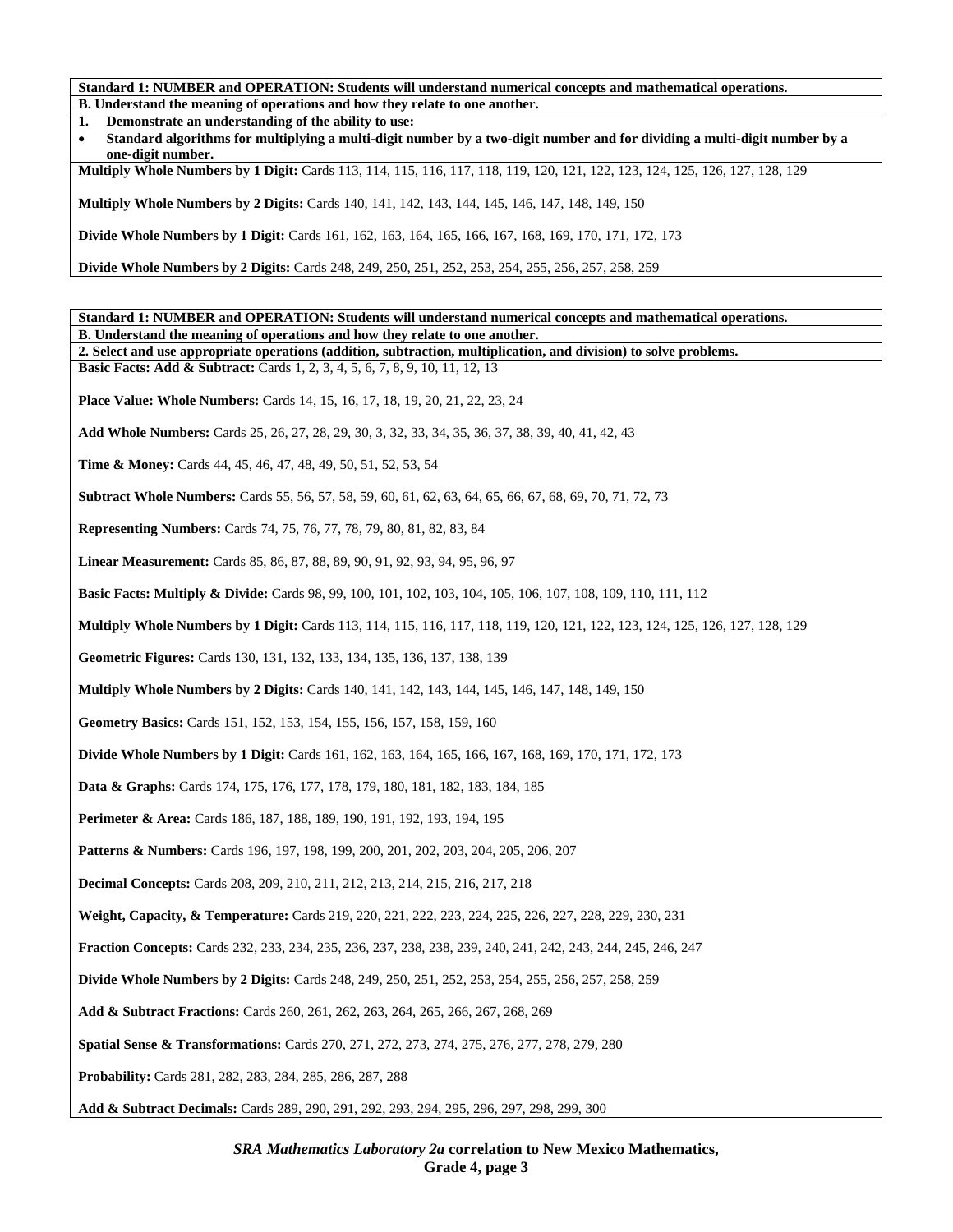**Standard 1: NUMBER and OPERATION: Students will understand numerical concepts and mathematical operations. B. Understand the meaning of operations and how they relate to one another.** 

**3. Extend the uses of whole numbers to the addition and subtraction of simple decimals (positive numbers to two places).** 

**Add Whole Numbers:** Cards 25, 26, 27, 28, 29, 30, 31, 32, 33, 34, 35, 36, 37, 38, 39, 40, 41, 42, 43

**Subtract Whole Numbers:** Cards 55, 56, 57, 58, 59, 60, 61, 62, 63, 64, 65, 66, 67, 68, 69, 70, 71, 72, 73

**Add & Subtract Decimals:** Cards 289, 290, 291, 292, 293, 294, 295, 296, 297, 298, 299, 300

**Standard 1: NUMBER and OPERATION: Students will understand numerical concepts and mathematical operations. B. Understand the meaning of operations and how they relate to one another.** 

**4. Demonstrate commutative, associative, identify, and zero properties of operations on whole numbers (e.g., 37 x 46 =**  46 x 37 and  $(6 \times 2) \times 5 = 6 \times (2 \times 5)$ .

**Basic Facts: Add & Subtract: Cards 10, 13** 

**Basic Facts: Multiply & Divide: Cards 102, 103** 

**Standard 1: NUMBER and OPERATION: Students will understand numerical concepts and mathematical operations. B. Understand the meaning of operations and how they relate to one another.** 

**5. Demonstrate the concept of distributivity of multiplication over addition and subtraction (e.g., 7 x 28 is equivalent to**   $(7 \times 20) + (7 \times 8)$  or  $(7 \times 30) - (7 \times 2)$ .

This concept is not covered at this level.

**Standard 1: NUMBER and OPERATION: Students will understand numerical concepts and mathematical operations. C. Compute fluently and make reasonable estimates.** 

**1. Demonstrate multiplication combinations through 12 x 12 and related division facts, and use them to solve problems**  mentally and compute related problems (e.g.,  $4 \times 5$  is related to  $40 \times 50$ ,  $400 \times 5$ , and  $40 \times 500$ ).

**Basic Facts: Multiply & Divide:** Cards 98, 99, 100, 101, 102, 103, 104, 105, 106, 107, 108, 109, 110, 111, 112

**Multiply Whole Numbers by 1 Digit:** Cards 113, 114, 115, 116, 117, 118, 119, 120, 121, 122, 123, 124, 125, 126, 127, 128, 129

**Multiply Whole Numbers by 2 Digits:** Cards 140, 141, 142, 143, 144, 145, 146, 147, 148, 149, 150

**Divide Whole Numbers by 1 Digit:** Cards 161, 162, 163, 164, 165, 166, 167, 168, 169, 170, 171, 172, 173

**Divide Whole Numbers by 2 Digits:** Cards 248, 249, 250, 251, 252, 253, 254, 255, 256, 257, 258, 259

**Standard 1: NUMBER and OPERATION: Students will understand numerical concepts and mathematical operations. C. Compute fluently and make reasonable estimates.** 

**2. Add, subtract and multiply up to two double-digits accurately and efficiently.** 

**Basic Facts: Add & Subtract:** Cards 1, 2, 3, 4, 5, 6, 7, 8, 9, 10, 11, 12, 13

**Add Whole Numbers:** Cards 25, 26, 27, 28, 29, 30, 31, 32, 33, 34, 35, 36, 37, 38, 39, 40, 41, 42, 43

**Subtract Whole Numbers:** Cards 55, 56, 57, 58, 59, 60, 61, 62, 63, 64, 65, 66, 67, 68, 69, 70, 71, 72, 73

**Basic Facts: Multiply & Divide:** Cards 98, 99, 100, 101, 102, 103, 104, 105, 106, 107, 108, 109, 110, 111, 112

**Multiply Whole Numbers by 1 Digit:** Cards 113, 114, 115, 116, 117, 118, 119, 120, 121, 122, 123, 124, 125, 126, 127, 128, 129

**Multiply Whole Numbers by 2 Digits:** Cards 140, 141, 142, 143, 144, 145, 146, 147, 148, 149, 150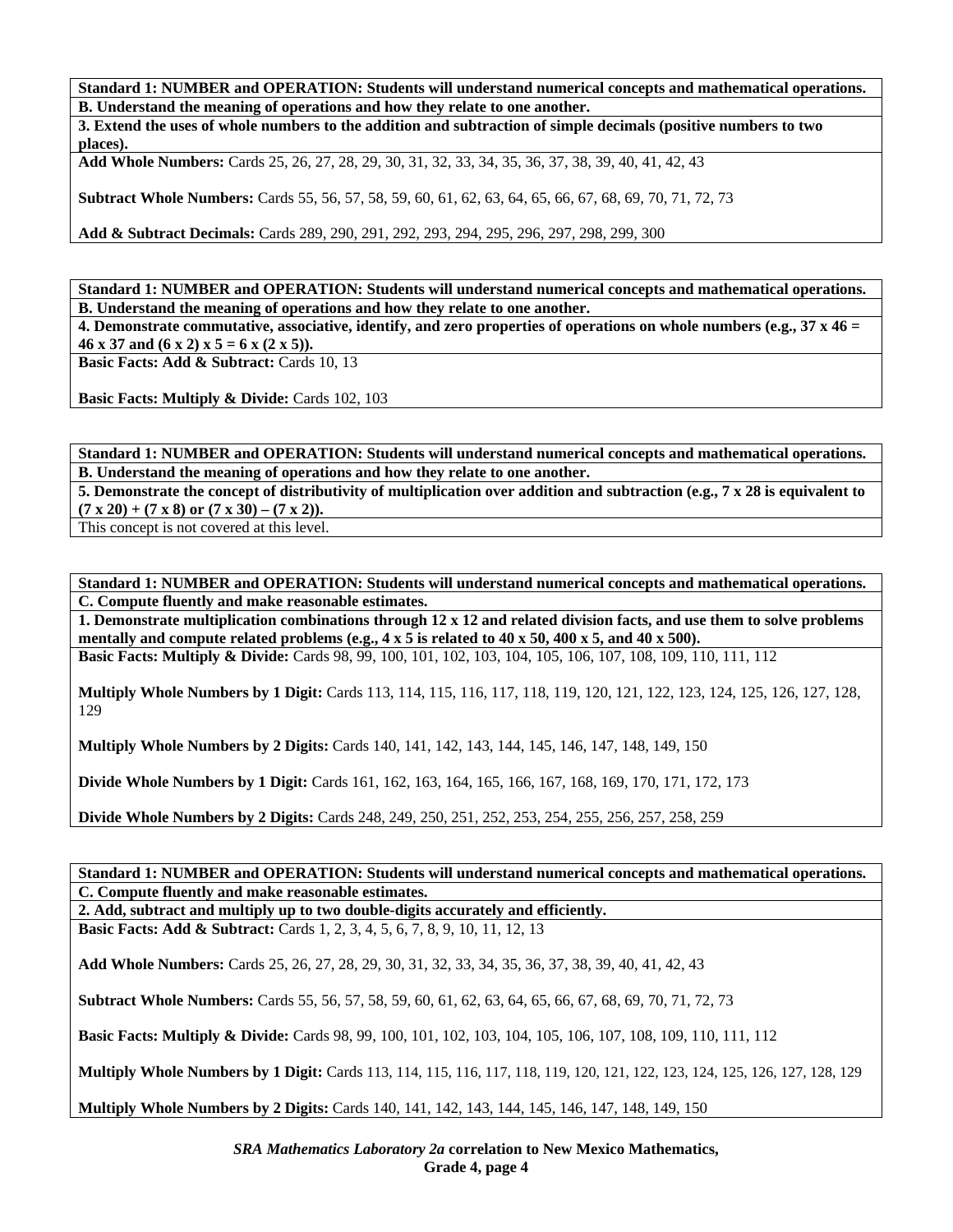**C. Compute fluently and make reasonable estimates. 3. Use a variety of strategies (e.g., rounding and regrouping) to estimate the results of whole number combinations and judge the reasonableness of the answers. Add Whole Numbers:** Cards 25, 30, 35, 36, 37, 43 **Subtract Whole Numbers:** Cards 55, 61, 65, 66, 68, 73 **Representing Numbers:** Cards 76, 77, 78 **Multiply Whole Numbers by 1 Digit:** Cards 118, 119, 124, 129 **Multiply Whole Numbers by 2 Digits:** Cards 143, 145 **Divide Whole Numbers by 1 Digit:** Cards 167, 168, 169, 170, 171, 172, 173

**Divide Whole Numbers by 2 Digits:** Cards 252, 253

**Standard 1: NUMBER and OPERATION: Students will understand numerical concepts and mathematical operations.** 

**C. Compute fluently and make reasonable estimates.** 

**4. Use strategies to estimate computations involving fractions and decimals.** 

This concept is not covered at this level.

**Standard 2: ALGEBRA: Students will understand algebraic concepts and applications.** 

**A. Understand patterns, relations, and functions.** 

**1. Represent and analyze patterns and simple functions using words, tables, and graphs.** 

**Basic Facts: Add & Subtract: Cards 5, 6, 12, 13** 

**Add Whole Numbers:** Cards 31, 36

**Subtract Whole Numbers:** Cards 57, 66

**Basic Facts: Multiply & Divide: Cards 111, 112** 

**Multiply Whole Numbers by 1 Digit:** Cards 113, 114, 115, 117, 119

**Multiply Whole Numbers by 2 Digits:** Cards 140, 141, 142, 145

**Divide Whole Numbers by 1 Digit:** Cards 162, 166

**Patterns & Numbers:** Cards 203, 204, 205, 206, 207

**Divide Whole Numbers by 2 Digits:** Cards 256, 259

**Standard 2: ALGEBRA: Students will understand algebraic concepts and applications.** 

**A. Understand patterns, relations, and functions.** 

**2. Create and describe numeric and geometric patterns including multiplication and division patterns.** 

**Basic Facts: Multiply & Divide: Cards 111, 112** 

**Multiply Whole Numbers by 1 Digit:** Cards 113, 114, 115, 117, 119

**Multiply Whole Numbers by 2 Digits:** Cards 140, 141, 142, 145

**Divide Whole Numbers by 1 Digit:** Cards 162, 166

**Patterns & Numbers:** Cards 203, 204, 205, 206, 207

**Divide Whole Numbers by 2 Digits:** Cards 256, 259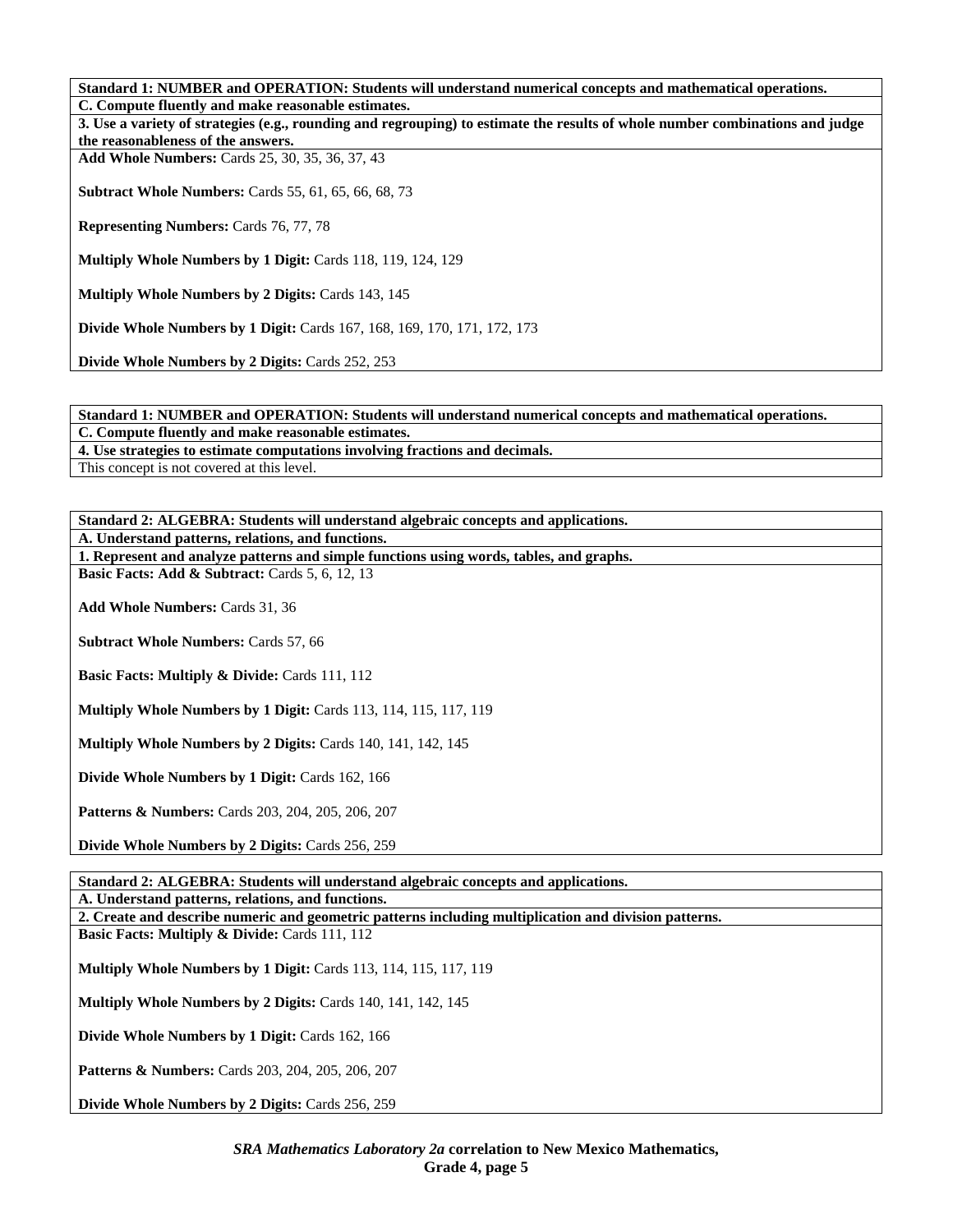| Standard 2: ALGEBRA: Students will understand algebraic concepts and applications. |  |
|------------------------------------------------------------------------------------|--|
| A. Understand patterns, relations, and functions.                                  |  |
| 3. Express mathematical relationships using equations.                             |  |
| <b>Basic Facts: Add &amp; Subtract:</b> Cards 8, 9, 10, 11, 13                     |  |
| <b>Add Whole Numbers: Cards 41, 43</b>                                             |  |
| <b>Subtract Whole Numbers: Cards 72, 73</b>                                        |  |
| <b>Basic Facts: Multiply &amp; Divide:</b> Cards 102, 103, 104, 105, 108, 110, 112 |  |
| <b>Multiply Whole Numbers by 1 Digit: Cards 122, 123</b>                           |  |
| Divide Whole Numbers by 1 Digit: Cards 171, 173                                    |  |
| <b>Perimeter &amp; Area: Cards 194, 195</b>                                        |  |
| <b>Patterns &amp; Numbers: Cards 205, 206, 207</b>                                 |  |
| Divide Whole Numbers by 2 Digits: Cards 258, 259                                   |  |

**Standard 2: ALGEBRA: Students will understand algebraic concepts and applications.** 

**A. Understand patterns, relations, and functions.** 

**4. Use and interpret variables, mathematical symbols, and properties to write and simplify expressions or sentences:** 

• **Use letters, boxes, or other symbols to stand for any number in simple expressions or equations (e.g., demonstrate an understanding of the concept of a variable).** 

**Add Whole Numbers:** Cards 41, 43

**Subtract Whole Numbers:** Cards 72, 73

**Multiply Whole Numbers by 1 Digit:** Cards 122, 123

**Divide Whole Numbers by 1 Digit:** Cards 171, 173

**Perimeter & Area: Cards 194, 195** 

**Divide Whole Numbers by 2 Digits:** Cards 258, 259

**Standard 2: ALGEBRA: Students will understand algebraic concepts and applications.** 

**A. Understand patterns, relations, and functions.** 

**4. Use and interpret variables, mathematical symbols, and properties to write and simplify expressions or sentences:** 

• **Interpret and evaluate mathematical expressions using parentheses.** 

**Basic Facts: Add & Subtract: Cards 10, 13** 

**Standard 2: ALGEBRA: Students will understand algebraic concepts and applications.** 

**A. Understand patterns, relations, and functions.** 

**4. Use and interpret variables, mathematical symbols, and properties to write and simplify expressions or sentences:** 

• **Use and interpret formulas (e.g., Area = Length x Width or A = L x W) to answer questions about quantities and their relationships.** 

**Perimeter & Area: Cards 194, 195**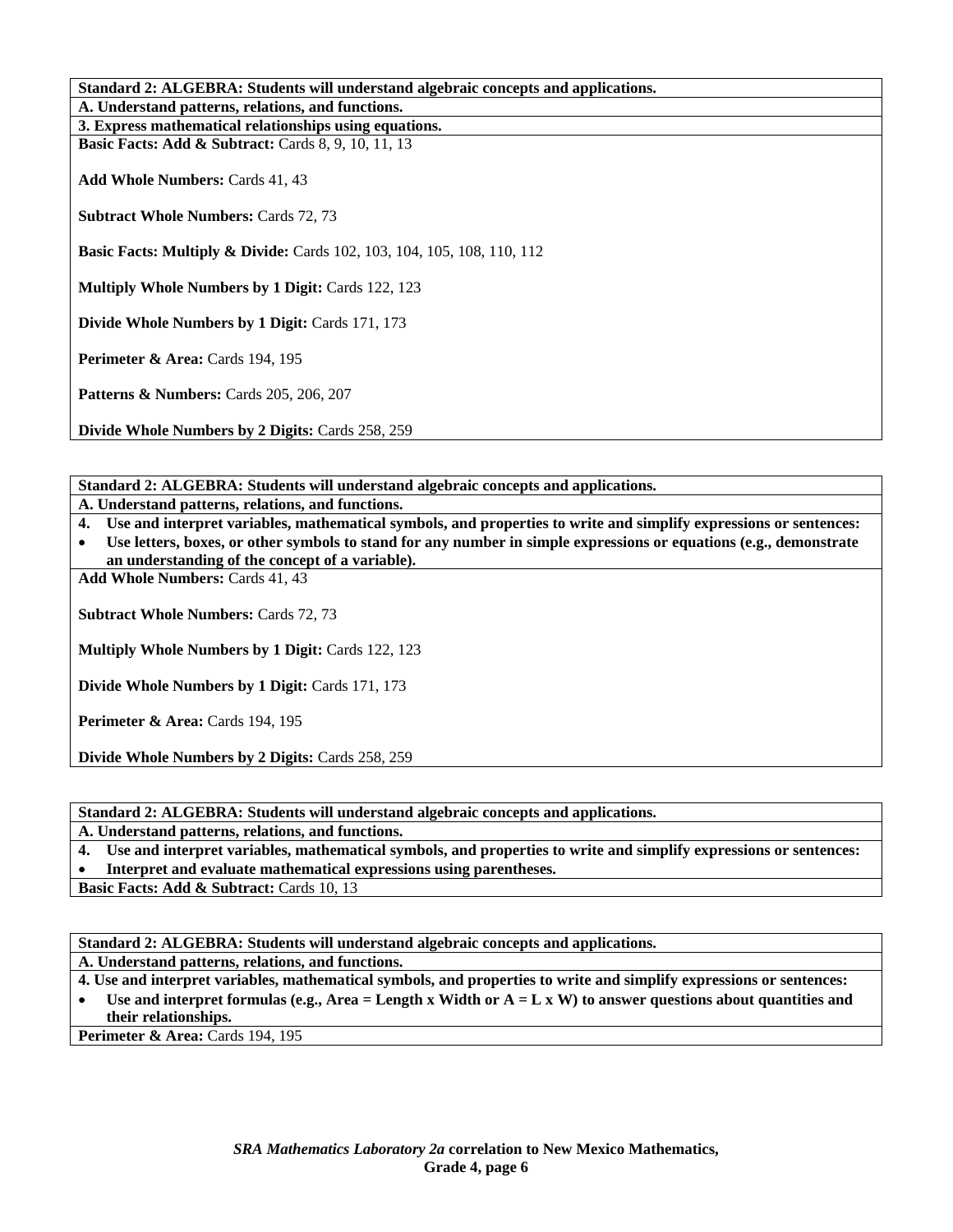| Standard 2: ALGEBRA: Students will understand algebraic concepts and applications.               |  |
|--------------------------------------------------------------------------------------------------|--|
| B. Represent and analyze mathematical situations and structures using algebraic symbols.         |  |
| 1. Identify symbols and letters that represent the concept of a variable as an unknown quantity. |  |
| <b>Add Whole Numbers: Cards 41, 43</b>                                                           |  |
| <b>Subtract Whole Numbers: Cards 72, 73</b>                                                      |  |
| <b>Multiply Whole Numbers by 1 Digit: Cards 122, 123</b>                                         |  |
| <b>Divide Whole Numbers by 1 Digit: Cards 171, 173</b>                                           |  |
| <b>Perimeter &amp; Area: Cards 194, 195</b>                                                      |  |
| <b>Patterns &amp; Numbers:</b> Cards 203, 204, 205, 206, 207                                     |  |
| <b>Divide Whole Numbers by 2 Digits: Cards 258, 259</b>                                          |  |

**Standard 2: ALGEBRA: Students will understand algebraic concepts and applications. B. Represent and analyze mathematical situations and structures using algebraic symbols. 2. Explore the uses of properties (commutative, distributive, associative) in the computation of whole numbers.**  Basic Facts: Add & Subtract: Cards 10, 13

**Basic Facts: Multiply & Divide: Cards 102, 103** 

| Standard 2: ALGEBRA: Students will understand algebraic concepts and applications.       |
|------------------------------------------------------------------------------------------|
| B. Represent and analyze mathematical situations and structures using algebraic symbols. |
| 3. Express mathematical relationships using equations.                                   |
| <b>Basic Facts: Add &amp; Subtract:</b> Cards 8, 9, 10, 11, 12                           |
|                                                                                          |
| <b>Add Whole Numbers: Cards 41, 43</b>                                                   |
|                                                                                          |
| <b>Subtract Whole Numbers: Cards 72, 73</b>                                              |
|                                                                                          |
| <b>Representing Numbers: Cards 80, 84</b>                                                |
|                                                                                          |
| <b>Basic Facts: Multiply &amp; Divide:</b> Cards 98, 104, 105, 110, 112                  |
|                                                                                          |
| <b>Multiply Whole Numbers by 1 Digit: Cards 122, 123</b>                                 |
|                                                                                          |
| Divide Whole Numbers by 1 Digit: Cards 171, 173                                          |
|                                                                                          |
| <b>Perimeter &amp; Area: Cards 194, 195</b>                                              |
|                                                                                          |
| <b>Divide Whole Numbers by 2 Digits: Cards 258, 259</b>                                  |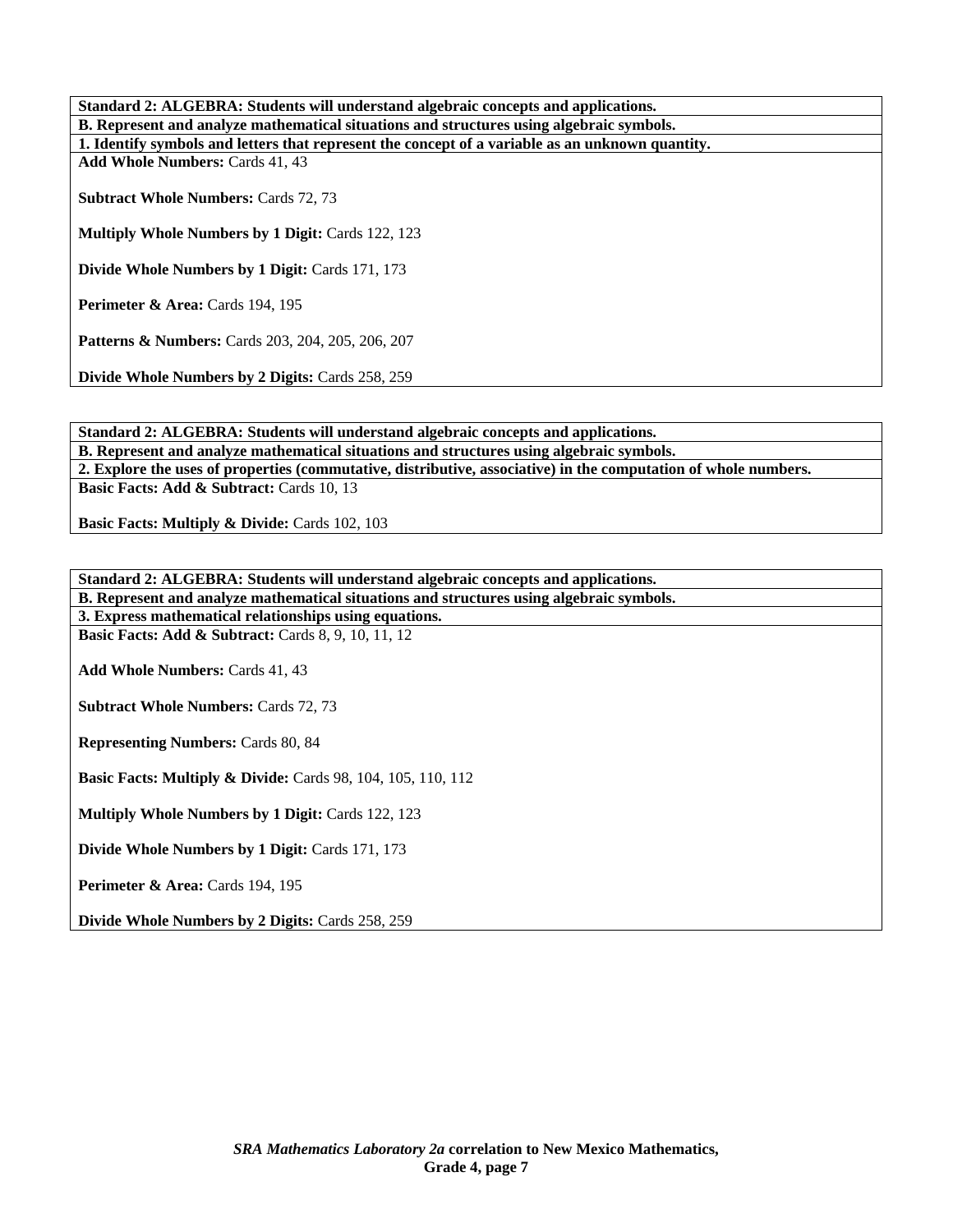| Standard 2: ALGEBRA: Students will understand algebraic concepts and applications.       |
|------------------------------------------------------------------------------------------|
| B. Represent and analyze mathematical situations and structures using algebraic symbols. |
| 4. Determine the value of variables in simple equations (e.g., 80 x 15 = 40 x $\Box$ ).  |
| <b>Add Whole Numbers: Cards 41, 43</b>                                                   |
|                                                                                          |
| <b>Subtract Whole Numbers: Cards 72, 73</b>                                              |
|                                                                                          |
| <b>Multiply Whole Numbers by 1 Digit: Cards 122, 123</b>                                 |
|                                                                                          |
| <b>Divide Whole Numbers by 1 Digit: Cards 171, 173</b>                                   |
|                                                                                          |
| <b>Perimeter &amp; Area:</b> Cards $194, 195$                                            |
|                                                                                          |
| <b>Divide Whole Numbers by 2 Digits: Cards 258, 259</b>                                  |

**Standard 2: ALGEBRA: Students will understand algebraic concepts and applications. B. Represent and analyze mathematical situations and structures using algebraic symbols. 5. Develop simple formulas in exploring quantities and their relationships (e.g.,**  $A = L \times W$ **). Perimeter & Area: Cards 194, 195** 

**Standard 2: ALGEBRA: Students will understand algebraic concepts and applications. C. Use mathematical models to represent and understand quantitative relationships. 1. Solve problems involving proportional relationships (including unit pricing and map interpretations (e.g., one inch =**  five miles; therefore, five inches  $= \Box$  miles). This concept is not covered at this level.

**Standard 2: ALGEBRA: Students will understand algebraic concepts and applications.** 

**C. Use mathematical models to represent and understand quantitative relationships.** 

**2. Model problem situations and use graphs, tables, pictures, and equations to draw conclusions (e.g., different patterns of change).** 

**Add Whole Numbers:** Cards 31, 36, 41, 43

**Subtract Whole Numbers:** Cards 57, 66, 72, 73

**Multiply Whole Numbers by 1 Digit:** Cards 113, 114, 115, 117, 119, 122, 123

**Divide Whole Numbers by 1 Digit:** Cards 162, 166, 171, 173

**Patterns & Numbers:** Cards 203, 204, 205, 206, 207

**Divide Whole Numbers by 2 Digits:** Cards 256, 258, 259

**Standard 2: ALGEBRA: Students will understand algebraic concepts and applications.** 

**C. Use mathematical models to represent and understand quantitative relationships.** 

**3. Use and interpret formulas (e.g., Area = Length x Width or A = L x W) to answer questions about quantities and their relationships.** 

**Perimeter & Area: Cards 194, 195**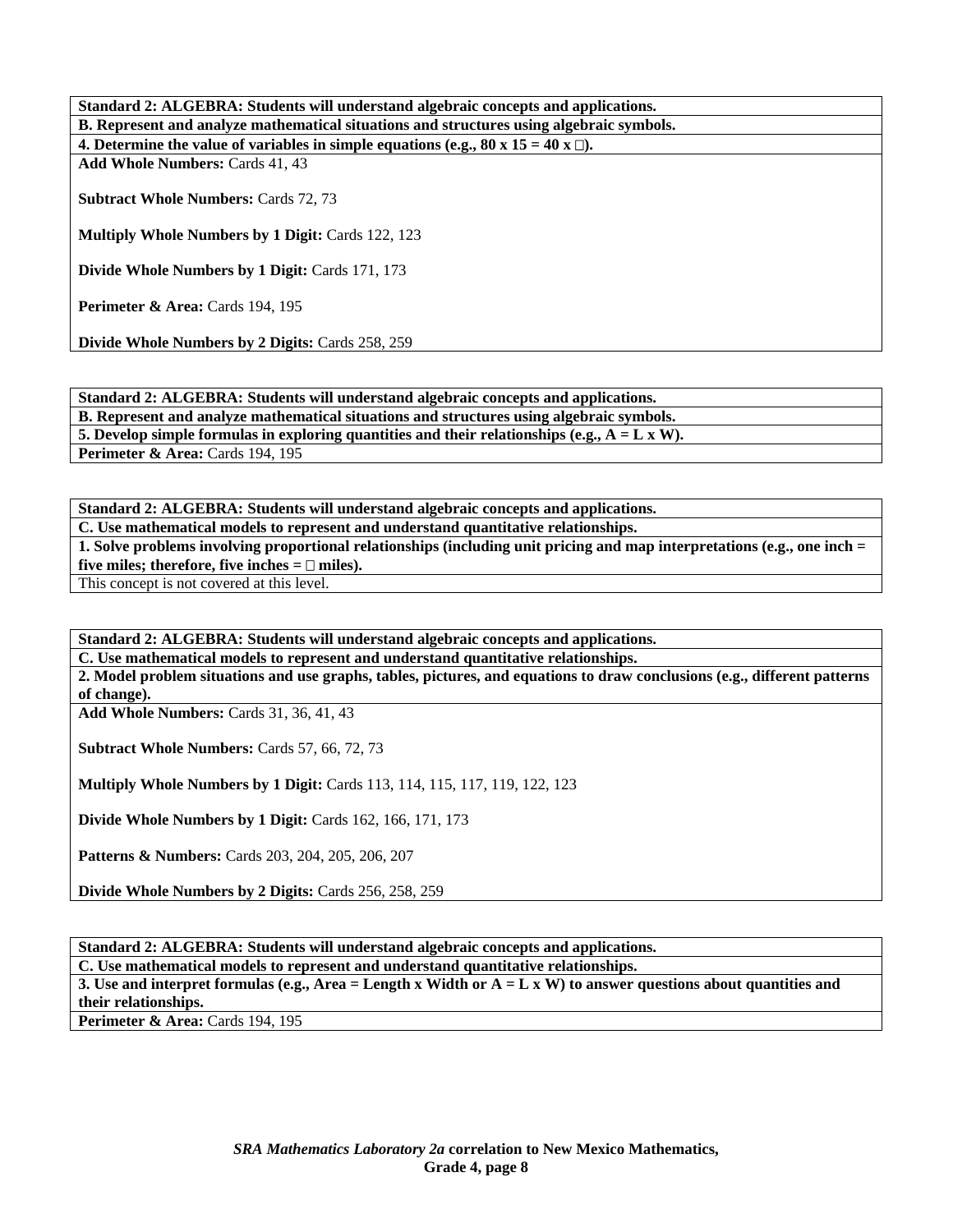| Standard 2: ALGEBRA: Students will understand algebraic concepts and applications.             |
|------------------------------------------------------------------------------------------------|
| D. Analyze changes in various contexts.                                                        |
| 1. Identify and describe situations with constant or varying rates of change and compare them. |
| <b>Basic Facts: Add &amp; Subtract: Cards 12, 13</b>                                           |
| <b>Add Whole Numbers: Cards 31, 36, 41, 43</b>                                                 |
| Subtract Whole Numbers: Cards 57, 66, 72, 73                                                   |
| <b>Basic Facts: Multiply &amp; Divide: Cards 111, 112</b>                                      |
| <b>Multiply Whole Numbers by 1 Digit: Cards 117, 119</b>                                       |
| <b>Multiply Whole Numbers by 2 Digits: Cards 142, 145</b>                                      |
| Divide Whole Numbers by 1 Digit: Cards 162, 166                                                |
| <b>Patterns &amp; Numbers:</b> Cards 203, 204, 205, 206, 207                                   |
| Divide Whole Numbers by 2 Digits: Cards 256, 259                                               |

| Standard 2: ALGEBRA: Students will understand algebraic concepts and applications.                                  |
|---------------------------------------------------------------------------------------------------------------------|
| D. Analyze changes in various contexts.                                                                             |
| 2. Determine how a change in one variable relates to a change in a second variable (e.g., data tables, input-output |
| machines).                                                                                                          |
| Basic Facts: Add & Subtract: Cards 12, 13                                                                           |
| <b>Add Whole Numbers: Cards 41, 43</b>                                                                              |
| <b>Subtract Whole Numbers: Cards 72, 73</b>                                                                         |
| <b>Basic Facts: Multiply &amp; Divide: Cards 111, 112</b>                                                           |
| <b>Multiply Whole Numbers by 1 Digit: Cards 117, 119</b>                                                            |
| <b>Multiply Whole Numbers by 2 Digits: Cards 142, 145</b>                                                           |
| Divide Whole Numbers by 1 Digit: Cards 162, 166                                                                     |
| Perimeter & Area: Cards 194, 195                                                                                    |
| <b>Patterns &amp; Numbers:</b> Cards 205, 206, 207                                                                  |
| <b>Divide Whole Numbers by 2 Digits: Cards 256, 259</b>                                                             |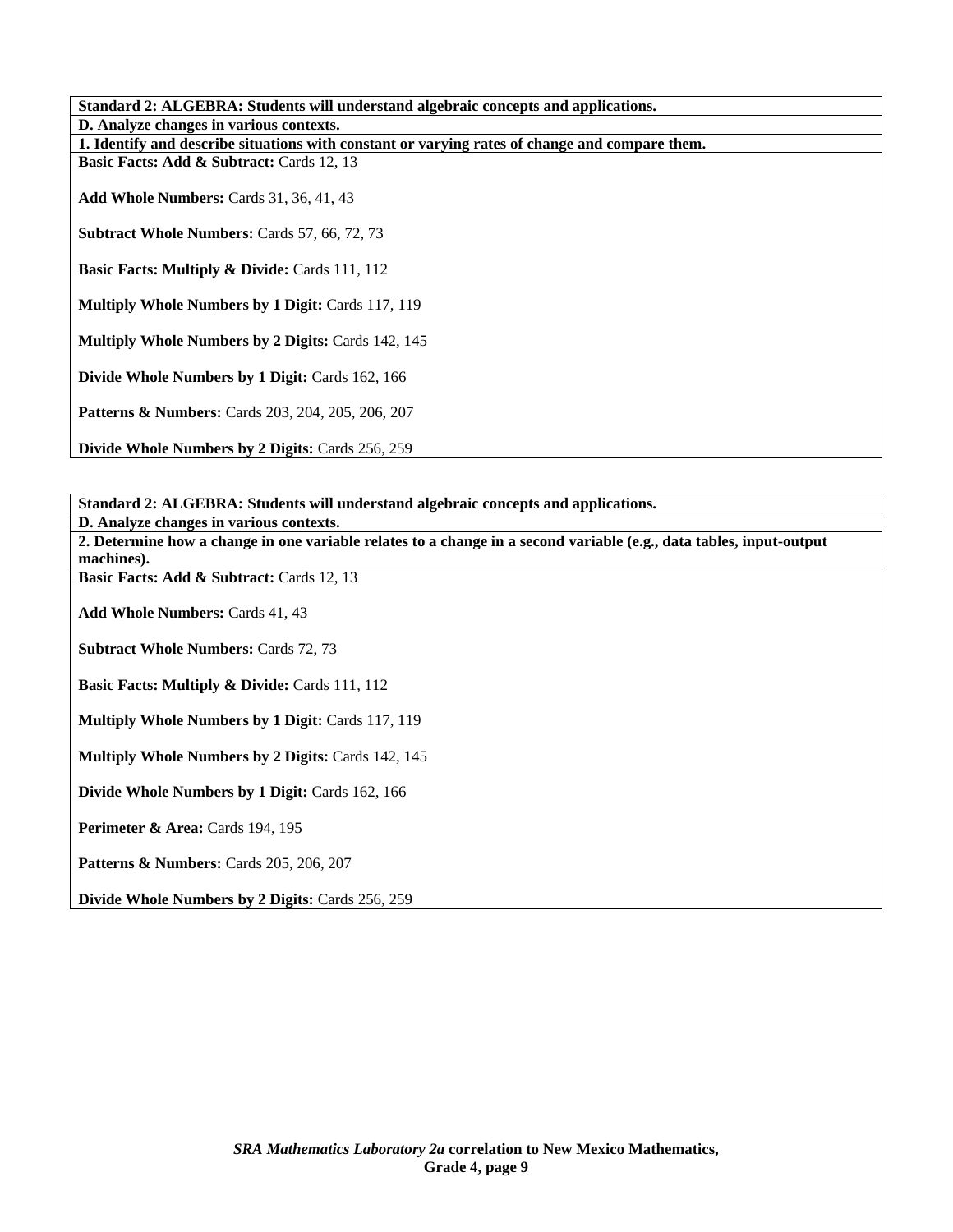| Standard 2: ALGEBRA: Students will understand algebraic concepts and applications. |  |
|------------------------------------------------------------------------------------|--|
| D. Analyze changes in various contexts.                                            |  |
| 3. Find and analyze patterns using data tables (e.g., T tables).                   |  |
| Basic Facts: Add & Subtract: Cards 12, 13                                          |  |
| <b>Add Whole Numbers: Cards 41, 43</b>                                             |  |
| <b>Subtract Whole Numbers: Cards 72, 73</b>                                        |  |
| <b>Basic Facts: Multiply &amp; Divide: Cards 111, 112</b>                          |  |
| <b>Multiply Whole Numbers by 1 Digit: Cards 117, 119</b>                           |  |
| <b>Multiply Whole Numbers by 2 Digits: Cards 142, 145</b>                          |  |
| Divide Whole Numbers by 1 Digit: Cards 162, 166                                    |  |
| <b>Perimeter &amp; Area:</b> Cards $194, 195$                                      |  |
| Patterns & Numbers: Cards 205, 206, 207                                            |  |
|                                                                                    |  |

**Divide Whole Numbers by 2 Digits:** Cards 256, 259

**Standard 2: ALGEBRA: Students will understand algebraic concepts and applications.** 

**D. Analyze changes in various contexts.** 

**4. Demonstrate and describe varying rates of change in relation to real-world situations (e.g., plant growth, students' heights).** 

This concept is not covered at this level.

**Standard 3: GEOMETRY: Students will understand geometric concepts and applications.** 

**A. Analyze characteristics and properties of two- and three-dimensional geometric shapes and develop mathematical arguments about geometric relationships.** 

**1. Identify, compare, and analyze attributes of two- and three-dimensional shapes and develop vocabulary to describe the attributes:** 

• **Build, draw, create, and describe geometric objects.** 

**Geometric Figures:** Cards 130, 131, 132, 133, 134, 135, 136, 137, 138, 139

**Geometry Basics:** Cards 151, 152, 153, 154, 155, 156, 157, 158, 159, 160

**Spatial Sense & Transformations:** Cards 270, 271, 272, 273, 274, 275, 276, 277, 278, 279, 280

**Standard 3: GEOMETRY: Students will understand geometric concepts and applications.** 

**A. Analyze characteristics and properties of two- and three-dimensional geometric shapes and develop mathematical arguments about geometric relationships.** 

**1. Identify, compare, and analyze attributes of two- and three-dimensional shapes and develop vocabulary to describe the attributes:** 

• **Identify lines that are parallel or perpendicular.** 

**Geometric Figures:** Cards 131, 134, 137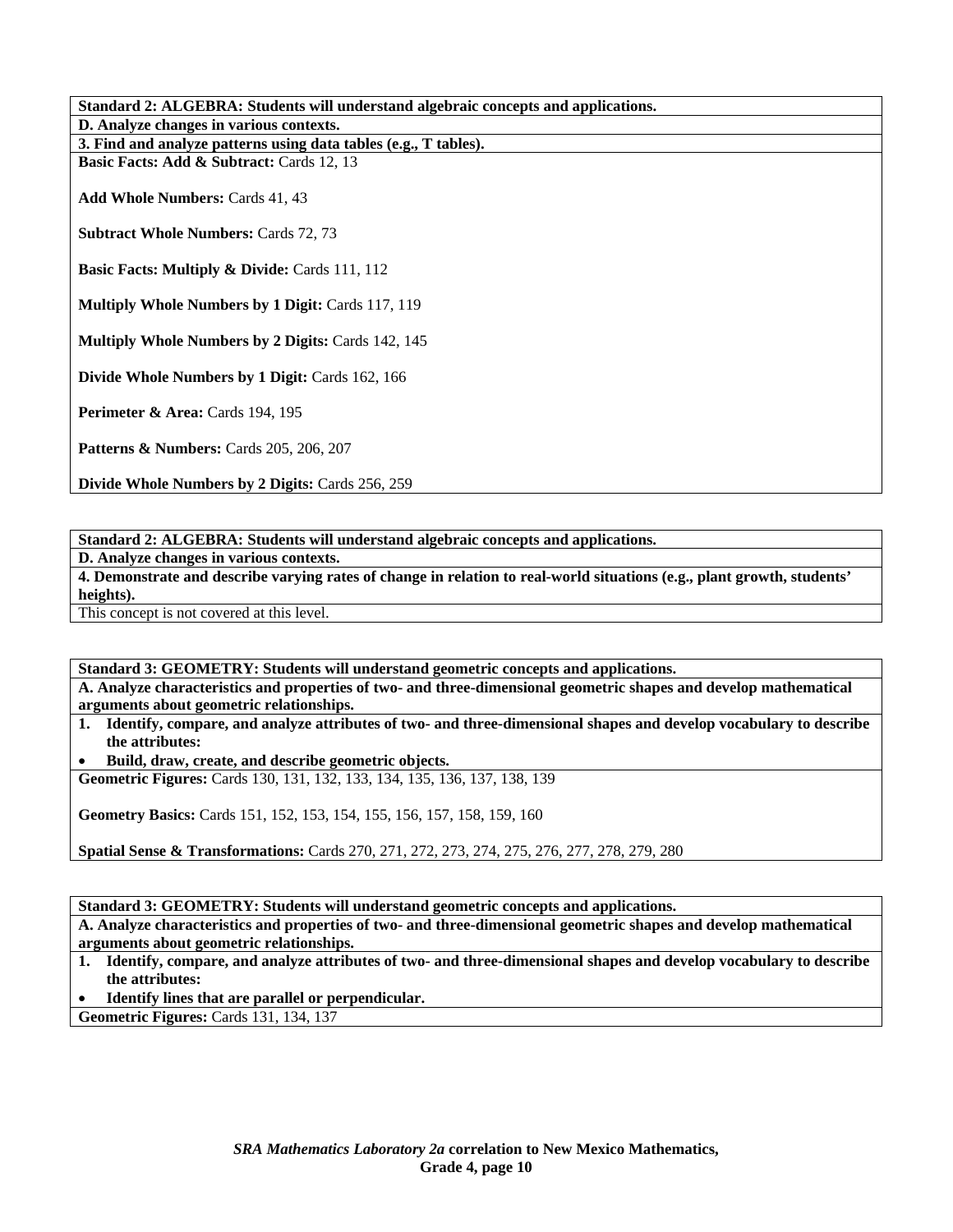**Standard 3: GEOMETRY: Students will understand geometric concepts and applications.** 

**A. Analyze characteristics and properties of two- and three-dimensional geometric shapes and develop mathematical arguments about geometric relationships.** 

**1. Identify, compare, and analyze attributes of two- and three-dimensional shapes and develop vocabulary to describe the attributes:** 

• **Identify and compare congruent and similar figures.** 

**Spatial Sense & Transformations:** Cards 272, 273, 274, 275, 276, 277, 278, 279, 280

**Standard 3: GEOMETRY: Students will understand geometric concepts and applications.** 

**A. Analyze characteristics and properties of two- and three-dimensional geometric shapes and develop mathematical arguments about geometric relationships.** 

**2. Classify two- and three-dimensional shapes according to their properties and develop definitions of classes like triangles and pyramids:** 

• **Visualize, describe, and make models of geometric solids in terms of the number of faces, edges, and vertices. Geometry Basics:** Cards 156, 157, 158, 159, 160

**Standard 3: GEOMETRY: Students will understand geometric concepts and applications.** 

**A. Analyze characteristics and properties of two- and three-dimensional geometric shapes and develop mathematical arguments about geometric relationships.** 

- **2. Classify two- and three-dimensional shapes according to their properties and develop definitions of classes like triangles and pyramids:**
- **Interpret two-dimensional representations of three-dimensional objects.**

Geometry Basics: Cards 159, 160

**Standard 3: GEOMETRY: Students will understand geometric concepts and applications.** 

**A. Analyze characteristics and properties of two- and three-dimensional geometric shapes and develop mathematical arguments about geometric relationships.** 

**3. Make and test conjectures about geometric properties and relationships and develop logical arguments to justify conclusions.** 

**Geometric Figures:** Cards 130, 131, 132, 133, 134, 135, 136, 137, 138, 139

**Geometry Basics:** Cards 151, 152, 153, 154, 155, 156, 157, 158, 159, 160

**Spatial Sense & Transformations:** Cards 270, 271, 272, 273, 274, 275, 276, 277, 278, 279, 280

**Standard 3: GEOMETRY: Students will understand geometric concepts and applications. B. Specify locations and describe spatial relationships using coordinate geometry and other representational systems. 1. Describe location and movement using common language and geometric vocabulary. Spatial Sense & Transformations:** Cards 275, 276, 277, 278, 279, 280

**Standard 3: GEOMETRY: Students will understand geometric concepts and applications.** 

**B. Specify locations and describe spatial relationships using coordinate geometry and other representational systems. 2. Use ordered pairs to graph, locate, identify points, and describe paths in the first quadrant of the coordinate plane. Data & Graphs: Cards 184, 185** 

**Standard 3: GEOMETRY: Students will understand geometric concepts and applications. B. Specify locations and describe spatial relationships using coordinate geometry and other representational systems. 3. Use a variety of methods for measuring distance between locations on a grid. Data & Graphs: Cards 184, 185**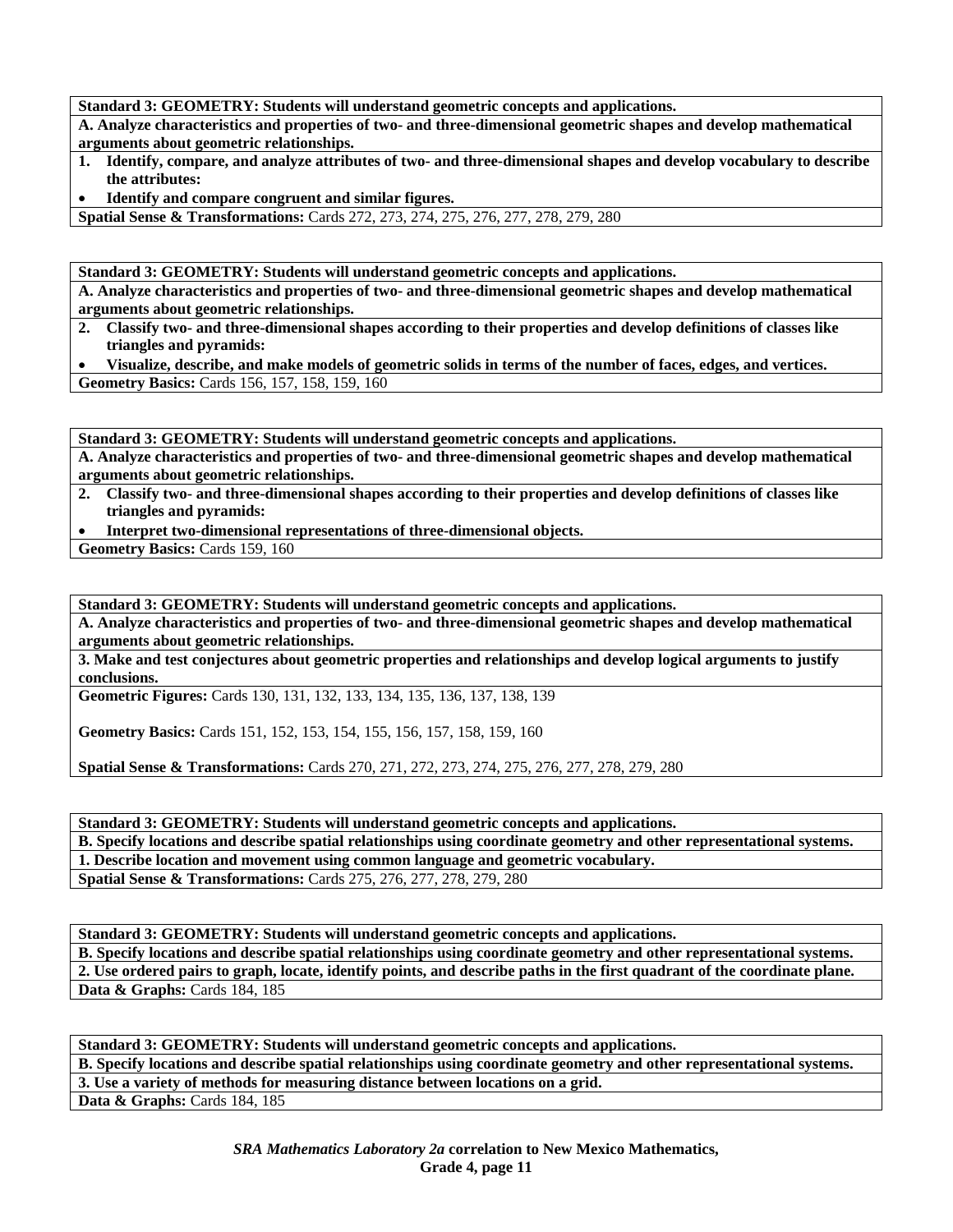**Standard 3: GEOMETRY: Students will understand geometric concepts and applications. C. Apply transformations and use symmetry to analyze mathematical situations.** 

**1. Create and describe rotational designs using language of transitional symmetry. Spatial Sense & Transformations:** Cards 270, 271, 274

**Standard 3: GEOMETRY: Students will understand geometric concepts and applications.** 

**C. Apply transformations and use symmetry to analyze mathematical situations.** 

**2. Describe a motion or set of motions that will show that two shapes are congruent.** 

**Spatial Sense & Transformations:** Cards 272, 274, 275, 276, 277, 278, 280

**Standard 3: GEOMETRY: Students will understand geometric concepts and applications.** 

**D. Use visualization, spatial reasoning, and geometric modeling to solve problems.** 

**1. Develop and use mental images of geometric shapes to solve problems (e.g., represent three-dimensional shapes in two dimensions).** 

**Geometry Basics:** Cards 153, 159, 160

**Perimeter & Area:** Cards 186, 188, 189, 191, 192, 194, 195

**Spatial Sense & Transformations:** Cards 275, 276, 277, 278, 279, 280

**Standard 3: GEOMETRY: Students will understand geometric concepts and applications.** 

**D. Use visualization, spatial reasoning, and geometric modeling to solve problems.** 

**2. Use geometric models such as number lines, arrays, and computer simulations to investigate number relationships (e.g., patterns). Perimeter & Area:** Cards 191, 192, 194, 195

**Standard 3: GEOMETRY: Students will understand geometric concepts and applications.** 

**D. Use visualization, spatial reasoning, and geometric modeling to solve problems.** 

**3. Explore relationships involving perimeter and area:** 

• **Measure area of rectangular shapes and use appropriate units.** 

**Perimeter & Area:** Cards 190, 191, 192, 193, 194, 195

**Standard 3: GEOMETRY: Students will understand geometric concepts and applications.** 

**D. Use visualization, spatial reasoning, and geometric modeling to solve problems.** 

**3. Explore relationships involving perimeter and area:** 

• **Recognize that area can have the same perimeter but different areas and vice versa.** 

**Perimeter & Area:** Cards 186, 187, 188, 189, 190, 191, 192, 193, 194, 195

**Standard 3: GEOMETRY: Students will understand geometric concepts and applications.** 

**D. Use visualization, spatial reasoning, and geometric modeling to solve problems.** 

**3. Explore relationships involving perimeter and area:** 

• **Use models and formulas to solve problems involving perimeter and area of rectangles and squares (e.g., arrays).**  Perimeter & Area: Cards 186, 187, 188, 189, 190, 191, 192, 193, 194, 195

**Standard 4: MEASUREMENT: Students will understand measurement systems and applications.** 

**A. Understand measurable attributes of objects and the units, systems, and process of measurement.** 

**1. Select the appropriate type of unit for measuring perimeter and size of an angle.** 

**Geometric Figures:** Cards 132, 134

**Perimeter & Area:** Cards 186, 187, 188, 189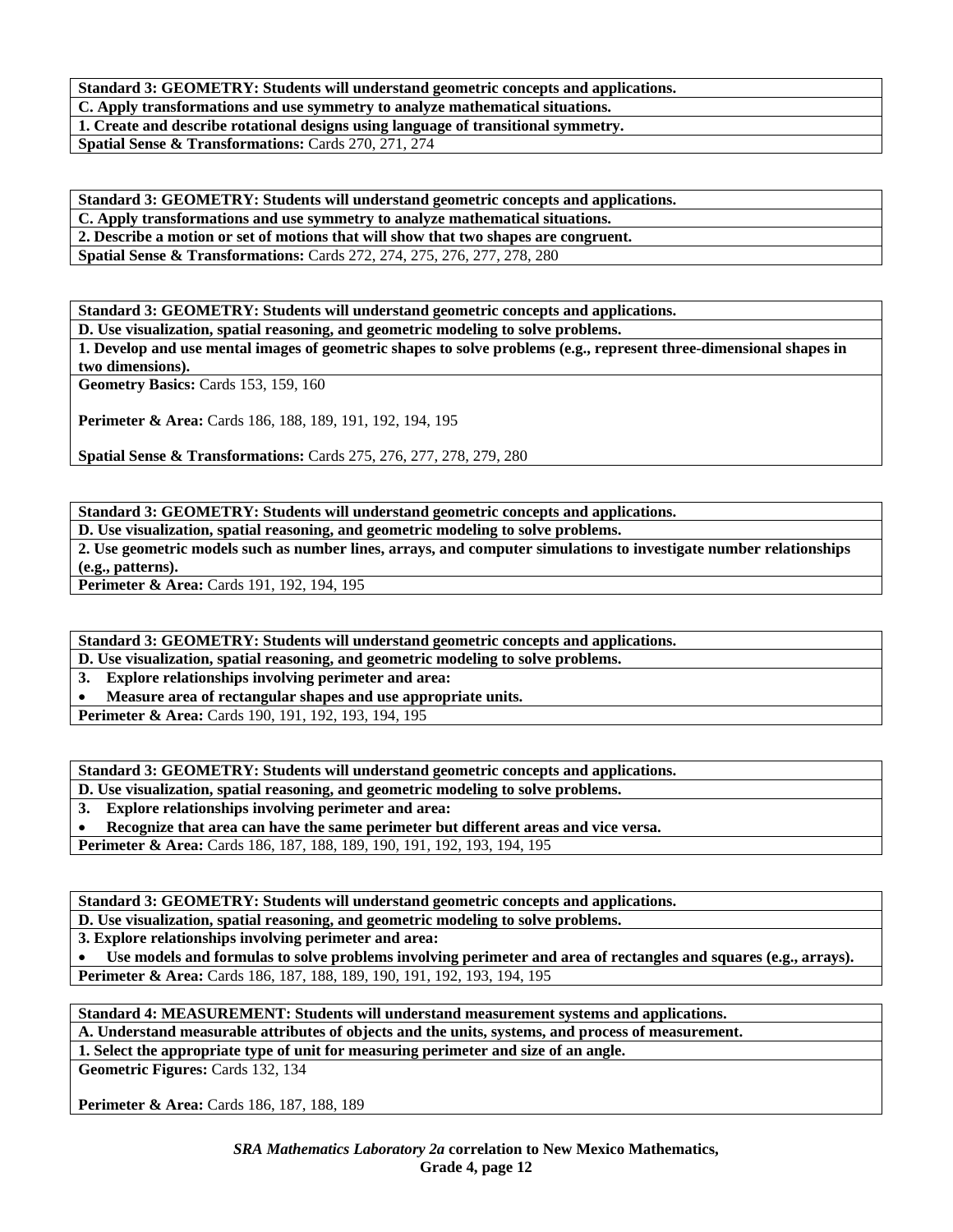**Standard 4: MEASUREMENT: Students will understand measurement systems and applications.** 

**A. Understand measurable attributes of objects and the units, systems, and process of measurement.** 

**2. Understand the need for measuring with standard units and become familiar with the standard units in customary and metric systems.** 

**Linear Measurement:** Cards 85, 86, 87, 88, 89, 90, 91, 92, 93, 94, 95, 96, 97

**Weight, Capacity, & Temperature:** Cards 219, 220, 221, 222, 223, 224, 225, 226, 227, 228, 229, 230, 231

**Standard 4: MEASUREMENT: Students will understand measurement systems and applications. A. Understand measurable attributes of objects and the units, systems, and process of measurement. 3. Identify the inverse relationship between the size of the units and the number of units. Linear Measurement:** Cards 85, 86, 87, 88, 89, 90, 91, 92, 93, 94, 95, 96, 97

**Weight, Capacity, & Temperature:** Cards 219, 220, 221, 222, 223, 224, 225, 226, 227, 228, 229, 230, 231

**Standard 4: MEASUREMENT: Students will understand measurement systems and applications. A. Understand measurable attributes of objects and the units, systems, and process of measurement.** 

**4. Develop formulas to determine the surface areas of rectangular solids.** 

This concept is not covered at this level.

**Standard 4: MEASUREMENT: Students will understand measurement systems and applications. A. Understand measurable attributes of objects and the units, systems, and process of measurement. 5. Develop, understand, and use formulas to find the area of rectangles and related triangles and parallelograms.**  Perimeter & Area: Cards 191, 192, 193, 194, 195

**Standard 4: MEASUREMENT: Students will understand measurement systems and applications. A. Understand measurable attributes of objects and the units, systems, and process of measurement. 6. Carry out simple conversions within a system of measurement (e.g., hours to minutes, meters to centimeters).** 

**Time & Money:** Cards 44, 46, 47, 48, 49, 52, 53, 54

**Linear Measurement:** Cards 86, 87, 89, 90, 92, 93, 96, 97

**Weight, Capacity, & Temperature:** Cards 226, 227, 228, 229, 231

**Standard 4: MEASUREMENT: Students will understand measurement systems and applications.** 

**B. Apply appropriate techniques, tools, and formulas to determine measurements.** 

**1. Estimate perimeters, areas of rectangles, triangles, and irregular shapes.** 

**Perimeter & Area:** Cards 186, 187, 188, 189, 190, 191, 192, 193, 194, 195

**Standard 4: MEASUREMENT: Students will understand measurement systems and applications.** 

**B. Apply appropriate techniques, tools, and formulas to determine measurements. 2. Find the area of rectangles, related triangles, and parallelograms.** 

**Perimeter & Area:** Cards 190, 191, 192, 193, 194, 195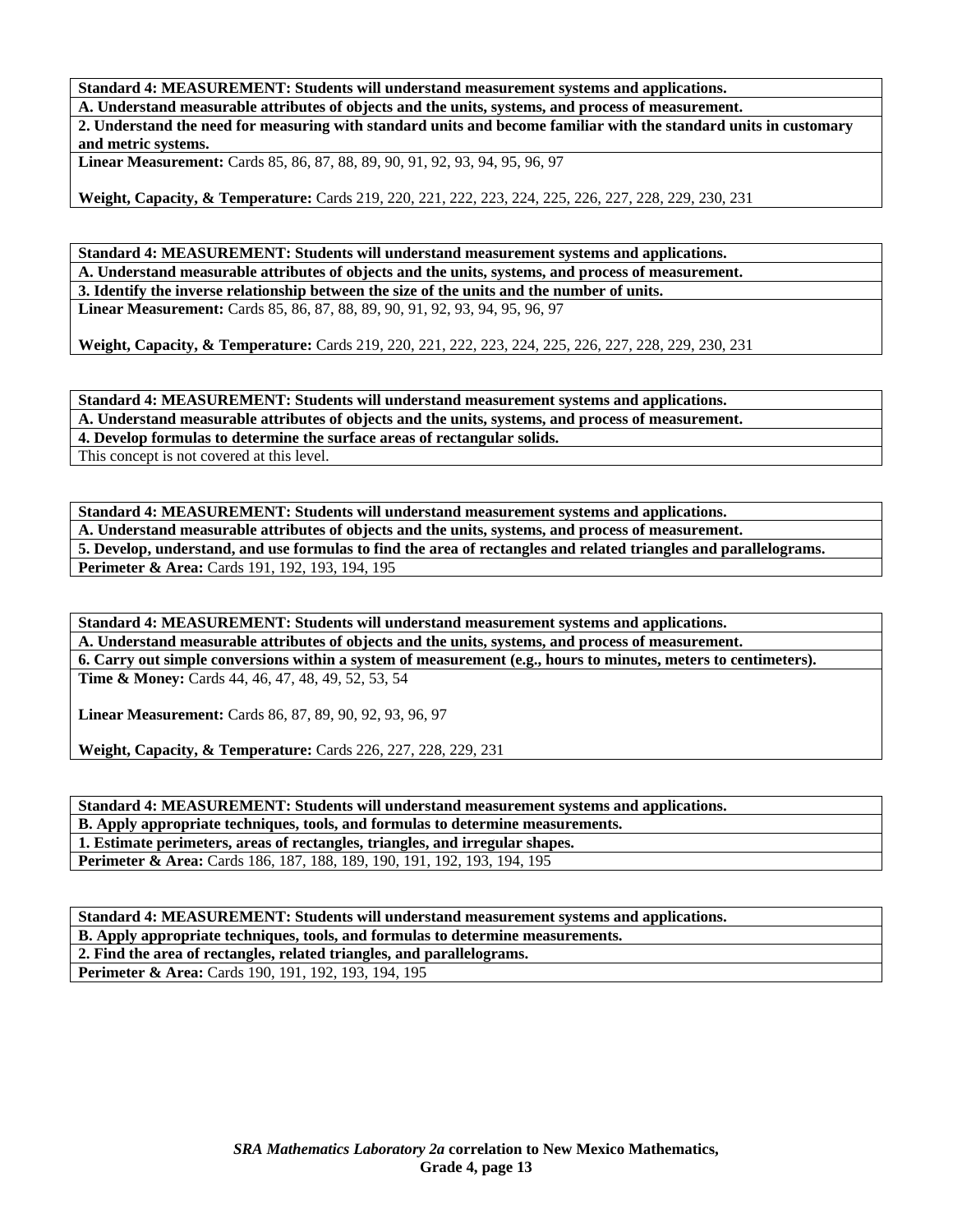**Standard 4: MEASUREMENT: Students will understand measurement systems and applications.** 

**B. Apply appropriate techniques, tools, and formulas to determine measurements.** 

**3. Estimate, measure, and solve problems involving length, area, mass, time, and temperature using appropriate standard units and tools.** 

**Time & Money:** Cards 50, 51, 52, 53, 54

**Linear Measurement:** Cards 85, 86, 87, 88, 89, 90, 91, 92, 93, 94, 95, 96, 97

**Perimeter & Area:** Cards 186, 187, 188, 189, 190, 191, 192, 193, 194, 195

**Weight, Capacity, & Temperature:** Cards 219, 221, 223, 225, 226, 227, 228, 230, 231

**Standard 4: MEASUREMENT: Students will understand measurement systems and applications.** 

**B. Apply appropriate techniques, tools, and formulas to determine measurements.** 

**4. Identify common measurements of turns (e.g., 360 degrees in one turn, 90 degrees in a quarter-turn). Geometric Figures:** Cards 132, 133

**Spatial Sense & Transformations:** Card 271

**Standard 4: MEASUREMENT: Students will understand measurement systems and applications. B. Apply appropriate techniques, tools, and formulas to determine measurements. 5. Compute elapsed time and make and interpret schedules. Time & Money:** Cards 50, 51, 52, 53, 54

**Standard 4: MEASUREMENT: Students will understand measurement systems and applications.** 

**B. Apply appropriate techniques, tools, and formulas to determine measurements.** 

**6. Use tools to measure angles (e.g., protractor, compass).** 

**Geometric Figures:** Cards 132, 134

**Standard 5: DATA ANALYSIS and PROBABILITY: Students will understand how to formulate questions, analyze data, and determine probabilities.** 

**A. Formulate questions that can be addressed with data and collect, organize, and display relevant data to answer them.** 

**1. Organize, represent, and interpret numerical and categorical data ad clearly communicate findings:** 

• **Choose and construct representations that are appropriate for the data set.** 

**Data & Graphs:** Cards 177, 178, 179, 180, 181, 182, 183, 184, 185

**Standard 5: DATA ANALYSIS and PROBABILITY: Students will understand how to formulate questions, analyze data, and determine probabilities.** 

**A. Formulate questions that can be addressed with data and collect, organize, and display relevant data to answer them.** 

**1. Organize, represent, and interpret numerical and categorical data ad clearly communicate findings:** 

• **Recognize the differences in representing categorical and numerical data.** 

**Data & Graphs:** Cards 177, 178, 179, 180, 181, 182, 183, 184, 185

**Standard 5: DATA ANALYSIS and PROBABILITY: Students will understand how to formulate questions, analyze data, and determine probabilities.** 

**A. Formulate questions that can be addressed with data and collect, organize, and display relevant data to answer them. 2. Design investigations and represent data using tables and graphs (e.g., line plots, bar graphs, line graphs). Data & Graphs:** Cards 177, 178, 179, 180, 181, 182, 183, 184, 185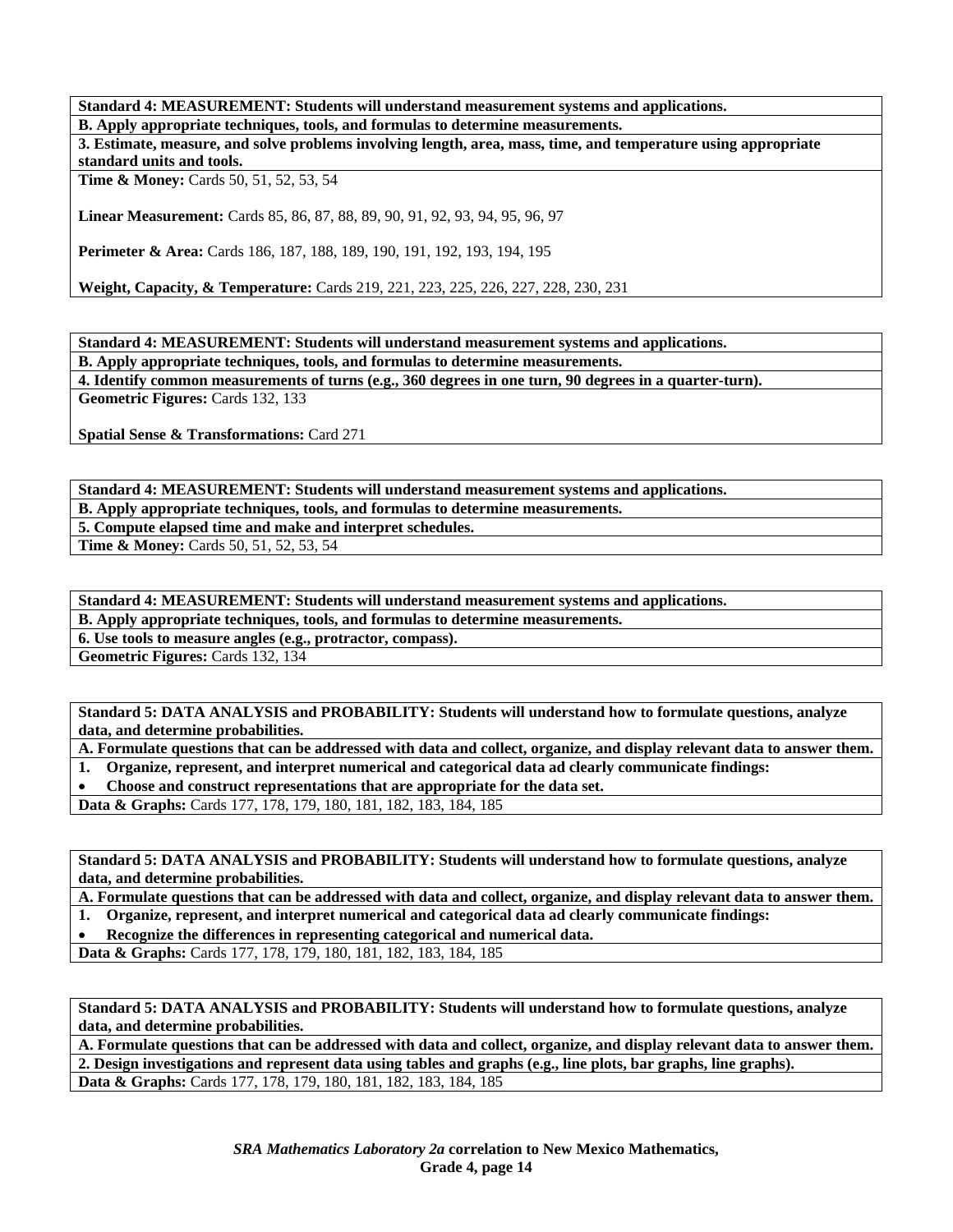# *SRA Mathematics Laboratory 2b*  **correlation to New Mexico Mathematics Grade 5**

**Standard 1: NUMBER and OPERATIONS: Students will understand numerical concepts and mathematical operations.** 

**A. Understand numbers, ways of representing numbers, relationships among numbers, and number systems.** 

**1. Compare and order using concrete or illustrated models:** 

• **Whole numbers (to millions)** 

**Place Value: Whole Numbers:** Cards 20, 21, 22, 23, 24

**Representing Numbers:** Cards 46, 47, 49

**Standard 1: NUMBER and OPERATIONS: Students will understand numerical concepts and mathematical operations.** 

**A. Understand numbers, ways of representing numbers, relationships among numbers, and number systems.** 

**1. Compare and order using concrete or illustrated models:** 

• **Common fractions (halves, thirds, fourths, eighths)** 

**Fraction Concepts:** Cards 123, 124, 125, 128

**Standard 1: NUMBER and OPERATIONS: Students will understand numerical concepts and mathematical operations.** 

**A. Understand numbers, ways of representing numbers, relationships among numbers, and number systems.** 

**1. Compare and order using concrete or illustrated models:** 

• **Decimals (thousandths).** 

**Decimal Concepts:** Cards 224, 225, 228

**Standard 1: NUMBER and OPERATIONS: Students will understand numerical concepts and mathematical operations.** 

**A. Understand numbers, ways of representing numbers, relationships among numbers, and number systems. 2. Demonstrate understanding of the magnitude of the value of numbers from thousandths to millions, including common fractions.** 

**Place Value: Whole Numbers:** Cards 15, 16, 17, 18, 19, 20, 21, 22, 23, 24

**Representing Numbers:** Cards 45, 46, 47, 49

**Fraction Concepts:** Cards 118, 119, 120, 121, 122, 123, 124, 125, 126, 127, 128

**Decimal Concepts:** Cards 218, 219, 221, 222, 223, 224, 225, 226, 227, 228, 231

**Percent Concepts:** Cards 290, 291, 292, 293, 294, 295, 296, 297, 298, 299, 300

**Standard 1: NUMBER and OPERATIONS: Students will understand numerical concepts and mathematical operations.** 

**A. Understand numbers, ways of representing numbers, relationships among numbers, and number systems. 3. Represent place value using concrete or illustrated models up to one billion (1,000,000,000).** 

**Place Value: Whole Numbers:** Cards 15, 16, 17, 18, 19, 20, 21, 22, 23, 24

**Decimal Concepts:** Cards 218, 219, 221, 222, 223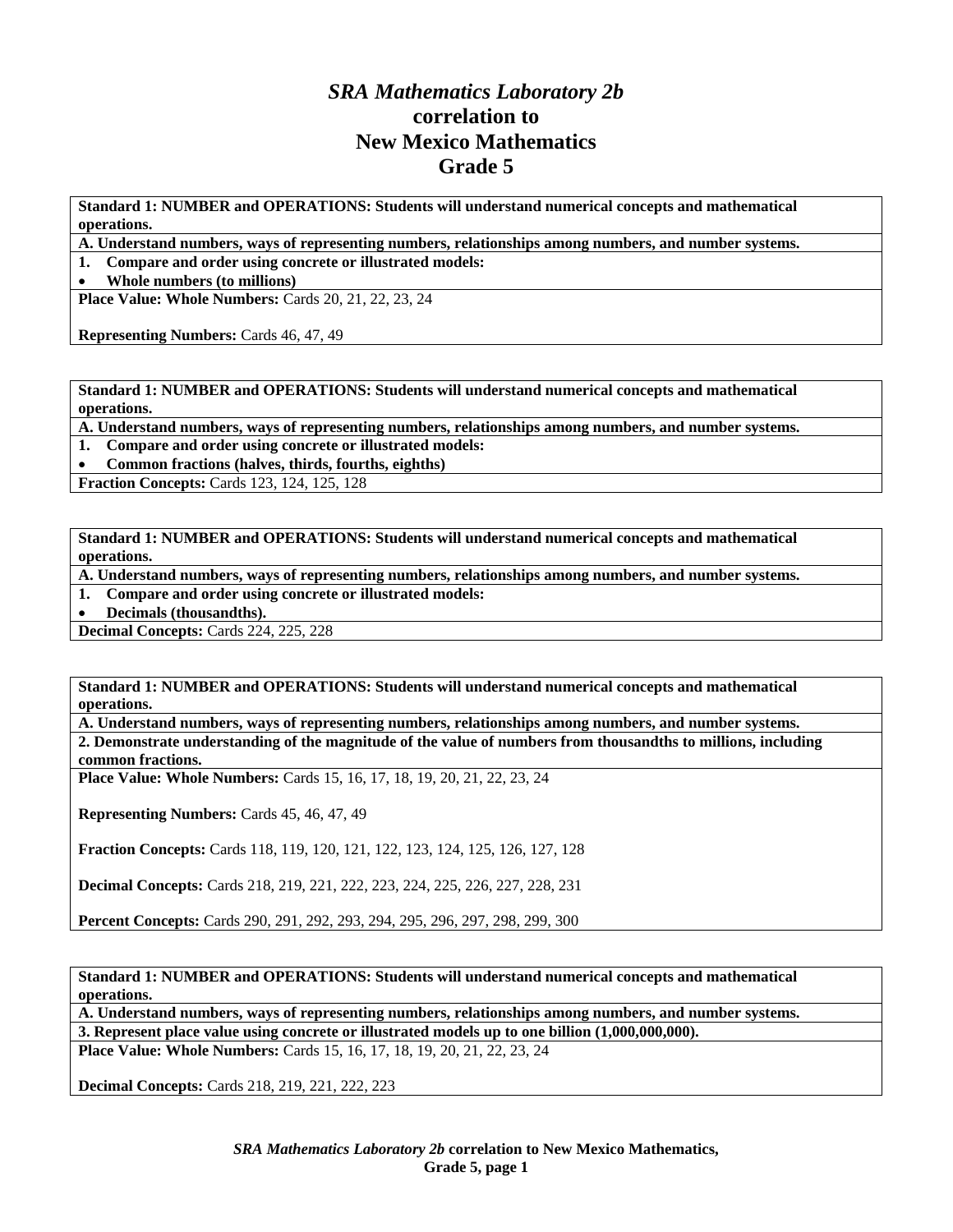**A. Understand numbers, ways of representing numbers, relationships among numbers, and number systems. 4. Interpret percents as part of a hundred (i.e., find decimal and percent equivalents for common fractions, explain how they represent the same value, and compute a given percent of a whole number).** 

**Decimal Concepts:** Cards 220, 223, 229, 230, 231

**Percent Concepts:** Cards 290, 291, 292, 293, 294, 295, 296, 297, 298, 299, 300

**Standard 1: NUMBER and OPERATIONS: Students will understand numerical concepts and mathematical operations.** 

**A. Understand numbers, ways of representing numbers, relationships among numbers, and number systems.** 

**5. Identify and represent on a number line decimals, fractions, and mixed numbers.** 

**Decimal Concepts:** Cards 226, 228

**Standard 1: NUMBER and OPERATIONS: Students will understand numerical concepts and mathematical operations.** 

**A. Understand numbers, ways of representing numbers, relationships among numbers, and number systems.** 

**6. Identify prime and composite numbers to 50.** 

**Patterns & Numbers: Cards 112, 113, 117** 

**Standard 1: NUMBER and OPERATIONS: Students will understand numerical concepts and mathematical operations.** 

**B. Understand the meaning of operations and how they relate to one another.** 

**1. Explain and perform whole number division and express remainders as a whole number or a fractional part as appropriate to the context of real-life problems.** 

**Basic Facts:** Cards 10, 11, 12, 13, 14

**Divide Whole Numbers:** Cards 88, 89, 90, 91, 92, 93, 94, 95, 96, 97, 98, 99, 100, 101, 102, 103, 104

**Standard 1: NUMBER and OPERATIONS: Students will understand numerical concepts and mathematical operations.** 

**B. Understand the meaning of operations and how they relate to one another.** 

**2. Add and subtract decimals.** 

**Add & Subtract Decimals:** Cards 243, 244, 245, 246, 247, 248, 249, 250, 251, 252, 253, 254

**Standard 1: NUMBER and OPERATIONS: Students will understand numerical concepts and mathematical operations.** 

**B. Understand the meaning of operations and how they relate to one another.** 

**3. Add and subtract fractions and mixed numbers without regrouping and express answers in simplest form. Add Fractions:** Cards 139, 140, 141, 142, 143, 144, 145, 146, 147, 148, 149, 150

**Subtract Fractions:** Cards 165, 166, 167, 168, 169, 170, 171, 172, 173, 174, 175, 176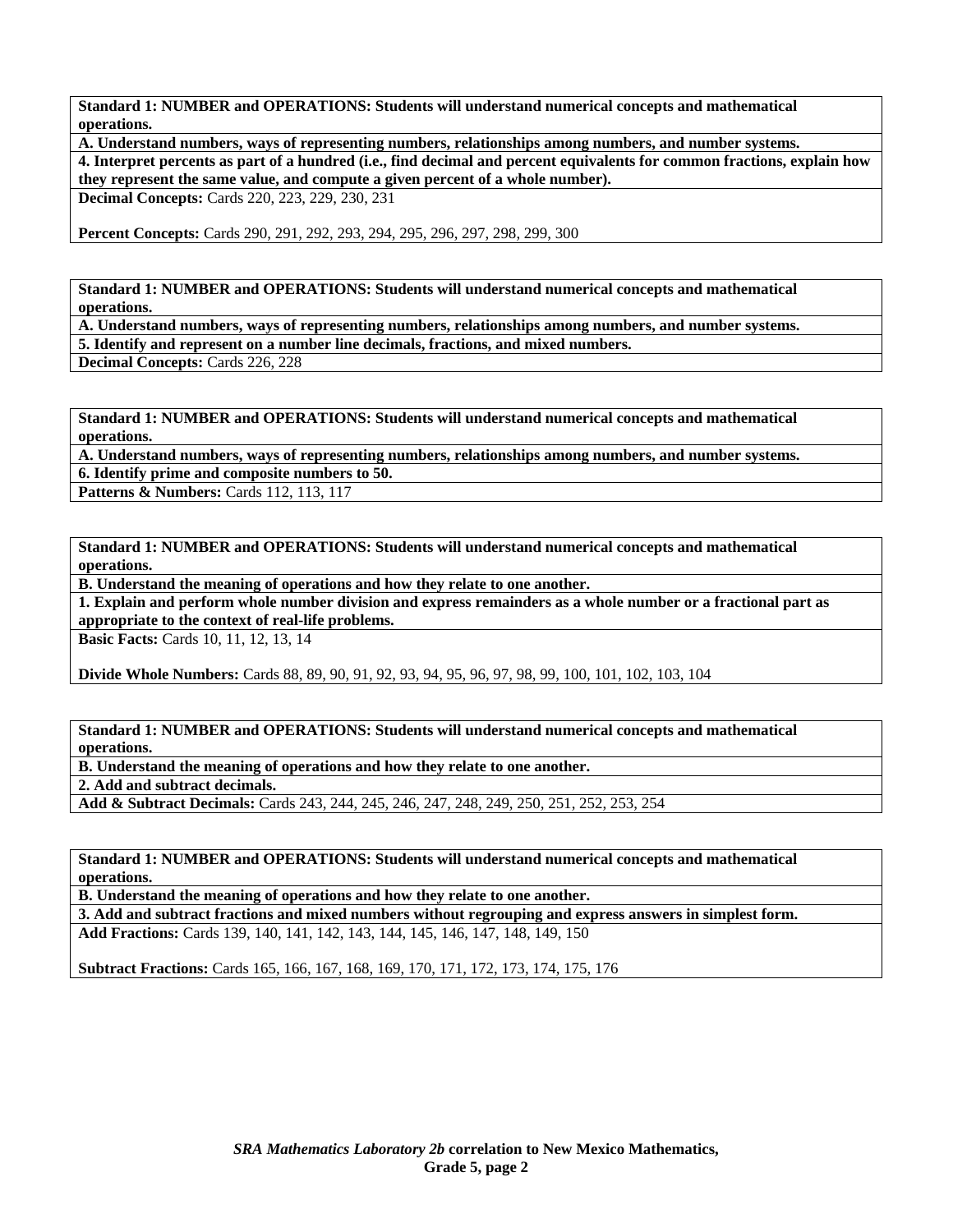**B. Understand the meaning of operations and how they relate to one another.** 

**4. Find the factors and multiples of whole numbers.** 

Patterns & Numbers: Cards 105, 106, 107, 108, 111, 112, 113

**Fraction Concepts:** Cards 122, 123, 124, 125, 128

**Add Fractions:** Cards 139, 140, 141, 142, 143, 144, 146, 147, 148, 149, 150

**Subtract Fractions:** Cards 165, 166, 167, 168, 169, 171, 176

**Multiply & Divide Fractions:** Cards 191, 192, 193, 194, 200

**Standard 1: NUMBER and OPERATIONS: Students will understand numerical concepts and mathematical operations.** 

**B. Understand the meaning of operations and how they relate to one another.** 

**5. Use arithmetic operations and inverse relationships to represent and solve real-world problems.** 

**Basic Facts:** Cards 1, 2, 3, 4, 5, 6, 7, 8, 9, 10, 11, 12, 13, 14

**Add & Subtract Whole Numbers:** Cards 25, 26, 27, 28, 29, 30, 31, 32, 33, 34, 35, 36, 37, 38

**Multiply Whole Numbers:** Cards 61, 62, 63, 64, 65, 66, 67, 68, 69, 70, 71, 72, 73, 74, 75, 76

**Divide Whole Numbers:** Cards 88, 89, 90, 91, 92, 93, 94, 95, 96, 97, 98, 99, 100, 101, 102, 103, 104

**Add Fractions:** Cards 139, 140,1 41, 142, 143, 144, 145, 146, 147, 148, 149, 150

**Subtract Fractions:** Cards 165, 166, 167, 168, 169, 170, 171, 172, 173, 174, 175, 176

**Multiply & Divide Fractions:** Cards 189, 190, 191, 192, 193, 194, 195, 196, 197, 198, 199, 200

**Standard 1: NUMBER and OPERATIONS: Students will understand numerical concepts and mathematical operations.** 

**B. Understand the meaning of operations and how they relate to one another.** 

**6. Identify and represent on a number line decimals, fractions, and mixed numbers.** 

**Decimal Concepts:** Cards 226, 228

**Standard 1: NUMBER and OPERATIONS: Students will understand numerical concepts and mathematical operations.** 

**B. Understand the meaning of operations and how they relate to one another.** 

**7. Demonstrate proficiency with division, including one- and two-digit divisors.** 

**Basic Facts:** Cards 10, 11, 12, 13, 14

**Divide Whole Numbers:** Cards 88, 89, 90, 91, 92, 93, 94, 95, 96, 97, 98, 99, 100, 101, 102, 103, 104

**Multiply & Divide Decimals:** Cards 273, 274, 275, 276, 277, 278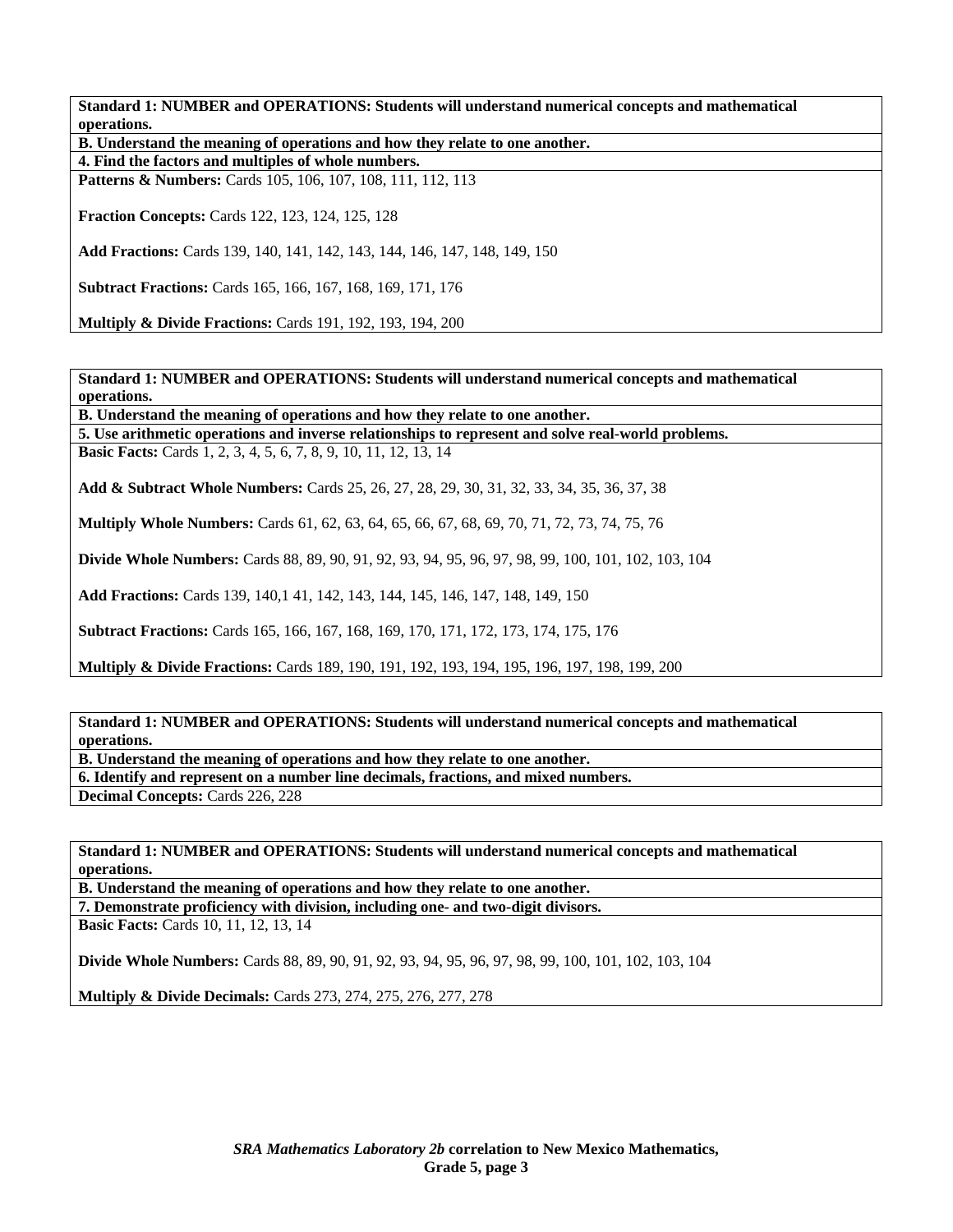**B. Understand the meaning of operations and how they relate to one another.** 

**8. Solve simple problems involving the addition and subtraction of fractions and mixed numbers.** 

**Add Fractions:** Cards 139, 140, 141, 142, 143, 144, 145, 146, 147, 148, 149, 150

**Subtract Fractions:** Cards 165, 166, 167, 168, 169, 170, 171, 172, 173, 174, 175, 176

**Standard 1: NUMBER and OPERATIONS: Students will understand numerical concepts and mathematical operations.** 

**B. Understand the meaning of operations and how they relate to one another.** 

**9. Represent and use fractions and decimals in equivalent forms.** 

**Decimal Concepts:** Cards 220, 229, 230, 231

**Percent Concepts:** Cards 290, 291, 292, 293, 294, 295, 296, 297, 298, 299, 300

**Standard 1: NUMBER and OPERATIONS: Students will understand numerical concepts and mathematical operations.** 

**C. Compute fluently and make reasonable estimates. 1. Add, subtract, multiply, and divide whole numbers.** 

**Basic Facts:** Cards 1, 2, 3, 4, 5, 6, 7, 8, 9, 10, 11, 12, 13, 14

**Add & Subtract Whole Numbers:** Cards 25, 26, 27, 28, 29, 30, 31, 32, 33, 34, 35, 36, 37, 38

**Multiply Whole Numbers:** Cards 61, 62, 63, 64, 65, 66, 67, 68, 69, 70, 71, 72, 73, 74, 75, 76

**Divide Whole Numbers:** Cards 88, 89, 90, 91, 92, 93, 94, 95, 96, 97, 98, 99, 100, 101, 102, 103, 104

**Standard 1: NUMBER and OPERATIONS: Students will understand numerical concepts and mathematical operations.** 

**C. Compute fluently and make reasonable estimates.** 

**2. Add and subtract decimals.** 

**Add & Subtract Decimals:** Cards 243, 244, 245, 246, 247, 248, 249, 250, 251, 252, 253, 254

**Standard 1: NUMBER and OPERATIONS: Students will understand numerical concepts and mathematical operations.** 

**C. Compute fluently and make reasonable estimates.** 

**3. Use estimation strategies to verify the reasonableness of calculated results.** 

**Add & Subtract Whole Numbers:** Cards 25, 31

**Multiply Whole Numbers:** Cards 62, 66, 69, 76

**Divide Whole Numbers:** Cards 89, 95

**Add Fractions:** Card 145

**Add & Subtract Decimals:** Cards 244, 248, 249, 254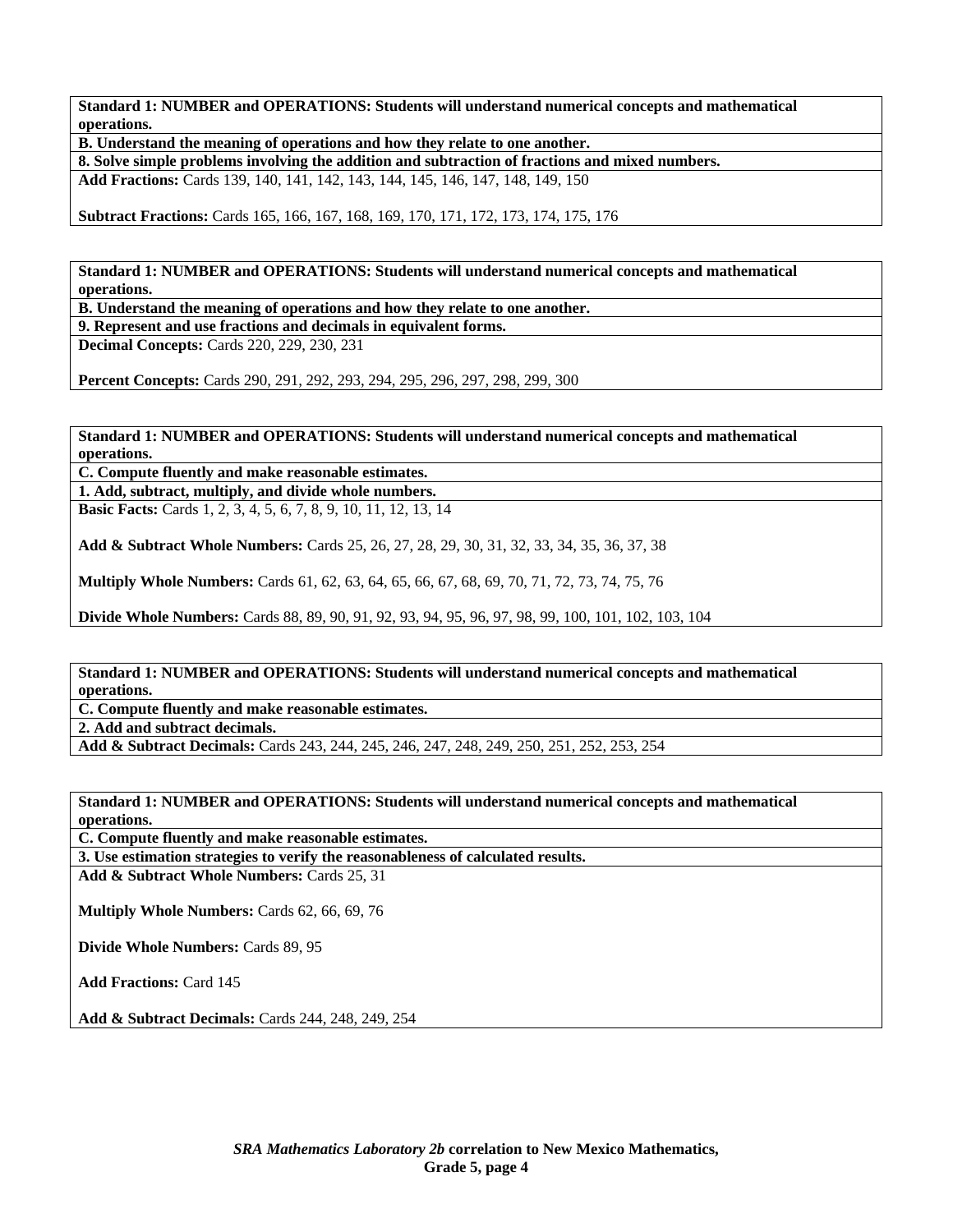**C. Compute fluently and make reasonable estimates.** 

**4. Explain how the estimation strategy impacts the results.** 

**Add & Subtract Whole Numbers:** Cards 25, 31

**Multiply Whole Numbers:** Cards 62, 66, 69, 76

**Divide Whole Numbers:** Cards 89, 95

**Add Fractions:** Card 145

**Add & Subtract Decimals:** Cards 244, 248, 249, 254

**Standard 1: NUMBER and OPERATIONS: Students will understand numerical concepts and mathematical operations.** 

**C. Compute fluently and make reasonable estimates.** 

**5. Relate the basic arithmetic operations to one another (e.g., multiplication and division are inverse operations). Basic Facts: Cards 4, 6, 11, 14** 

**Standard 1: NUMBER and OPERATIONS: Students will understand numerical concepts and mathematical operations.** 

**C. Compute fluently and make reasonable estimates.** 

**6. Simplify numerical expressions using order of operations.** 

**Basic Facts:** Cards 2, 6, 8, 9, 12, 14

**Standard 1: NUMBER and OPERATIONS: Students will understand numerical concepts and mathematical operations.** 

**C. Compute fluently and make reasonable estimates.** 

**7. Recognize and explain the differences between exact and approximate values.** 

**Add & Subtract Whole Numbers:** Cards 25, 31

**Multiply Whole Numbers:** Cards 62, 66, 69, 76

**Divide Whole Numbers:** Cards 89, 95

**Add Fractions:** Card 145

**Add & Subtract Decimals:** Cards 244, 248, 249, 254

**Standard 2: ALGEBRA: Students will understand algebraic concepts and applications.** 

**A. Understand patterns, relations, and functions.** 

**1. Identify and graph ordered pairs in the first quadrant of the coordinate plane.** 

**Coordinate Graphs:** Cards 255, 256, 257, 258, 259, 260, 261, 262, 263, 264, 265, 266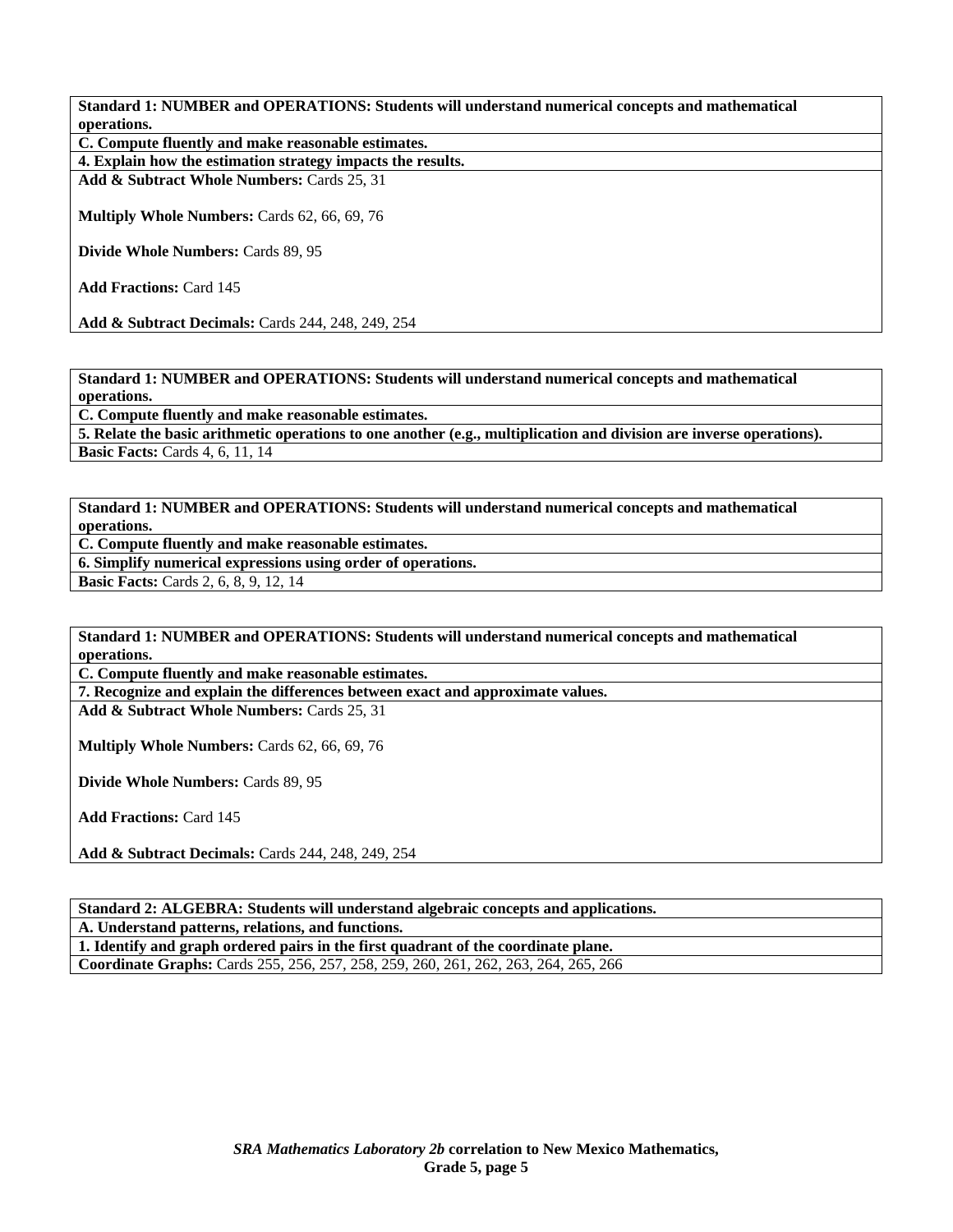**Standard 2: ALGEBRA: Students will understand algebraic concepts and applications. A. Understand patterns, relations, and functions. 2. Describe, represent, and analyze patterns and relationships. Add & Subtract Whole Numbers:** Cards 33, 38 **Multiply Whole Numbers:** Cards 61, 67 **Divide Whole Numbers:** Card 88 **Patterns & Numbers:** Cards 114, 115, 116, 117

**Multiply & Divide Decimals: Cards 269, 277** 

**Standard 2: ALGEBRA: Students will understand algebraic concepts and applications.** 

**A. Understand patterns, relations, and functions.** 

**3. Identify, describe, and continue patterns presented in a variety of formats (e.g., numeric, visual, oral, written, kinesthetic, pictorial).** 

**Add & Subtract Whole Numbers:** Cards 33, 38

**Multiply Whole Numbers:** Cards 61, 67

**Divide Whole Numbers:** Card 88

**Patterns & Numbers:** Cards 114, 115, 116, 117

**Multiply & Divide Decimals:** Cards 269, 277

**Standard 2: ALGEBRA: Students will understand algebraic concepts and applications.** 

**A. Understand patterns, relations, and functions.** 

**4. Generate a pattern using a written expression.** 

This concept is not covered at this level.

**Standard 2: ALGEBRA: Students will understand algebraic concepts and applications. B. Represent and analyze mathematical situations and structures using algebraic symbols. 1. Compute the value of the expression for specific numerical values of the variable.** 

**Add & Subtract Whole Numbers:** Cards 37, 38

**Multiply Whole Numbers:** Cards 65, 66

**Divide Whole Numbers:** Cards 95, 97, 104

**Standard 2: ALGEBRA: Students will understand algebraic concepts and applications. B. Represent and analyze mathematical situations and structures using algebraic symbols. 2. Use a letter to represent an unknown number. Add & Subtract Whole Numbers:** Cards 37, 38 **Multiply Whole Numbers:** Cards 65, 66 **Divide Whole Numbers:** Cards 95, 97, 104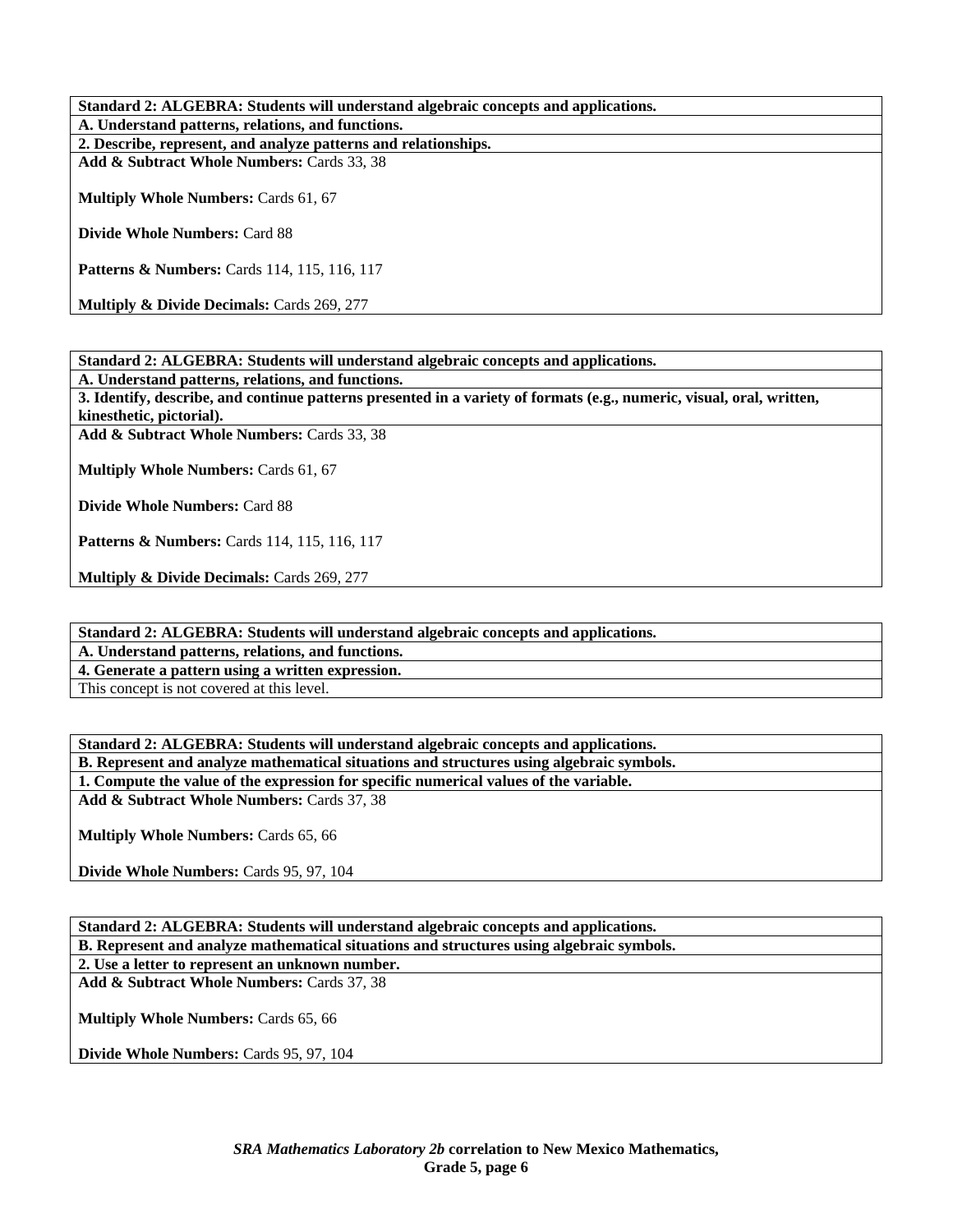**Standard 2: ALGEBRA: Students will understand algebraic concepts and applications.** 

**B. Represent and analyze mathematical situations and structures using algebraic symbols. 3. Understand the differences between the symbols for "less than", "less than or equal to", "greater than", and "greater than or equal to".** 

Place Value: Whole Numbers: Cards 20, 21, 22, 24

**Representing Numbers:** Cards 46, 49

**Fraction Concepts:** Cards 123, 124, 125

**Decimal Concepts:** Card 224

**Standard 2: ALGEBRA: Students will understand algebraic concepts and applications.** 

**C. Use mathematical models to represent and understand quantitative relationships.** 

**1. Use mathematical models to represent and explain mathematical concepts and procedures.** 

**Basic Facts: Cards 7, 10, 11** 

**Representing Numbers:** Cards 41, 45, 46, 47, 49

**Multiply Whole Numbers:** Card 70

**Standard 2: ALGEBRA: Students will understand algebraic concepts and applications.** 

**C. Use mathematical models to represent and understand quantitative relationships.** 

**2. Understand and use mathematical models such as:** 

• **The number line to model the relationship between rational numbers and rational number operations.** 

**Basic Facts:** Cards 1, 3

**Place Value: Whole Numbers:** Card 22

**Representing Numbers:** Cards 39, 45, 46, 47, 49

**Standard 2: ALGEBRA: Students will understand algebraic concepts and applications.** 

**C. Use mathematical models to represent and understand quantitative relationships.** 

**2. Understand and use mathematical models such as:** 

• **Pictorial representations of addition and subtraction of rational numbers with regrouping.** 

**Add & Subtract Whole Numbers:** Cards 26, 27, 28, 29, 30, 34, 35, 36

**Standard 2: ALGEBRA: Students will understand algebraic concepts and applications.** 

**C. Use mathematical models to represent and understand quantitative relationships.** 

**2. Understand and use mathematical models such as:** 

• **Manipulatives of pictures to model computational procedures.** 

**Basic Facts:** Cards 1, 3, 4, 7, 9, 10, 11

**Representing Numbers:** Card 41

**Add Fractions:** Cards 139, 140, 141, 142, 143, 144, 145, 146, 147, 148, 149, 150

**Subtract Fractions:** Cards 165, 166, 167, 168, 169, 170, 171, 172, 173, 174, 175, 176

**Multiply & Divide Fractions: Card 190**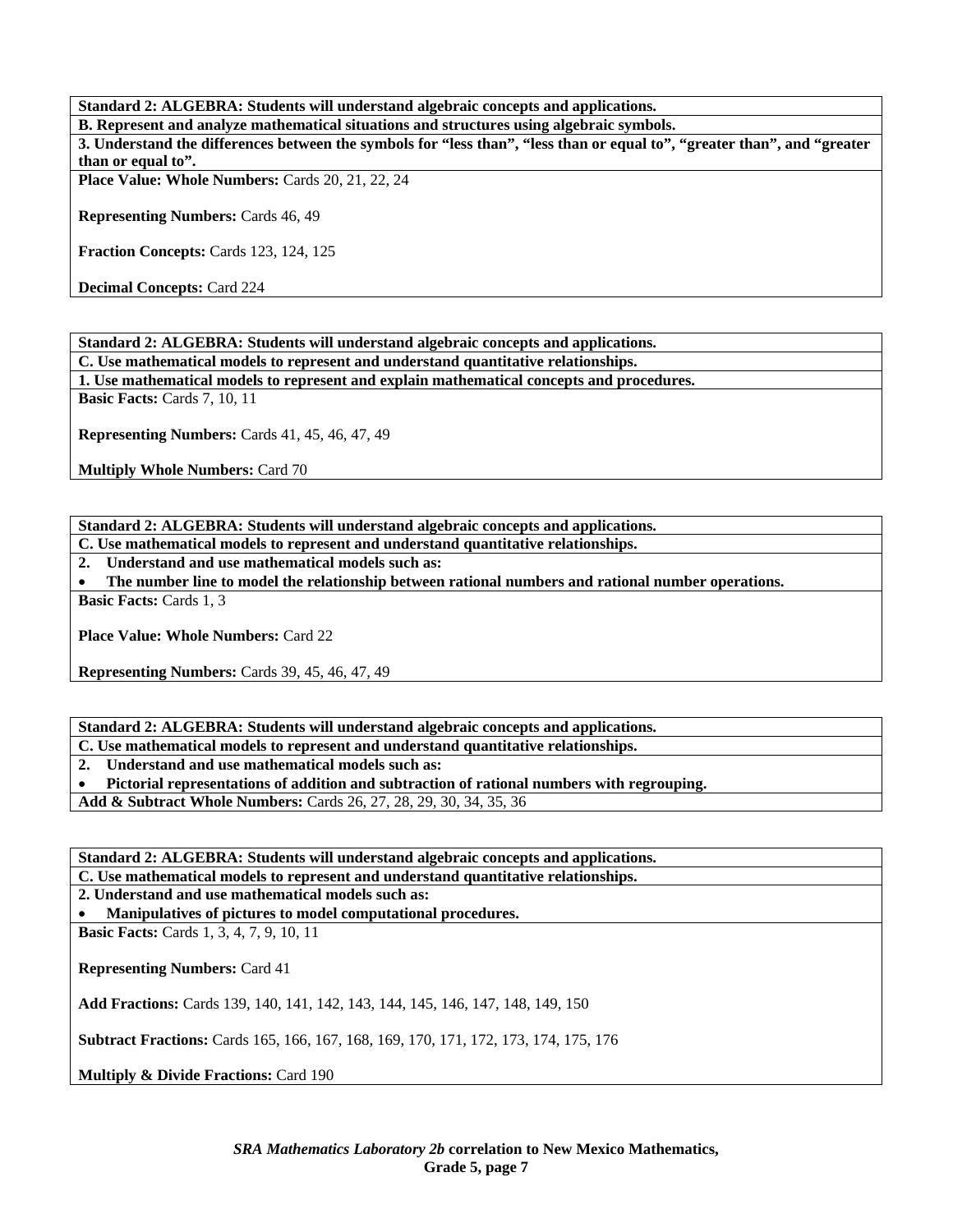**Standard 2: ALGEBRA: Students will understand algebraic concepts and applications. C. Use mathematical models to represent and understand quantitative relationships. 2. Understand and use mathematical models such as:**  • **Graphs, tables, and charts to describe data. Basic Facts: Cards 13, 14 Place Value: Whole Numbers:** Cards 15, 16, 17, 18, 21, 23, 24 **Add & Subtract Whole Numbers:** Cards 33, 38 **Patterns & Numbers: Cards 108, 116, 117 Data & Graphs:** Cards 155, 156, 157, 158, 159, 160, 161, 162, 163, 164

**Standard 2: ALGEBRA: Students will understand algebraic concepts and applications.** 

**C. Use mathematical models to represent and understand quantitative relationships.** 

**2. Understand and use mathematical models such as:** 

• **Diagrams or pictures to model problem situations.** 

**Basic Facts:** Cards 1, 3, 4, 7, 9, 10, 11

**Representing Numbers:** Cards 41, 45, 46, 47, 49

**Multiply Whole Numbers:** Card 70

Patterns & Numbers: Card 113

**Add Fractions:** Cards 139, 140, 141, 142, 143, 144, 145, 146, 147, 148, 149, 150

**Subtract Fractions:** Cards 165, 166, 167, 168, 169, 170, 171, 172, 173, 174, 175, 176

**Multiply & Divide Fractions: Card 189** 

**Standard 2: ALGEBRA: Students will understand algebraic concepts and applications. C. Use mathematical models to represent and understand quantitative relationships. 3. Demonstrate how a situation can be represented in more than one way. Basic Facts: Cards 1, 3, 9, 11** 

**Standard 2: ALGEBRA: Students will understand algebraic concepts and applications. D. Analyze changes in various contexts. 1. Recognize and create patterns of change from everyday life using numerical or pictorial representations. Patterns & Numbers: Cards 114, 115, 117** 

**Standard 2: ALGEBRA: Students will understand algebraic concepts and applications.** 

**D. Analyze changes in various contexts.** 

**2. Generalize patterns of change and recognize the same general patterns presented in different representations. Basic Facts: Cards 13, 14** 

**Add & Subtract Whole Numbers:** Cards 33, 38

Patterns & Numbers: Cards 116, 117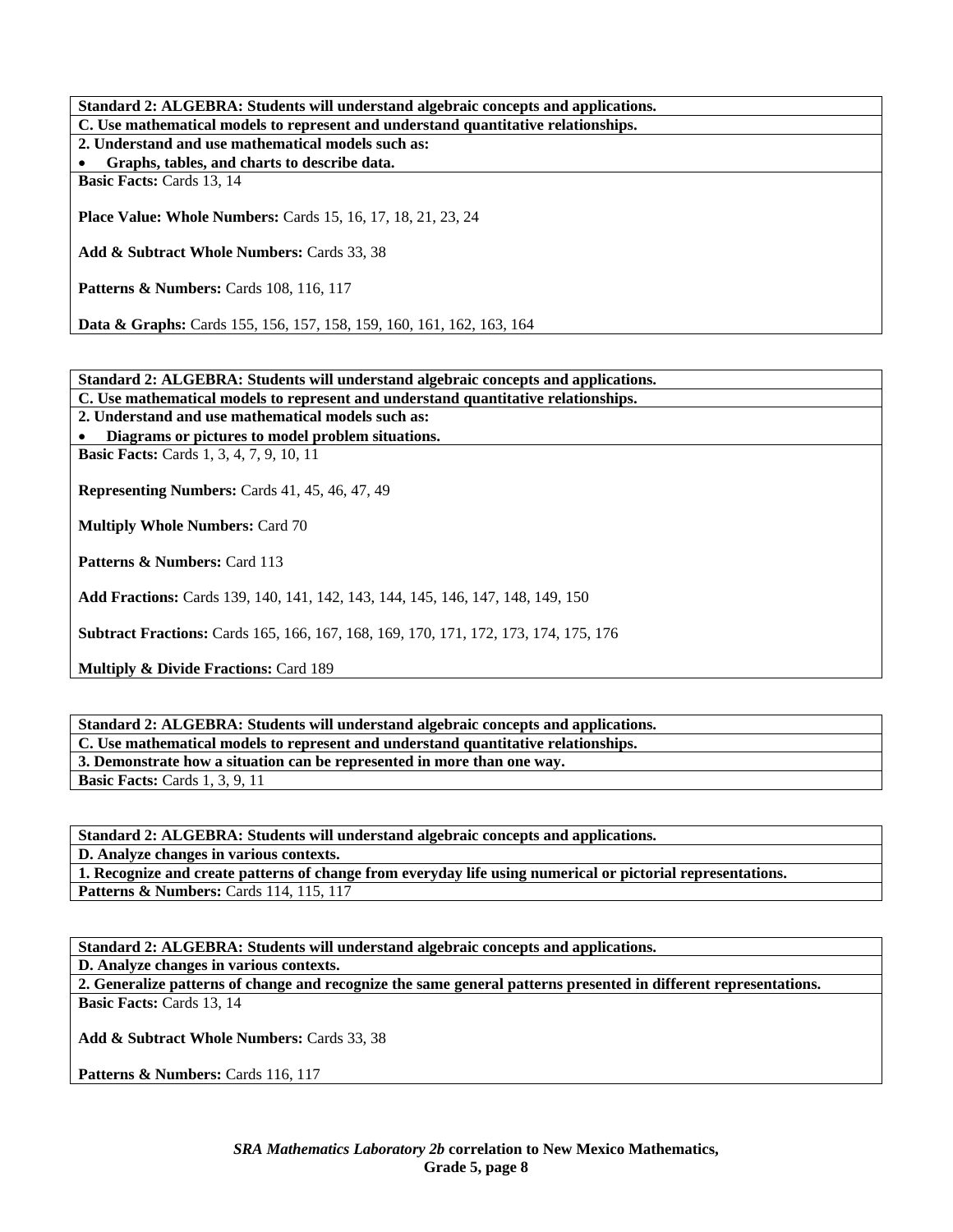**Standard 3: GEOMETRY: Students will understand geometric concepts and applications.** 

**A. Analyze characteristics and properties of two- and three-dimensional geometric shapes and develop mathematical arguments about geometric relationships.** 

**1. Identify, describe, and classify two-dimensional shapes and three-dimensional figures by their properties.** 

**Geometric Basics:** Cards 83, 84, 86, 87

**Geometric Figures:** Cards 130, 131, 132, 133, 134, 135, 136, 137, 138

**Spatial Sense & Transformations:** Cards 240, 241

**Standard 3: GEOMETRY: Students will understand geometric concepts and applications.** 

**A. Analyze characteristics and properties of two- and three-dimensional geometric shapes and develop mathematical arguments about geometric relationships.** 

**2. Recognize and describe properties of regular polygons having up to ten sides.** 

**Geometric Basics:** Cards 83, 84, 87

**Geometric Figures:** Cards 130, 131, 132, 133

**Standard 3: GEOMETRY: Students will understand geometric concepts and applications.** 

**A. Analyze characteristics and properties of two- and three-dimensional geometric shapes and develop mathematical arguments about geometric relationships.** 

**3. Identify faces, edges, and bases on three-dimensional objects.** 

**Geometric Figures:** Cards 134, 138

**Spatial Sense & Transformations:** Cards 240, 241, 242

**Standard 3: GEOMETRY: Students will understand geometric concepts and applications. B. Specify locations and describe spatial relationships using coordinate geometry and other representational systems. 1. Recognize perpendicular and parallel lines.** 

**Geometric Basics:** Cards 78, 82

**Geometric Figures:** Card 130

**Standard 3: GEOMETRY: Students will understand geometric concepts and applications. C. Apply transformations and use symmetry to analyze mathematical situations. 1. Identify line of symmetry in simple geometric figures. Spatial Sense & Transformations:** Cards 232, 237, 238, 242

**Standard 3: GEOMETRY: Students will understand geometric concepts and applications. D. Use visualization, spatial reasoning, and geometric modeling to solve problems. 1. Understand and compute the perimeter of regular polygons. Perimeter, Area & Volume:** Cards 201, 202, 203, 209, 210, 216, 217

**Spatial Sense & Transformations:** Cards 240, 241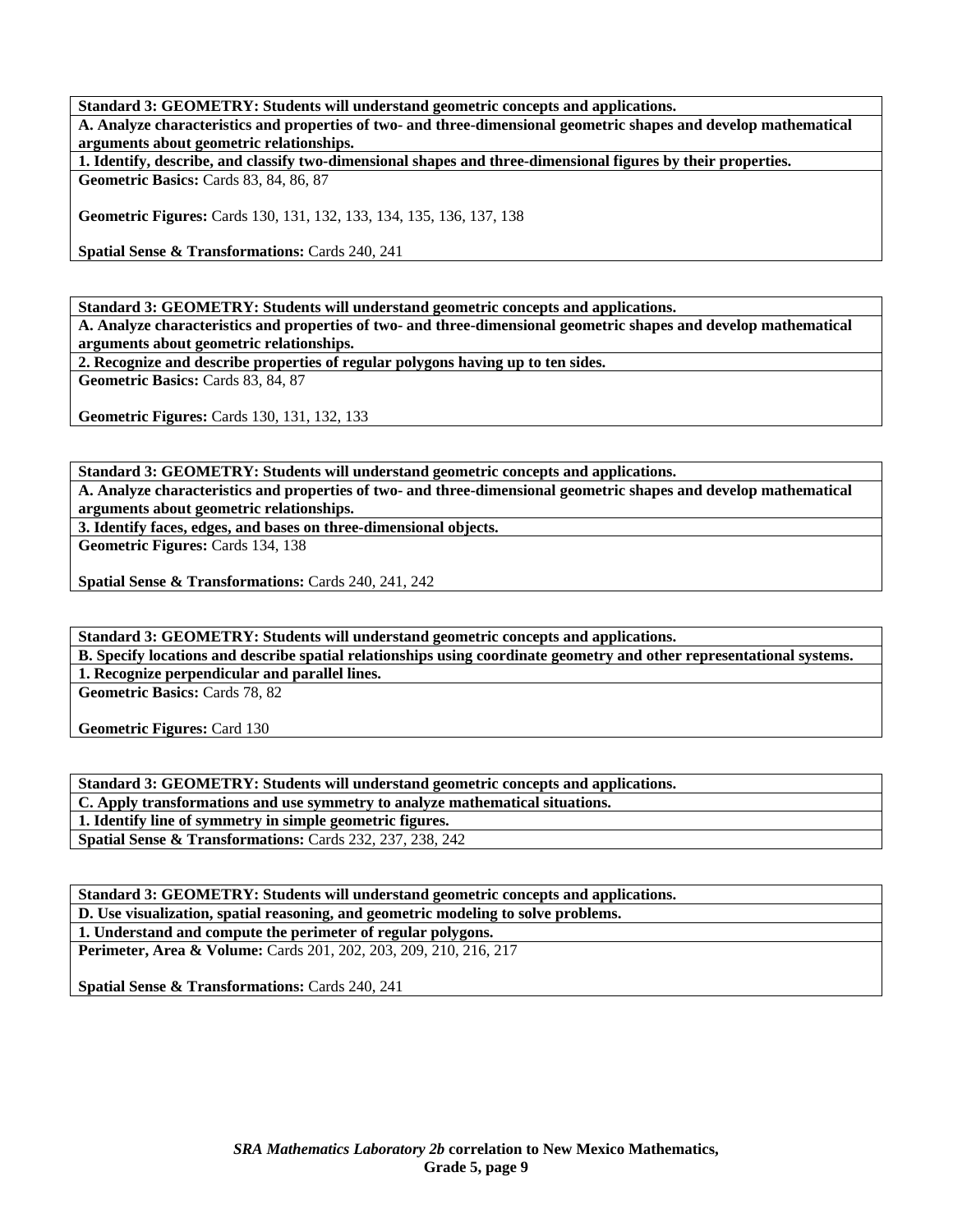**Standard 3: GEOMETRY: Students will understand geometric concepts and applications. D. Use visualization, spatial reasoning, and geometric modeling to solve problems. 2. Identify and explain circumference, radius, and diameter. Geometric Basics:** Cards 86, 87

Perimeter, Area & Volume: Cards 203, 210

**Standard 4: MEASUREMENT: Students will understand measurement systems and applications.** 

**A. Understand measurable attributes of objects and the units, systems, and processes of measurement. 1. Understand properties (e.g., length, area, weight, volume) and select the appropriate type of unit for measuring each using U.S. customary and metric systems.** 

**Linear Measurement:** Cards 50, 51, 52, 53, 54, 55, 56, 57, 58, 59, 60

**Geometric Basics:** Cards 81, 82

**Weight, Capacity, Temperature & Time:** Cards 177, 178, 179, 180, 181, 182, 183, 184, 185, 186, 187, 188

**Perimeter, Area & Volume:** Cards 201, 202, 203, 204, 205, 206, 207, 208, 209, 210, 211, 212, 213, 214, 215, 216, 217

**Spatial Sense & Transformations:** Cards 239, 242

**Standard 4: MEASUREMENT: Students will understand measurement systems and applications.** 

**A. Understand measurable attributes of objects and the units, systems, and processes of measurement. 2. Select and use appropriate units and tools to measure according to the degree of accuracy required in a particular problem-solving situation.** 

**Linear Measurement:** Cards 50, 51, 52, 53, 54, 55, 56, 57, 58, 59, 60

**Geometric Basics:** Cards 81, 82

**Weight, Capacity, Temperature & Time:** Cards 177, 178, 179, 180, 181, 182, 183, 184, 185, 186, 187, 188

**Perimeter, Area & Volume:** Cards 201, 202, 203, 204, 205, 206, 207, 208, 209, 210, 211, 212, 213, 214, 215, 216, 217

**Spatial Sense & Transformations:** Cards 239, 242

**Standard 4: MEASUREMENT: Students will understand measurement systems and applications.** 

**A. Understand measurable attributes of objects and the units, systems, and processes of measurement. 3. Solve problems involving linear measurement, weight, and capacity (e.g., measuring to the nearest sixteenth of an inch or nearest millimeter; using ounces, milliliters, or pounds and kilograms) to the appropriate degree of accuracy. Linear Measurement:** Cards 50, 51, 52, 53, 54, 55, 56, 57, 58, 59, 60

**Weight, Capacity, Temperature & Time:** Cards 177, 178, 179, 180, 181, 182, 183, 184, 185, 186, 187, 188

**Standard 4: MEASUREMENT: Students will understand measurement systems and applications. A. Understand measurable attributes of objects and the units, systems, and processes of measurement. 4. Perform one-step conversions within a system of measurement (e.g., inches to feet, centimeters to meters). Linear Measurement:** Cards 52, 53, 55, 56, 57, 58, 59, 60

**Weight, Capacity, Temperature & Time:** Cards 179, 180, 182, 183, 184, 185, 186, 187, 188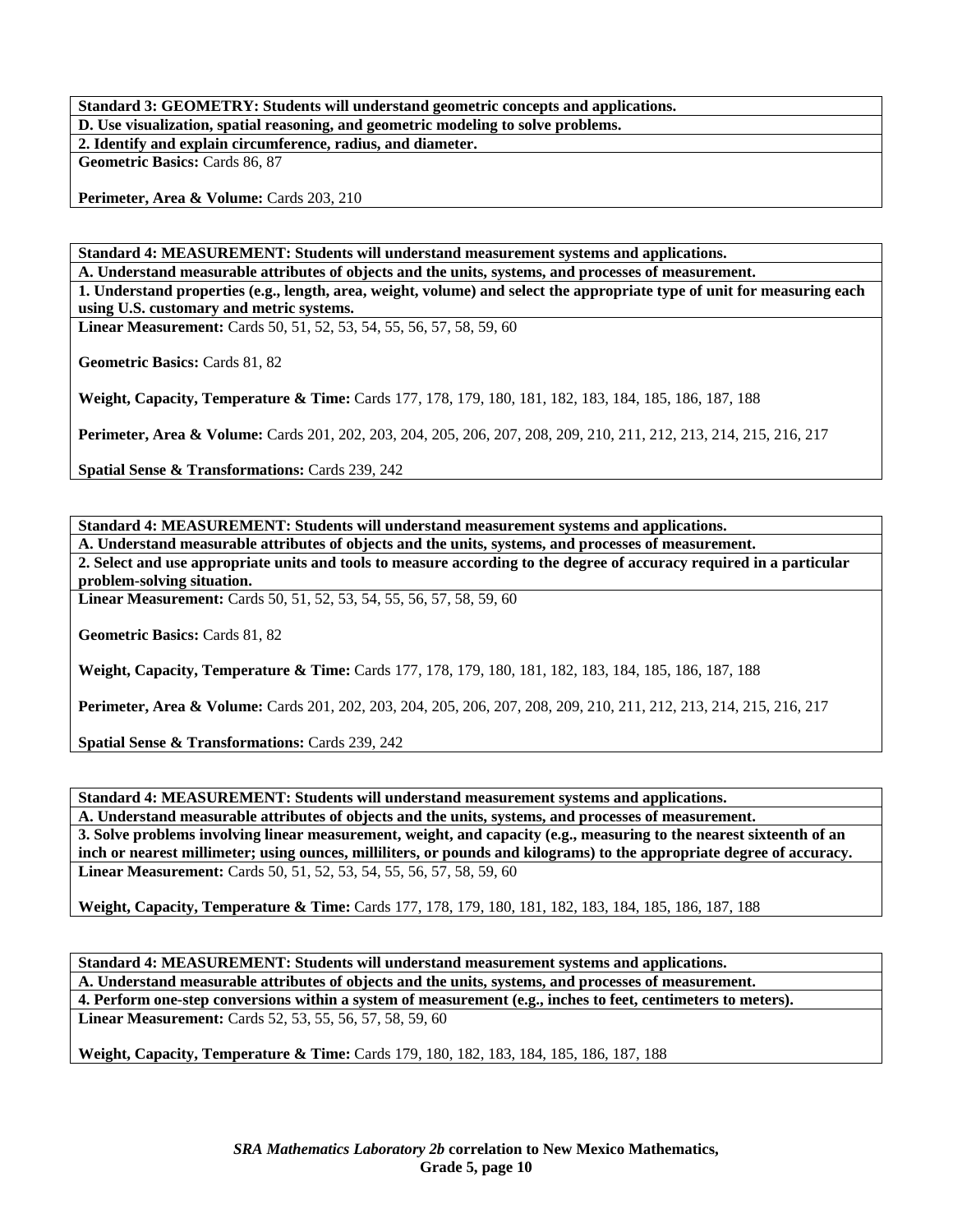**Standard 4: MEASUREMENT: Students will understand measurement systems and applications.** 

**B. Apply appropriate techniques, tools, and formulas to determine measurements.** 

**1. Solve measurement problems using appropriate tools involving length, perimeter, weight, capacity, time, and temperature.** 

**Linear Measurement:** Cards 50, 51, 52, 53, 54, 55, 56, 57, 58, 59, 60

**Weight, Capacity, Temperature & Time:** Cards 177, 178, 179, 180, 181, 182, 183, 184, 185, 186, 187, 188

**Perimeter, Area & Volume:** Cards 201, 202, 203, 204, 205, 206, 207, 208, 209, 210, 211, 212, 213, 214, 215, 216, 217

**Spatial Sense & Transformations:** Cards 239, 242

**Standard 4: MEASUREMENT: Students will understand measurement systems and applications.** 

**B. Apply appropriate techniques, tools, and formulas to determine measurements.** 

**2. Select and use strategies to estimate measurements including length, distance, capacity, and time.** 

**Linear Measurement:** Cards 50, 51, 52, 53, 54, 55, 56, 57, 58, 59, 60

**Weight, Capacity, Temperature & Time:** Cards 181, 182, 183, 184, 185, 186, 187, 188

**Standard 4: MEASUREMENT: Students will understand measurement systems and applications. B. Apply appropriate techniques, tools, and formulas to determine measurements. 3. Apply strategies and use tools for estimating and measuring the perimeter of regular and irregular shapes. Perimeter, Area & Volume:** Cards 201, 202, 203, 209, 210, 216, 217

**Spatial Sense & Transformations:** Cards 239, 242

**Standard 5: DATA ANALYSIS and PROBABILITY: Students will understand how to formulate questions, analyze data, and determine probabilities.** 

**A. Formulate questions that can be addressed with data and collect, organize, and display relevant data to answer them. 1. Construct, read, analyze, and interpret tables, charts, graphs, and data plots. Data & Graphs:** Cards 155, 156, 157, 158, 159, 160, 161, 162, 163, 164

**Standard 5: DATA ANALYSIS and PROBABILITY: Students will understand how to formulate questions, analyze data, and determine probabilities.** 

**A. Formulate questions that can be addressed with data and collect, organize, and display relevant data to answer them. 2. Construct, interpret, and analyze data from graphical representations and draw simple conclusions using bar graphs, line graphs, circle graphs, frequency tables, and Venn diagrams.** 

**Data & Graphs:** Cards 155, 156, 157, 158, 159, 160, 161, 162, 163, 164

**Standard 5: DATA ANALYSIS and PROBABILITY: Students will understand how to formulate questions, analyze data, and determine probabilities.** 

**A. Formulate questions that can be addressed with data and collect, organize, and display relevant data to answer them. 3. Display, analyze, compare, and interpret different data sets, including data sets of different sizes.** 

**Data & Graphs:** Cards 155, 156, 157, 158, 159, 160, 161, 162, 163, 164

**Standard 5: DATA ANALYSIS and PROBABILITY: Students will understand how to formulate questions, analyze data, and determine probabilities.** 

**A. Formulate questions that can be addressed with data and collect, organize, and display relevant data to answer them. 4. Organize and display single-variable data in appropriate graphs and representations. Data & Graphs:** Cards 155, 156, 157, 158, 159, 160, 161, 162, 163, 164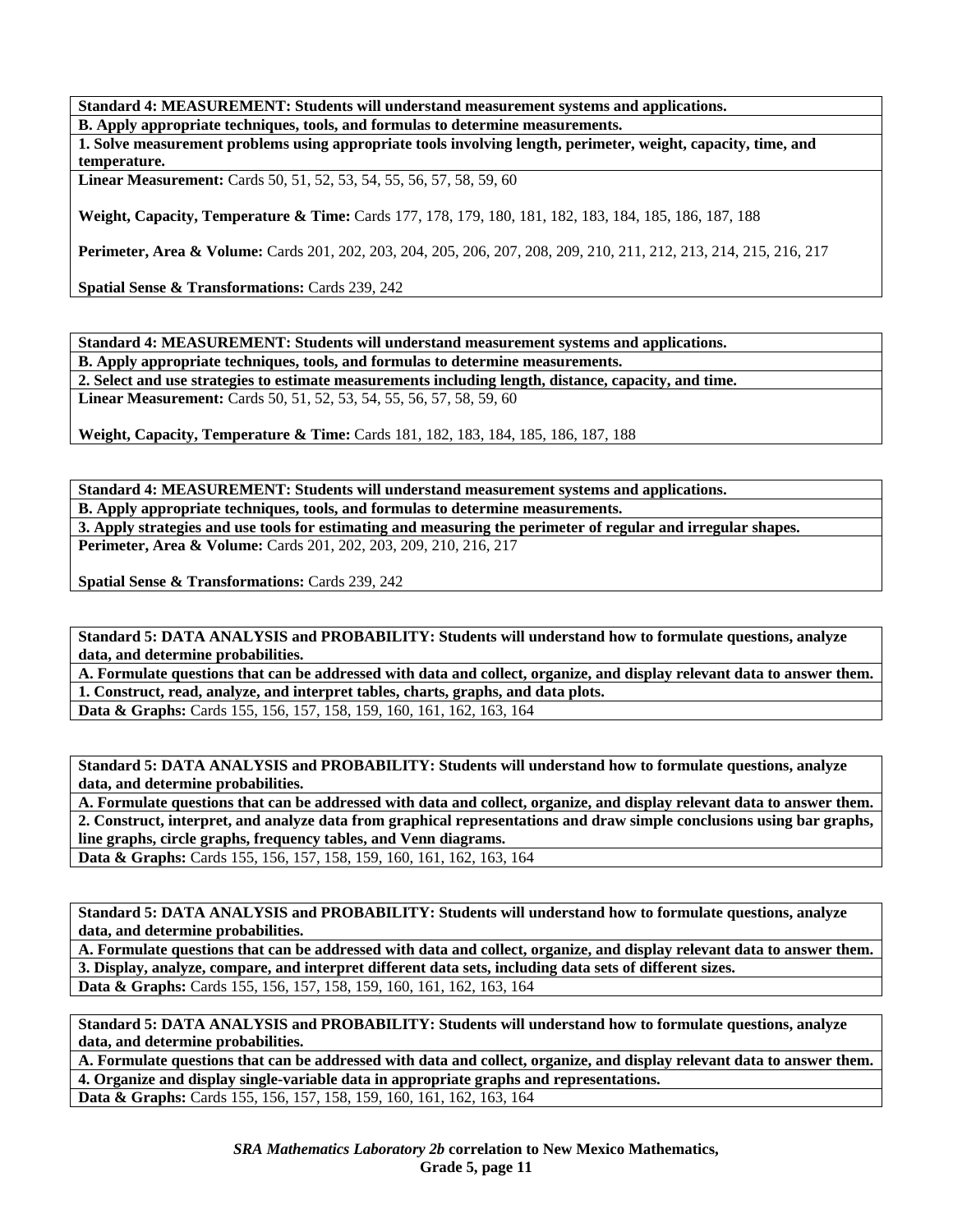**A. Formulate questions that can be addressed with data and collect, organize, and display relevant data to answer them. 5. Organize, read, and display numerical (quantitative) and non-numerical (qualitative) data in a clear, organized, and accurate manner including correct titles, labels, and intervals or categories including:** 

- **Frequency tables**
- **Stem and leaf plots**
- **Bar, line, and circle graphs**
- **Venn diagrams**
- **Pictorial displays**
- **Charts and tables.**

**Data & Graphs:** Cards 155, 156, 157, 158, 159, 160, 161, 162, 163, 164

**Probability:** Cards 281, 282, 283, 286, 289

**Standard 5: DATA ANALYSIS and PROBABILITY: Students will understand how to formulate questions, analyze data, and determine probabilities.** 

**A. Formulate questions that can be addressed with data and collect, organize, and display relevant data to answer them. 6. Formulate questions and identify data to be collected to correctly answer a question.** 

**Data & Graphs:** Cards 155, 156, 157, 158, 159, 160, 161, 162, 163, 164

**Standard 5: DATA ANALYSIS and PROBABILITY: Students will understand how to formulate questions, analyze data, and determine probabilities.** 

**B. Select and use appropriate statistical methods to analyze data.** 

**1. Organize and display single-variable data in appropriate graphs and representations and determine which types of graphs are appropriate for various data sets.** 

**Data & Graphs:** Cards 155, 156, 157, 158, 159, 160, 161, 162, 163, 164

**Standard 5: DATA ANALYSIS and PROBABILITY: Students will understand how to formulate questions, analyze data, and determine probabilities.** 

**B. Select and use appropriate statistical methods to analyze data.** 

**2. Use fractions and percentages to compare data sets of different sizes.** 

**Probability:** Cards 285, 286, 287, 288, 289

**Standard 5: DATA ANALYSIS and PROBABILITY: Students will understand how to formulate questions, analyze data, and determine probabilities.** 

**B. Select and use appropriate statistical methods to analyze data.** 

**3. Correctly rank the values of a numerical data set containing simple fractions and decimals, identify maximum and minimum data values, and calculate the range for a data set.** 

**Data & Graphs:** Cards 151, 152, 153, 154, 155, 156, 157, 158, 159, 160, 161, 162, 163, 164

**Standard 5: DATA ANALYSIS and PROBABILITY: Students will understand how to formulate questions, analyze data, and determine probabilities.** 

**C. Develop and evaluate inferences, predictions, and arguments that are based on data.** 

**1. Make and justify valid inferences, predictions, and arguments based on statistical analysis. Data & Graphs: Cards 151, 152**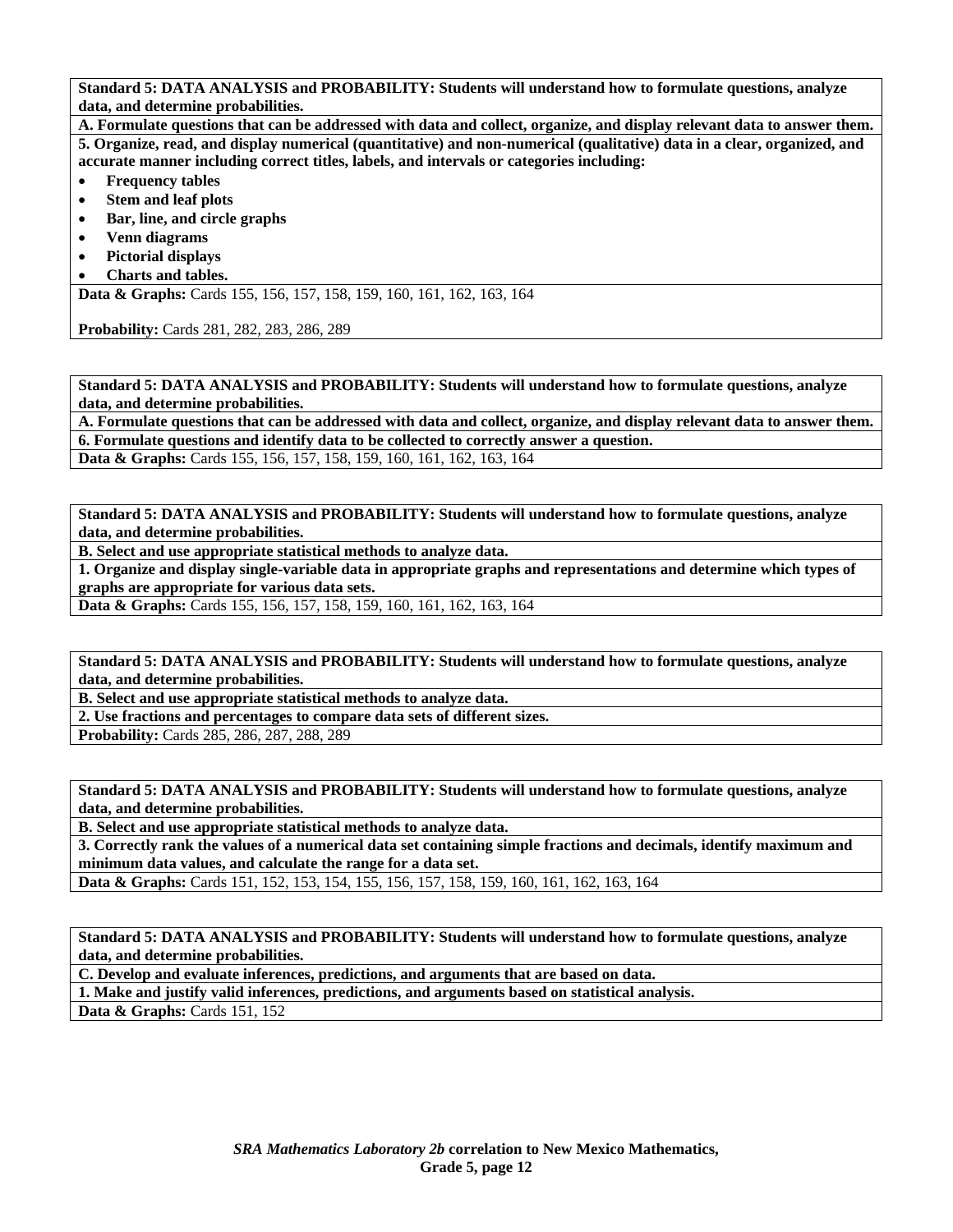**C. Develop and evaluate inferences, predictions, and arguments that are based on data.** 

**2. Compare a given prediction with the results of an investigation.** 

**Probability:** Cards 279, 280, 281, 282, 283, 284, 285, 286, 287, 288, 289

**Standard 5: DATA ANALYSIS and PROBABILITY: Students will understand how to formulate questions, analyze data, and determine probabilities.** 

**C. Develop and evaluate inferences, predictions, and arguments that are based on data.** 

**3. Use counting strategies to determine all the possible outcomes of a particular familiar event.** 

**Probability:** Cards 279, 280, 281, 282, 283, 284, 285, 286, 287, 288, 289

**Standard 5: DATA ANALYSIS and PROBABILITY: Students will understand how to formulate questions, analyze data, and determine probabilities.** 

**C. Develop and evaluate inferences, predictions, and arguments that are based on data.** 

**4. Find all possible outcome sets involving four or more sets of objects.** 

**Probability:** Cards 280, 281, 282, 283, 286, 287, 288, 289

**Standard 5: DATA ANALYSIS and PROBABILITY: Students will understand how to formulate questions, analyze data, and determine probabilities.** 

**C. Develop and evaluate inferences, predictions, and arguments that are based on data.** 

**5. Evaluate the reasonableness of inferences that are based on data in the context of the original solution.** 

**Data & Graphs:** Cards 151, 152, 153, 154, 155, 156, 157, 158, 159, 160, 161, 162, 163, 164

**Probability:** Cards 279, 280, 281, 282, 283, 284, 285, 286, 287, 288, 289

**Standard 5: DATA ANALYSIS and PROBABILITY: Students will understand how to formulate questions, analyze data, and determine probabilities.** 

**C. Develop and evaluate inferences, predictions, and arguments that are based on data.** 

**6. Identify the method used to make an inference and/or prediction on a givens data set and solve similar problems. Data & Graphs:** Cards 151, 152, 153, 154, 155, 156, 157, 158, 159, 160, 161, 162, 163, 164

**Probability:** Cards 279, 280, 281, 282, 283, 284, 285, 286, 287, 288, 289

**Standard 5: DATA ANALYSIS and PROBABILITY: Students will understand how to formulate questions, analyze data, and determine probabilities.** 

**C. Develop and evaluate inferences, predictions, and arguments that are based on data.** 

**7. Determine the accuracy of a prediction or an inference based on the accuracy of data in a given data set.** 

**Data & Graphs:** Cards 151, 152, 153, 154, 155, 156, 157, 158, 159, 160, 161, 162, 163, 164

**Probability:** Cards 279, 280, 281, 282, 283, 284, 285, 286, 287, 288, 289

**Standard 5: DATA ANALYSIS and PROBABILITY: Students will understand how to formulate questions, analyze data, and determine probabilities.** 

**C. Develop and evaluate inferences, predictions, and arguments that are based on data.** 

**8. List all possible outcomes of simple events.** 

**Probability:** Cards 279, 280, 281, 282, 283, 284, 285, 286, 287, 288, 289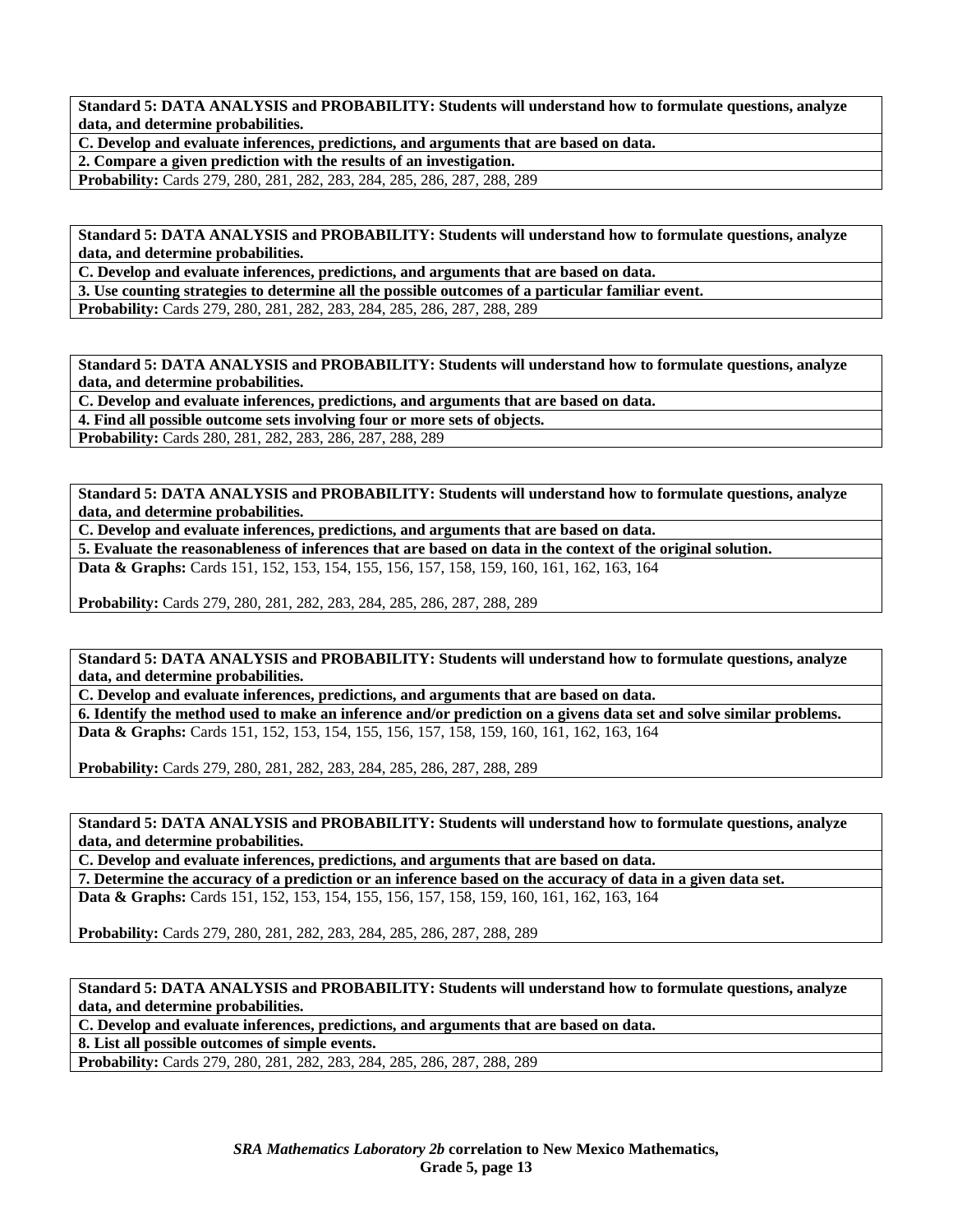**D. Understand and apply basic concepts of probability.** 

**1. Determine probabilities through experiments and/or simulations and compare the results with mathematical expressions.** 

**Probability:** Cards 279, 280, 281, 282, 283, 284, 285, 286, 287, 288, 289

**Standard 5: DATA ANALYSIS and PROBABILITY: Students will understand how to formulate questions, analyze data, and determine probabilities.** 

**D. Understand and apply basic concepts of probability.** 

**2. Make predictions from the results of student-generated experiments of single events.** 

**Probability:** Cards 279, 280, 281, 282, 283, 284, 285, 286, 287, 288, 289

**Standard 5: DATA ANALYSIS and PROBABILITY: Students will understand how to formulate questions, analyze data, and determine probabilities.** 

**D. Understand and apply basic concepts of probability.** 

**3. Identify simple experiments where the probabilities of all outcomes are equal.** 

**Probability:** Cards 279, 280, 281, 282, 283, 284, 285, 286, 287, 288, 289

**Standard 5: DATA ANALYSIS and PROBABILITY: Students will understand how to formulate questions, analyze data, and determine probabilities.** 

**D. Understand and apply basic concepts of probability.** 

**4. Describe and predict the results of a probability experiment.** 

**Probability:** Cards 279, 280, 281, 282, 283, 284, 285, 286, 287, 288, 289

**Standard 5: DATA ANALYSIS and PROBABILITY: Students will understand how to formulate questions, analyze data, and determine probabilities.** 

**D. Understand and apply basic concepts of probability.** 

**5. Use fractions to describe the results of an experiment.** 

**Probability:** Cards 284, 285, 286, 287, 288, 289

**Standard 5: DATA ANALYSIS and PROBABILITY: Students will understand how to formulate questions, analyze data, and determine probabilities.** 

**D. Understand and apply basic concepts of probability.** 

**6. Use probability to generalize from a simple pattern or set of examples and justify why the generalization is reasonable.** 

**Probability:** Cards 279, 280, 281, 282, 283, 284, 285, 286, 287, 288, 289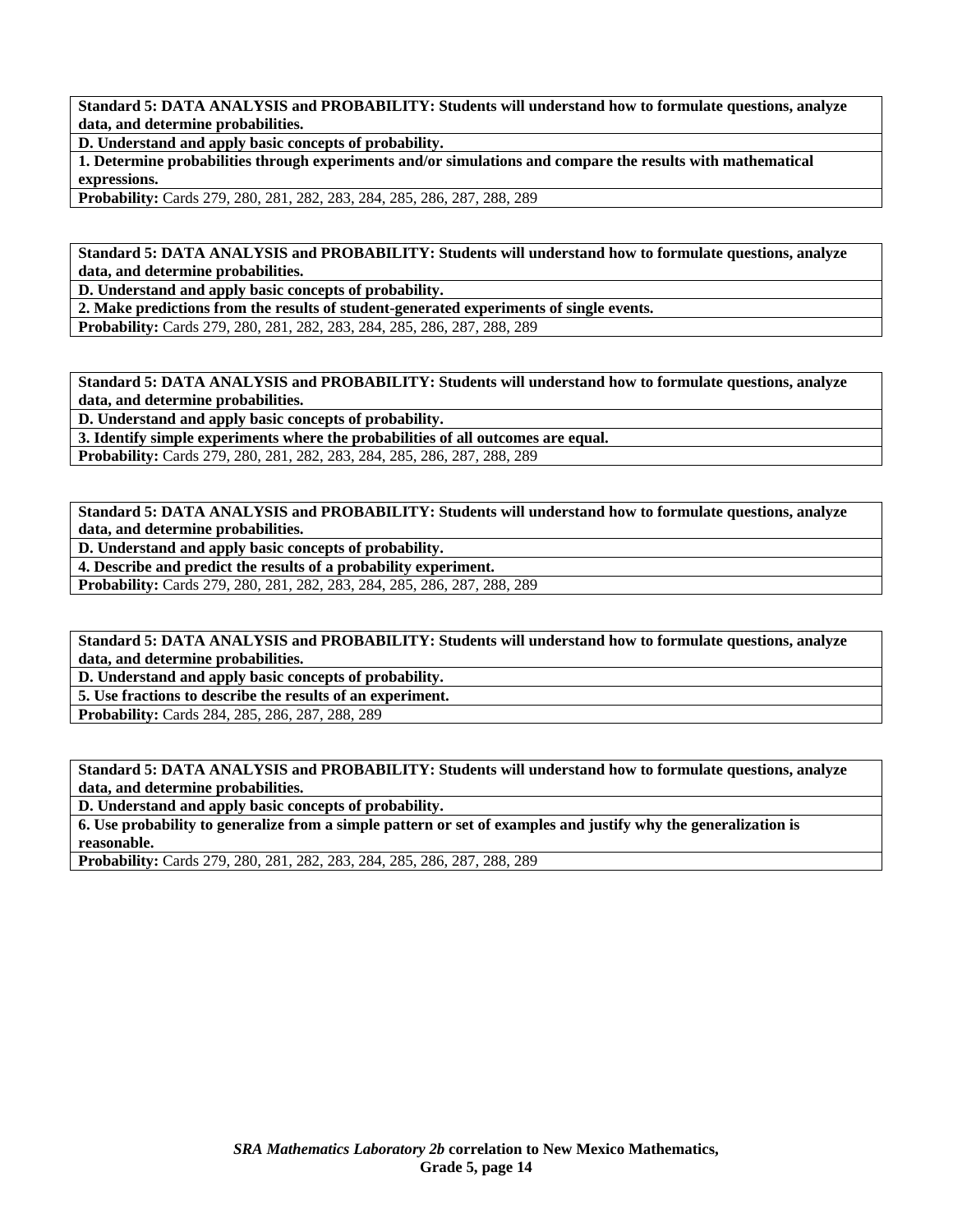## *SRA Mathematics Laboratory 2c*  **correlation to New Mexico Mathematics Grade 6**

**Standard 1: NUMBER and OPERATIONS: Students will understand numerical concepts and mathematical operations. A. Understand numbers, ways of representing numbers, relationships among numbers, and number systems.** 

**1. Compare and order rational numbers. Place Value: Whole Numbers:** Cards 34, 35, 36, 39, 40, 41

**Representing Numbers:** Cards 64, 65, 66

**Fraction & Decimal Concepts:** Cards 99, 100, 101, 106, 107, 108

**Ratios & Proportions:** Card 276

**Standard 1: NUMBER and OPERATIONS: Students will understand numerical concepts and mathematical operations. A. Understand numbers, ways of representing numbers, relationships among numbers, and number systems. 2. Use equivalent representations for rational numbers (e.g., integers, decimals, fractions, percents, ratios, numbers with whole-number exponents).** 

Place Value: Whole Numbers: Cards 33, 37, 41

**Representing Numbers:** Cards 60, 61, 62

**Fraction & Decimal Concepts:** Cards 96, 97, 98, 101, 103, 104, 105, 108

**Probability:** Cards 192, 193, 194, 195, 201

**Using Decimals & Percents:** Cards 253, 254, 255, 256, 257, 258, 259, 260, 261, 262

**Ratios & Proportions:** Cards 275, 277, 278, 279, 280, 281, 282, 283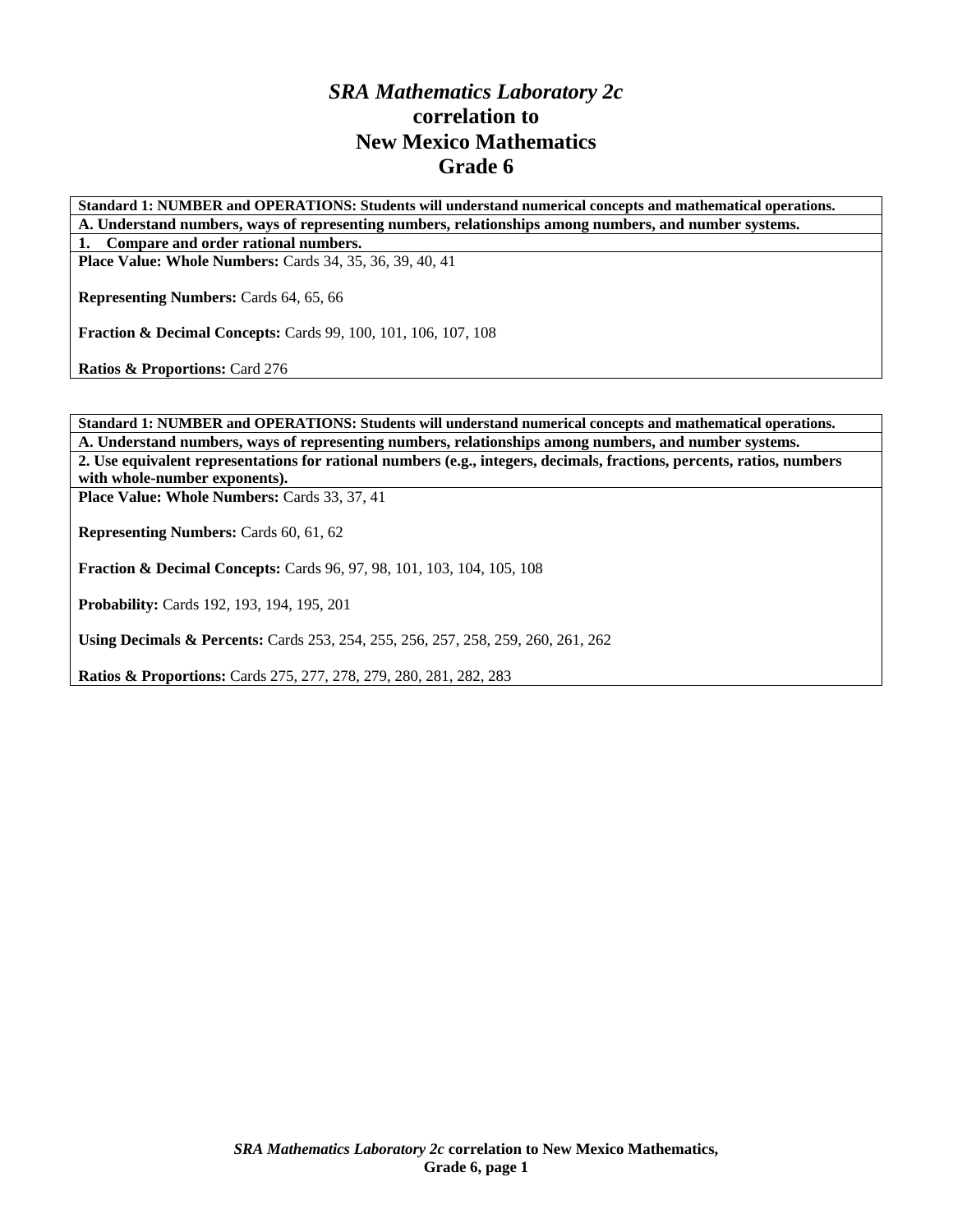| Standard 1: NUMBER and OPERATIONS: Students will understand numerical concepts and mathematical operations.              |
|--------------------------------------------------------------------------------------------------------------------------|
| A. Understand numbers, ways of representing numbers, relationships among numbers, and number systems.                    |
| 3. Use appropriate representations of positive rational numbers in the context of real-life applications.                |
| <b>Basic Facts:</b> Cards 1, 2, 3, 4, 5, 6, 7, 8, 9, 10, 11, 12, 13, 14                                                  |
| Add & Subtract Whole Numbers: Cards 15, 16, 17, 18, 19, 20, 21, 22, 23, 24, 25, 26, 27, 28, 29, 30, 31                   |
| <b>Place Value: Whole Numbers:</b> Cards 32, 33, 34, 35, 36, 37, 38, 39, 40, 41                                          |
| <b>Multiply &amp; Divide Whole Numbers:</b> Cards 42, 43, 44, 45, 46, 47, 48, 49, 50, 51, 52, 53, 54, 55, 56, 57, 58, 59 |
| <b>Representing Numbers:</b> Cards 60, 61, 62, 63, 64, 65, 66, 67, 68, 69, 70, 71, 72, 73                                |
| Weight, Capacity & Time: Cards 74, 75, 76, 77, 78, 79, 80, 81, 82, 83                                                    |
| Patterns & Numbers: Cards 84, 85, 86, 87, 88, 89, 90, 91, 92, 93, 94                                                     |
| <b>Fraction &amp; Decimal Concepts:</b> Cards 95, 96, 97, 98, 99, 100, 101, 102, 103, 104, 105, 106, 107, 108            |
| Measurement: Cards 109, 110, 111, 112, 113, 114, 115, 116, 117, 118, 119, 120, 121                                       |
| Add & Subtract Fractions: Cards 122, 123, 124, 125, 126, 127, 128, 129, 130, 131, 132, 133, 134, 135, 136, 137           |
| Data and Graphs: Cards 138, 139, 140, 141, 142, 143, 144, 145, 146, 147, 148, 149, 150, 151, 152, 153                    |
| <b>Multiply &amp; Divide Fractions:</b> Cards 154, 155, 156, 157, 158, 159, 160, 161, 162, 163, 164                      |
| Geometric Figures: Cards 165, 166, 167, 168, 169, 170, 171, 172, 173, 174, 175                                           |
| Add & Subtract Decimals: Cards 176, 177, 178, 179, 180, 181, 182, 183, 184, 185, 186, 187                                |
| Probability: Cards 188, 189, 190, 191, 192, 193, 194, 195, 196, 197, 198, 199, 200, 201                                  |
| <b>Multiply Decimals:</b> Cards 202, 203, 204, 205, 206, 207, 208, 209, 210, 211, 212                                    |
| Perimeter & Area: Cards 213, 214, 215, 216, 217, 218, 219, 220, 221, 222, 223, 224, 225, 226, 227                        |
| <b>Divide Decimals:</b> Cards 228, 229, 230, 231, 232, 233, 234, 235, 236, 237, 238, 239, 240                            |
| <b>Surface Area &amp; Volume:</b> Cards 241, 242, 243, 244, 245, 246, 247, 248, 249, 250, 251, 252                       |
| Using Decimals & Percents: Cards 253, 254, 255, 256, 257, 258, 259, 260, 261, 262                                        |
| Spatial Sense & Transformations: Cards 263, 264, 265, 266, 267, 268, 269, 270, 271, 272                                  |
| <b>Ratios &amp; Proportions:</b> Cards 273, 274, 275, 276, 277, 278, 279, 280, 281, 282, 283                             |
| Coordinate Graphs: Cards 284, 285, 286, 287, 288, 289, 290, 291                                                          |
| Algebra Concepts: Cards 292, 293, 294, 295, 296, 297, 298, 299, 300                                                      |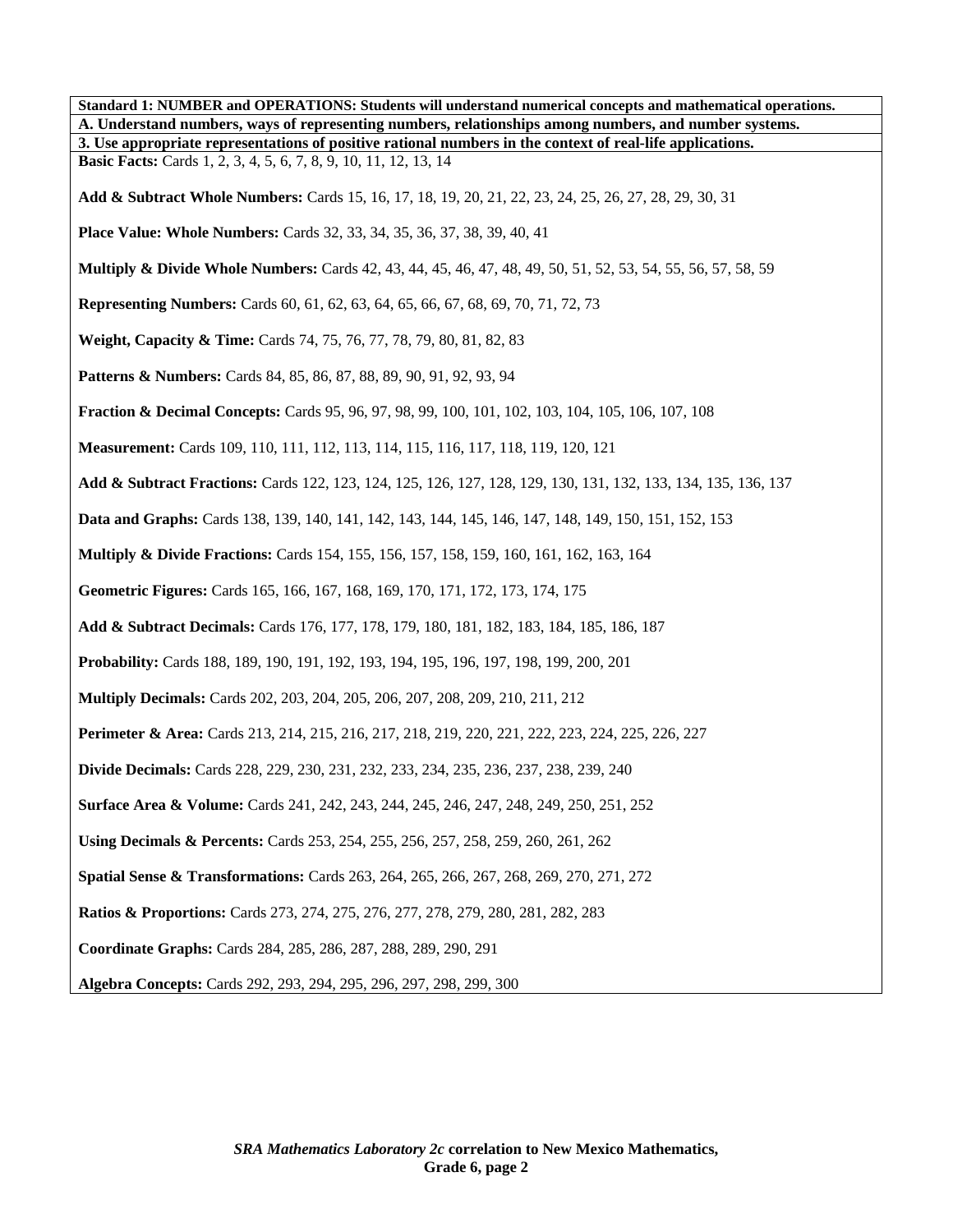**Standard 1: NUMBER and OPERATIONS: Students will understand numerical concepts and mathematical operations. A. Understand numbers, ways of representing numbers, relationships among numbers, and number systems. 4. Identify greatest common factor and least common multiples for a set of numbers.** 

Patterns & Numbers: Cards 84, 85, 86, 87, 88, 89

**Fraction & Decimal Concepts:** Cards 96, 98, 99, 101

**Add & Subtract Fractions:** Cards 123, 124, 125, 126, 128, 129, 130, 132, 133, 134, 135, 136, 137

**Multiply & Divide Fractions:** Cards 155, 156, 157, 158, 160, 161, 162, 163, 164

**Standard 1: NUMBER and OPERATIONS: Students will understand numerical concepts and mathematical operations. A. Understand numbers, ways of representing numbers, relationships among numbers, and number systems. 5. Identify and represent on a number line decimals, fractions, mixed numbers, and positive and negative integers. Representing Numbers:** Cards 63, 64, 65, 66, 67, 68, 69, 70

**Standard 1: NUMBER and OPERATIONS: Students will understand numerical concepts and mathematical operations. B. Understand the meaning of operations and how they relate to one another. 1. Calculate multiplication and division problems using contextual situations.** 

**Multiply & Divide Whole Numbers:** Cards 42, 43, 44, 45, 46, 47, 48, 49, 50, 51, 52, 53, 54, 55, 56, 57, 58, 59

**Multiply & Divide Fractions:** Cards 154, 155, 156, 157, 158, 159, 160, 161, 162, 163, 164

**Multiply Decimals:** Cards 202, 203, 204, 205, 206, 207, 208, 209, 210, 211, 212

**Divide Decimals:** Cards 228, 229, 230, 231, 232, 233, 234, 235, 236, 237, 238, 239, 240

**Standard 1: NUMBER and OPERATIONS: Students will understand numerical concepts and mathematical operations. B. Understand the meaning of operations and how they relate to one another. 2. Factor a whole number into a product of its primes.** 

**Patterns & Numbers: Cards 92, 93, 94** 

**Standard 1: NUMBER and OPERATIONS: Students will understand numerical concepts and mathematical operations. B. Understand the meaning of operations and how they relate to one another. 3. Demonstrate the relationship and equivalency among ratios and percents. Ratios & Proportions:** Cards 273, 274, 275, 276, 277, 278, 279, 280, 281, 282, 283

**Standard 1: NUMBER and OPERATIONS: Students will understand numerical concepts and mathematical operations. B. Understand the meaning of operations and how they relate to one another. 4. Use proportions to solve problems. Ratios & Proportions:** Cards 273, 274, 275, 276, 277, 278, 279, 280, 281, 282, 283

**Standard 1: NUMBER and OPERATIONS: Students will understand numerical concepts and mathematical operations. B. Understand the meaning of operations and how they relate to one another.** 

**5. Explain and perform:** 

• **Whole number division and express remainders as decimals or appropriately in the context of the problem. Multiply & Divide Whole Numbers:** Cards 51, 52, 53, 54, 55, 56, 57, 58, 59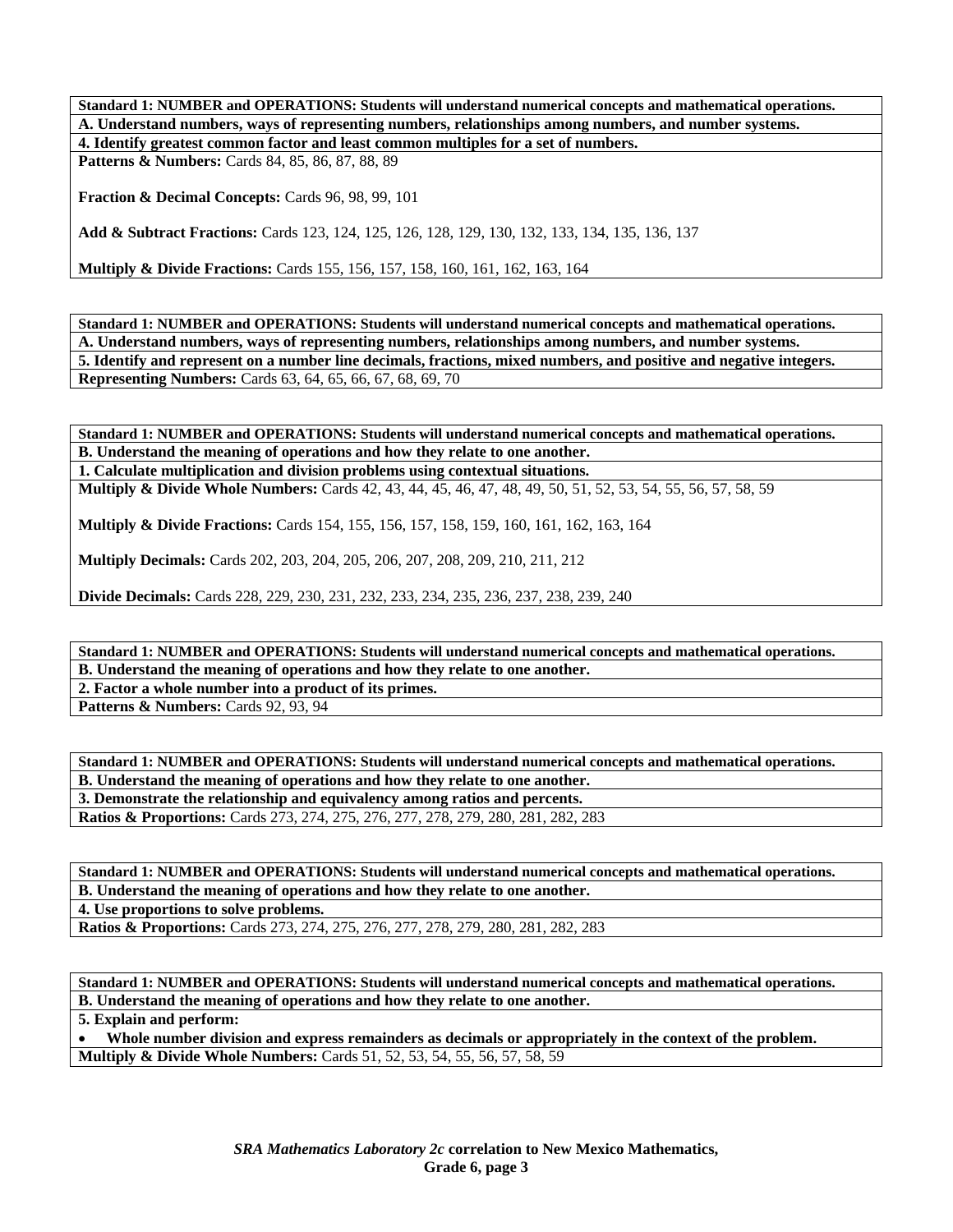**Standard 1: NUMBER and OPERATIONS: Students will understand numerical concepts and mathematical operations. B. Understand the meaning of operations and how they relate to one another. 5. Explain and perform:** 

• **Addition, subtraction, multiplication, and division with decimals.** 

**Add & Subtract Decimals:** Cards 176, 177, 178, 179, 180, 181, 182, 183, 184, 185, 186, 187

**Multiply Decimals:** Cards 202, 203, 204, 205, 206, 207, 208, 209, 210, 211, 212

**Divide Decimals:** Cards 228, 229, 230, 231, 232, 233, 234, 235, 236, 237, 238, 239, 240

**Standard 1: NUMBER and OPERATIONS: Students will understand numerical concepts and mathematical operations. B. Understand the meaning of operations and how they relate to one another.** 

**5. Explain and perform:** 

• **Addition and subtraction with integers.** 

**Representing Numbers:** Cards 67, 68, 69, 70, 71, 72, 73

**Standard 1: NUMBER and OPERATIONS: Students will understand numerical concepts and mathematical operations. B. Understand the meaning of operations and how they relate to one another.** 

**5. Explain and perform:** 

• **Addition, subtraction, and multiplication with fractions and mixed numbers.** 

**Add & Subtract Fractions:** Cards 122, 123, 124, 125, 126, 127, 128, 129, 130, 131, 132, 133, 134, 135, 136, 137

**Multiply & Divide Fractions:** Cards 154, 155, 156, 157, 158, 159, 160, 161, 162, 163, 164

**Standard 1: NUMBER and OPERATIONS: Students will understand numerical concepts and mathematical operations. B. Understand the meaning of operations and how they relate to one another.** 

**6. Determine the least common multiple and the greatest common divisor of whole numbers and use them to solve problems with fractions.** 

**Patterns & Numbers:** Cards 84, 85, 86, 87, 88, 89

**Fraction & Decimal Concepts:** Cards 96, 98, 99, 101

**Add & Subtract Fractions:** Cards 123, 124, 125, 126, 128, 129, 130, 132, 133, 134, 135, 136, 137

**Multiply & Divide Fractions:** Cards 155, 156, 157, 158, 160, 161, 162, 163, 164

**Standard 1: NUMBER and OPERATIONS: Students will understand numerical concepts and mathematical operations. C. Compute fluently and make reasonable estimates.** 

**1. Estimate quantities involving rational numbers using various estimations.** 

**Add & Subtract Whole Numbers:** Cards 15, 16, 17, 23, 24, 25, 31

**Multiply & Divide Whole Numbers:** Cards 44, 49, 51, 59

**Fraction & Decimal Concepts:** Cards 102, 108

**Add & Subtract Fractions:** Cards 127, 129, 131, 137

**Add & Subtract Decimals:** Cards 177, 181, 182

**Divide Decimals:** Card 228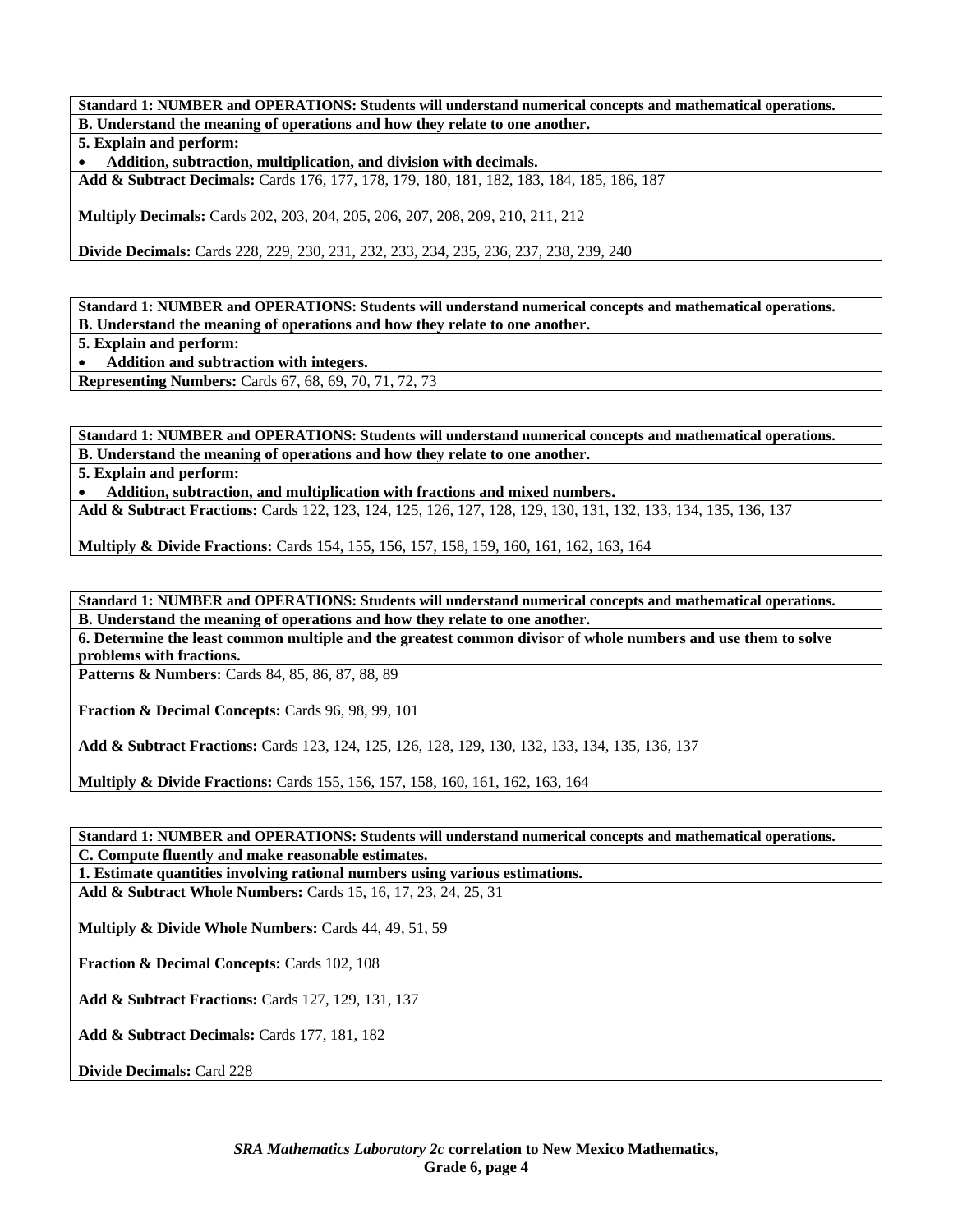**Standard 1: NUMBER and OPERATIONS: Students will understand numerical concepts and mathematical operations. C. Compute fluently and make reasonable estimates. 2. Use estimates to check reasonableness of results and make predictions in situations involving rational numbers. Add & Subtract Whole Numbers:** Cards 15, 16, 17, 23, 24, 25, 31 **Multiply & Divide Whole Numbers:** Cards 44, 49, 51, 59 **Fraction & Decimal Concepts:** Cards 102, 108 **Add & Subtract Fractions:** Cards 127, 129, 131, 137 **Add & Subtract Decimals:** Cards 177, 181, 182 **Divide Decimals:** Card 228

**Standard 1: NUMBER and OPERATIONS: Students will understand numerical concepts and mathematical operations. C. Compute fluently and make reasonable estimates.** 

**3. Determine if a problem situation calls for an exact or approximate answer and perform the appropriate computation. Add & Subtract Whole Numbers:** Cards 15, 16, 17, 23, 24, 25, 31

**Multiply & Divide Whole Numbers:** Cards 44, 49, 51, 59

**Add & Subtract Fractions:** Cards 127, 129, 131, 137

**Add & Subtract Decimals:** Cards 177, 181, 182

**Divide Decimals:** Card 228

**Standard 1: NUMBER and OPERATIONS: Students will understand numerical concepts and mathematical operations. C. Compute fluently and make reasonable estimates.** 

**4. Compare and order positive and negative fractions, decimals, and mixed numbers and place them on a number line.**  Place Value: Whole Numbers: Cards 39, 40, 41

**Fraction & Decimal Concepts:** Cards 99, 100, 101, 106, 107, 108

**Ratios & Proportions:** Card 277

**Standard 1: NUMBER and OPERATIONS: Students will understand numerical concepts and mathematical operations. C. Compute fluently and make reasonable estimates.** 

**5. Convert fractions to decimals and percents and use these representations in estimations, computations, and applications.** 

**Fraction & Decimal Concepts:** Cards 103, 104, 105, 108

**Using Decimals & Percents:** Cards 253, 254, 255, 256, 257, 258, 259, 260, 261, 262

**Standard 1: NUMBER and OPERATIONS: Students will understand numerical concepts and mathematical operations. C. Compute fluently and make reasonable estimates.** 

**6. Interpret and use ratios in different contexts.** 

**Ratios & Proportions:** Cards 273, 274, 275, 276, 277, 278, 279, 280, 281, 282, 283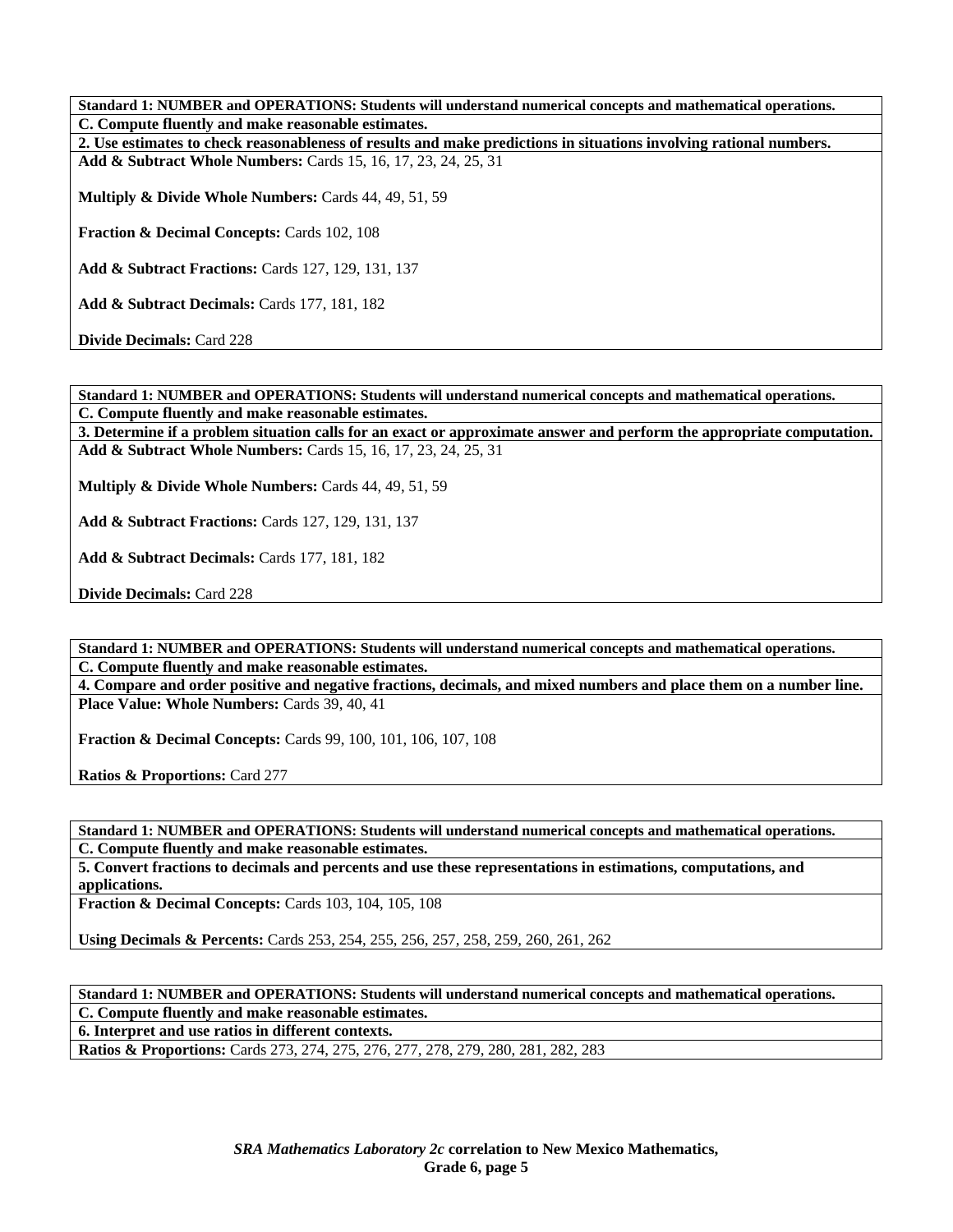**Standard 1: NUMBER and OPERATIONS: Students will understand numerical concepts and mathematical operations. C. Compute fluently and make reasonable estimates.** 

**7. Compute and perform multiplication and division of fractions and decimals and apply these procedures to solving problems.** 

**Multiply & Divide Fractions:** Cards 154, 155, 156, 157, 158, 159, 160, 161, 162, 163, 164

**Multiply Decimals:** Cards 202, 203, 204, 205, 206, 207, 208, 209, 210, 211, 212

**Divide Decimals:** Cards 228, 229, 230, 231, 232, 233, 234, 235, 236, 237, 238, 239, 240

**Standard 2: ALGEBRA: Students will understand algebraic concepts and applications.** 

**A. Understand patterns, relations, and functions.** 

**1. Solve problems involving proportional relationships.** 

**Ratios & Proportions:** Cards 273, 274, 275, 276, 277, 278, 279, 280, 281, 282, 283

**Standard 2: ALGEBRA: Students will understand algebraic concepts and applications.** 

**A. Understand patterns, relations, and functions.** 

**2. Graph ordered pairs in the coordinate plane.** 

**Data & Graphs:** Cards 144, 152, 153

**Spatial Sense & Transformations:** Cards 268, 269, 270, 271, 272

**Coordinate Graphs:** Cards 284, 285, 286, 287, 288, 289, 290, 291

#### **Standard 2: ALGEBRA: Students will understand algebraic concepts and applications. A. Understand patterns, relations, and functions.**

**3. Explain and use symbols to represent unknown quantities and variable relationships.** 

**Basic Facts:** Cards 1, 2, 4, 5, 6, 8, 9, 10, 11, 14

**Add & Subtract Whole Numbers:** Cards 26, 31

**Multiply & Divide Whole Numbers:** Cards 55, 56, 59

Patterns & Numbers: Cards 91, 94

**Fraction & Decimal Concepts:** Cards 96, 101

**Coordinate Graphs:** Cards 289, 290, 291

**Algebra Concepts:** Cards 292, 293, 294, 295, 296, 297, 298, 299, 300

### **Standard 2: ALGEBRA: Students will understand algebraic concepts and applications.**

**A. Understand patterns, relations, and functions.** 

**4. Explain and use the relationships among ratios, proportions, and percents. Ratios & Proportions:** Cards 273, 274, 275, 276, 277, 278, 279, 280, 281, 282, 283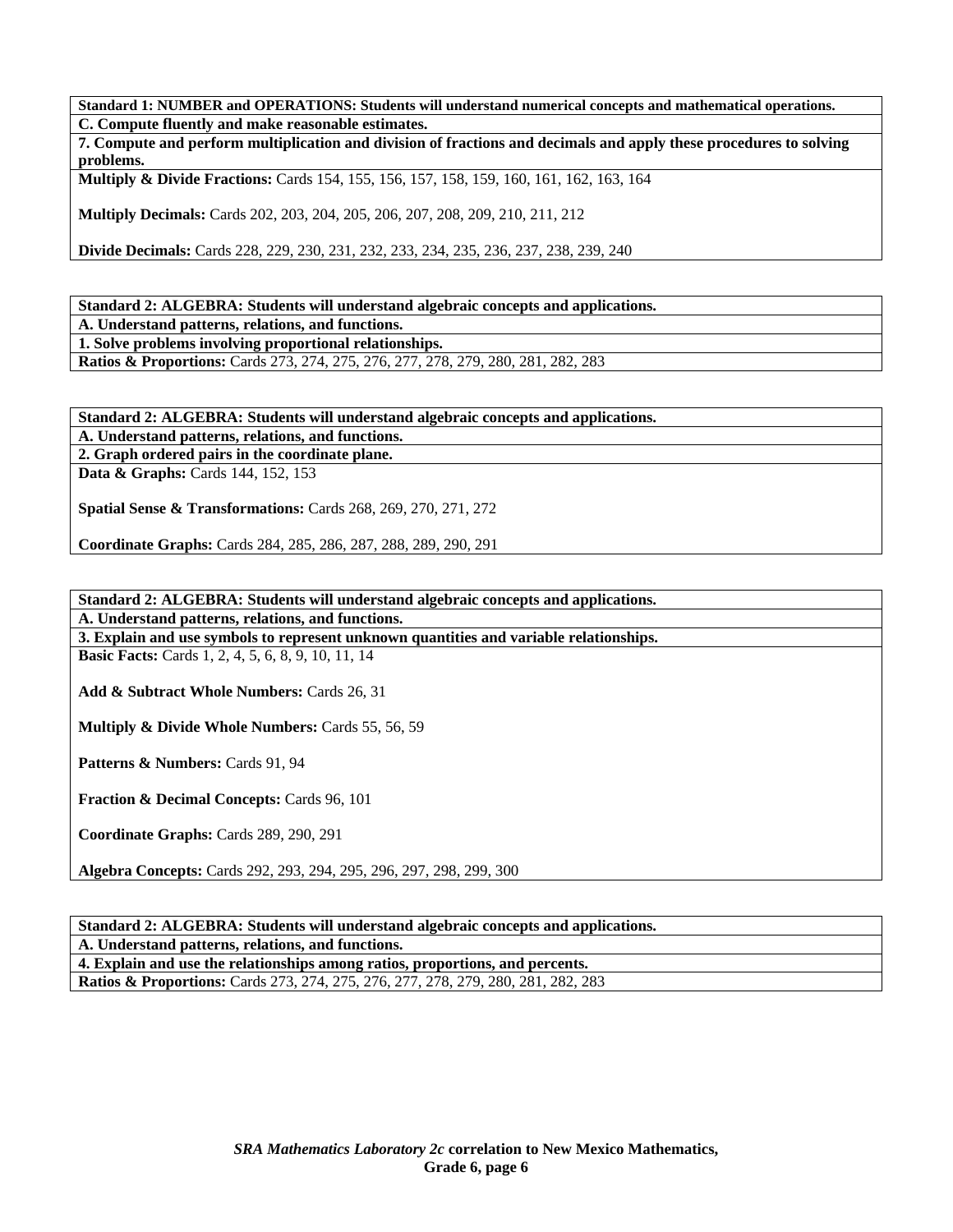**Standard 2: ALGEBRA: Students will understand algebraic concepts and applications. A. Understand patterns, relations, and functions. 5. Make generalizations based on observed patterns and relationships. Basic Facts:** Cards 11, 14

**Add & Subtract Whole Numbers:** Cards 26, 31

**Multiply & Divide Whole Numbers:** Cards 55, 59

Patterns & Numbers: Cards 91, 94

**Standard 2: ALGEBRA: Students will understand algebraic concepts and applications. B. Represent and analyze mathematical situations and structures using algebraic symbols. 1. Solve problems involving proportional relationships. Ratios & Proportions:** Cards 273, 274, 275, 276, 277, 278, 279, 280, 281, 282, 283

**Standard 2: ALGEBRA: Students will understand algebraic concepts and applications. B. Represent and analyze mathematical situations and structures using algebraic symbols. 2. Use letters to represent an unknown in an equation. Basic Facts:** Cards 1, 2, 5, 6, 8, 11, 14

**Add & Subtract Whole Numbers:** Cards 26, 31

**Multiply & Divide Whole Numbers:** Cards 55, 56, 59

Patterns & Numbers: Cards 91, 94

**Coordinate Graphs:** Cards 289, 290, 291

**Algebra Concepts:** Cards 292, 293, 294, 295, 296, 297, 298, 299, 300

**Standard 2: ALGEBRA: Students will understand algebraic concepts and applications. B. Represent and analyze mathematical situations and structures using algebraic symbols. 3. Solve one-step linear equations and inequalities in one variable with positive whole-number solutions. Basic Facts:** Cards 1, 2, 5, 6, 8, 11, 14 **Add & Subtract Whole Numbers:** Cards 26, 31 **Multiply & Divide Whole Numbers:** Cards 55, 56, 59 Patterns & Numbers: Cards 91, 94 **Coordinate Graphs:** Cards 289, 290, 291 **Algebra Concepts:** Cards 292, 293, 294, 295, 296, 297, 298, 299, 300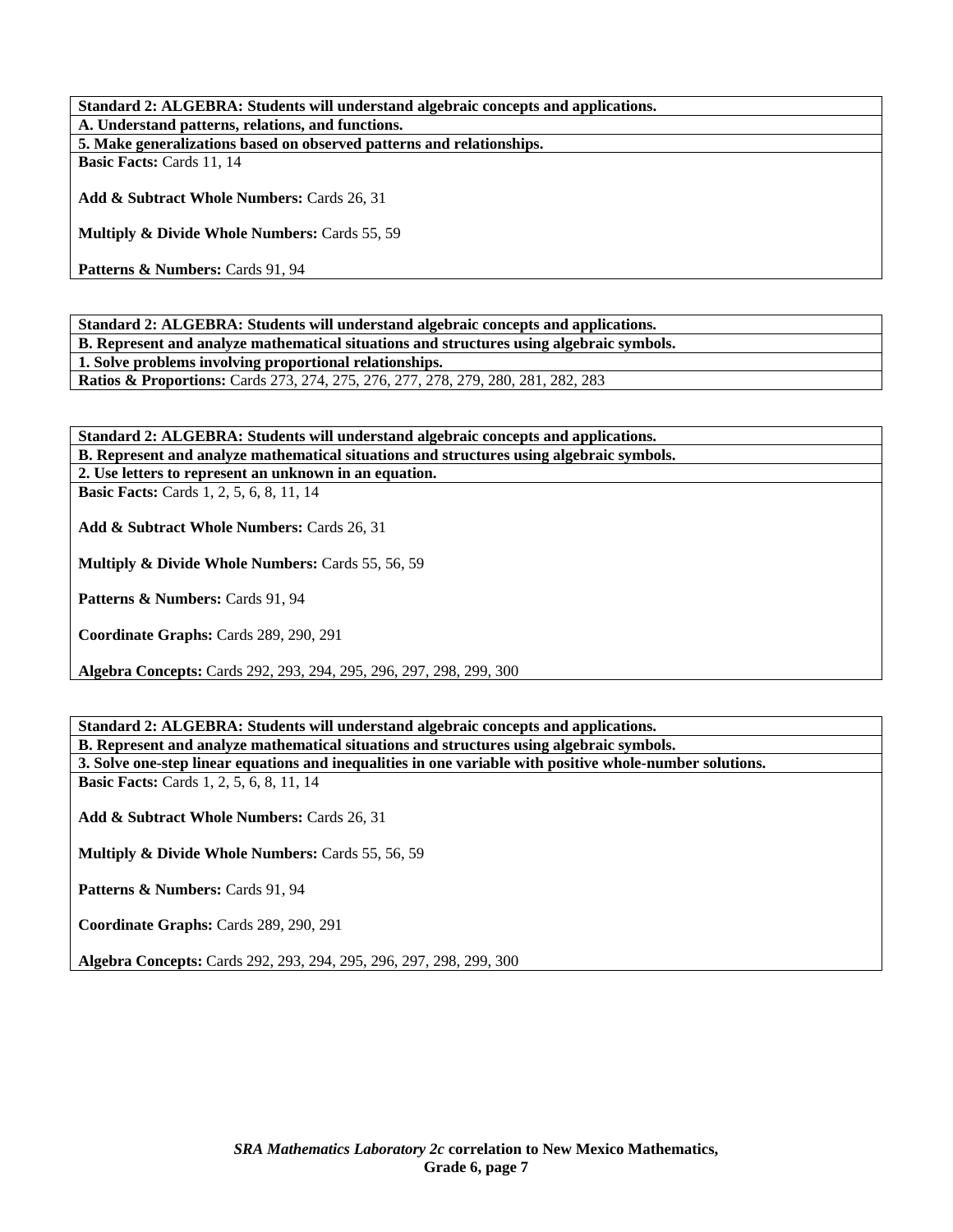| Standard 2: ALGEBRA: Students will understand algebraic concepts and applications.       |
|------------------------------------------------------------------------------------------|
| B. Represent and analyze mathematical situations and structures using algebraic symbols. |
| 4. Demonstrate that a variable can represent a single quantity that changes.             |
| <b>Basic Facts:</b> Cards 1, 2, 5, 6, 8, 11, 14                                          |
|                                                                                          |
| Add & Subtract Whole Numbers: Cards 26, 31                                               |
|                                                                                          |
| <b>Multiply &amp; Divide Whole Numbers: Cards 55, 56, 59</b>                             |
|                                                                                          |
| <b>Patterns &amp; Numbers:</b> Cards 91, 94                                              |
|                                                                                          |
| Coordinate Graphs: Cards 289, 290, 291                                                   |
|                                                                                          |
| <b>Algebra Concepts: Cards 292, 293, 294, 295, 296, 297, 298, 299, 300</b>               |

**Standard 2: ALGEBRA: Students will understand algebraic concepts and applications. B. Represent and analyze mathematical situations and structures using algebraic symbols. 5. Demonstrate how changes in one variable affect other variables. Basic Facts:** Cards 1, 2, 5, 6, 8, 11, 14 **Add & Subtract Whole Numbers:** Cards 26, 31 **Multiply & Divide Whole Numbers:** Cards 55, 56, 59 Patterns & Numbers: Cards 91, 94 **Coordinate Graphs:** Cards 289, 290, 291 **Algebra Concepts:** Cards 292, 293, 294, 295, 296, 297, 298, 299, 300

**Standard 2: ALGEBRA: Students will understand algebraic concepts and applications. C. Use mathematical models to represent and understand quantitative relationships. 1. Develop and use mathematical models to represent and justify mathematical relationships found in a variety of situations. Basic Facts:** Cards 4, 7, 8, 9, 10, 11, 12, 14 **Add & Subtract Whole Numbers:** Cards 26, 31 **Multiply & Divide Whole Numbers:** Cards 55, 56, 59 Patterns & Numbers: Cards 91, 94 **Algebra Concepts:** Cards 292, 293, 294, 295, 296, 297, 298, 299, 300

**Standard 2: ALGEBRA: Students will understand algebraic concepts and applications. C. Use mathematical models to represent and understand quantitative relationships. 2. Create, explain, and use mathematical models such as:**  • **Venn diagrams to show the relationships between the characteristics of two or more sets. Data & Graphs: Cards 150, 153**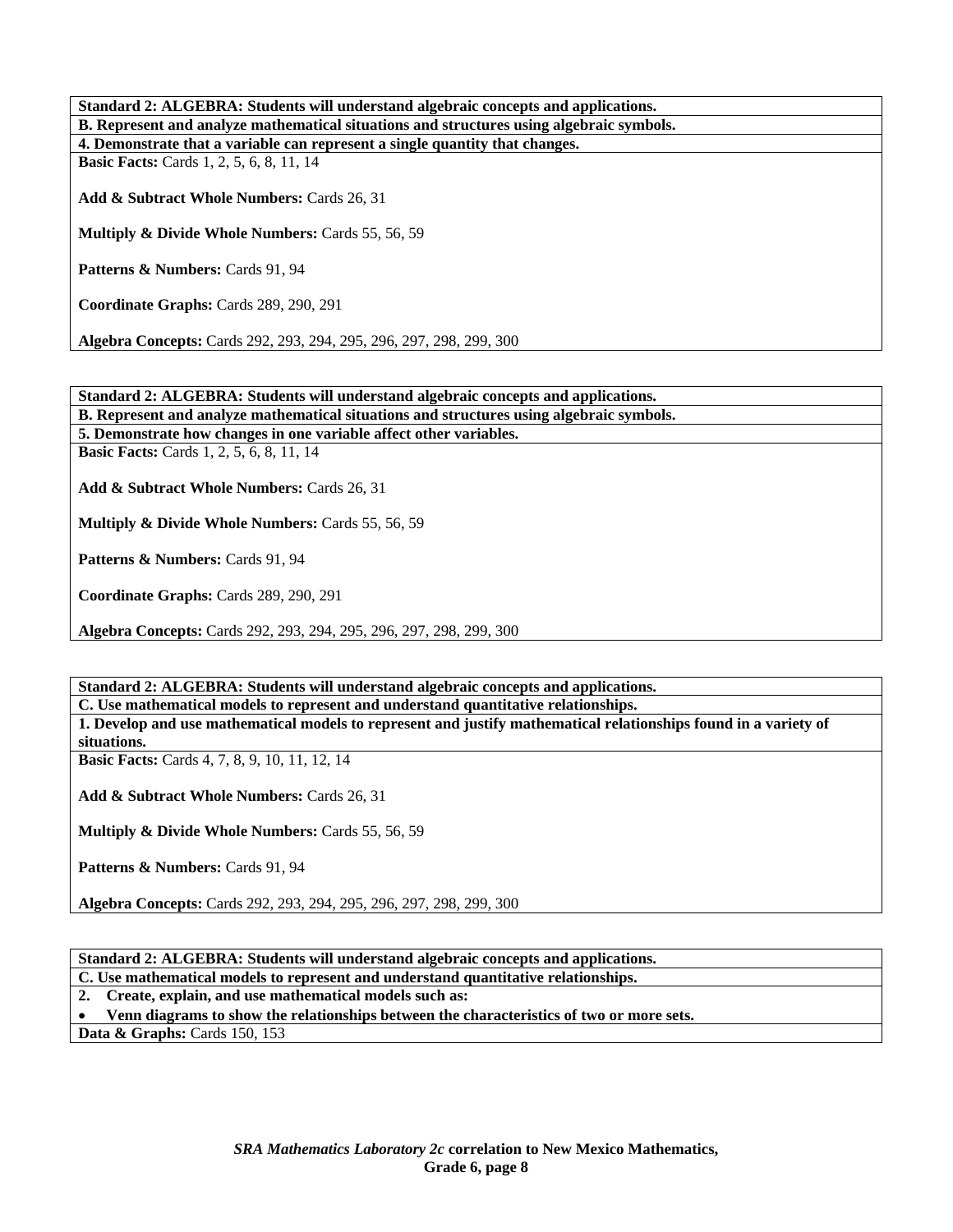**Standard 2: ALGEBRA: Students will understand algebraic concepts and applications. C. Use mathematical models to represent and understand quantitative relationships. 2. Create, explain, and use mathematical models such as:**  • **Equations and inequalities to model numerical relationships. Basic Facts:** Cards 1, 2, 5, 6, 8, 11, 14 **Add & Subtract Whole Numbers:** Cards 26, 31 **Multiply & Divide Whole Numbers:** Cards 55, 56, 59 Patterns & Numbers: Cards 91, 94 **Algebra Concepts:** Cards 292, 293, 294, 295, 296, 297, 298, 299, 300

**Standard 2: ALGEBRA: Students will understand algebraic concepts and applications.** 

**C. Use mathematical models to represent and understand quantitative relationships.** 

**2. Create, explain, and use mathematical models such as:** 

• **Three-dimensional geometric models.** 

Geometric Figures: Cards 174, 175

| Standard 2: ALGEBRA: Students will understand algebraic concepts and applications.              |  |
|-------------------------------------------------------------------------------------------------|--|
| C. Use mathematical models to represent and understand quantitative relationships.              |  |
| 2. Create, explain, and use mathematical models such as:                                        |  |
| Graphs, tables, and charts to interpret and analyze data.                                       |  |
| <b>Basic Facts: Cards 11, 14</b>                                                                |  |
|                                                                                                 |  |
| <b>Add &amp; Subtract Whole Numbers: Cards 26, 31</b>                                           |  |
|                                                                                                 |  |
| <b>Multiply &amp; Divide Whole Numbers: Cards 55, 59</b>                                        |  |
|                                                                                                 |  |
| <b>Patterns &amp; Numbers:</b> Cards 91, 94                                                     |  |
|                                                                                                 |  |
| <b>Data &amp; Graphs:</b> Cards 141, 142, 143, 144, 145, 146, 147, 148, 149, 150, 151, 152, 153 |  |
|                                                                                                 |  |
| <b>Coordinate Graphs: Cards 289, 290</b>                                                        |  |

**Standard 2: ALGEBRA: Students will understand algebraic concepts and applications.** 

**D. Analyze changes in various contexts.** 

**1. Represent and explain changes using one-step equations with one variable.** 

**Basic Facts:** Cards 11, 14

**Add & Subtract Whole Numbers:** Cards 26, 31

**Multiply & Divide Whole Numbers:** Cards 55, 56, 59

Patterns & Numbers: Cards 91, 94

**Coordinate Graphs:** Cards 289, 290, 291

**Algebra Concepts:** Cards 292, 293, 294, 295, 296, 297, 298, 299, 300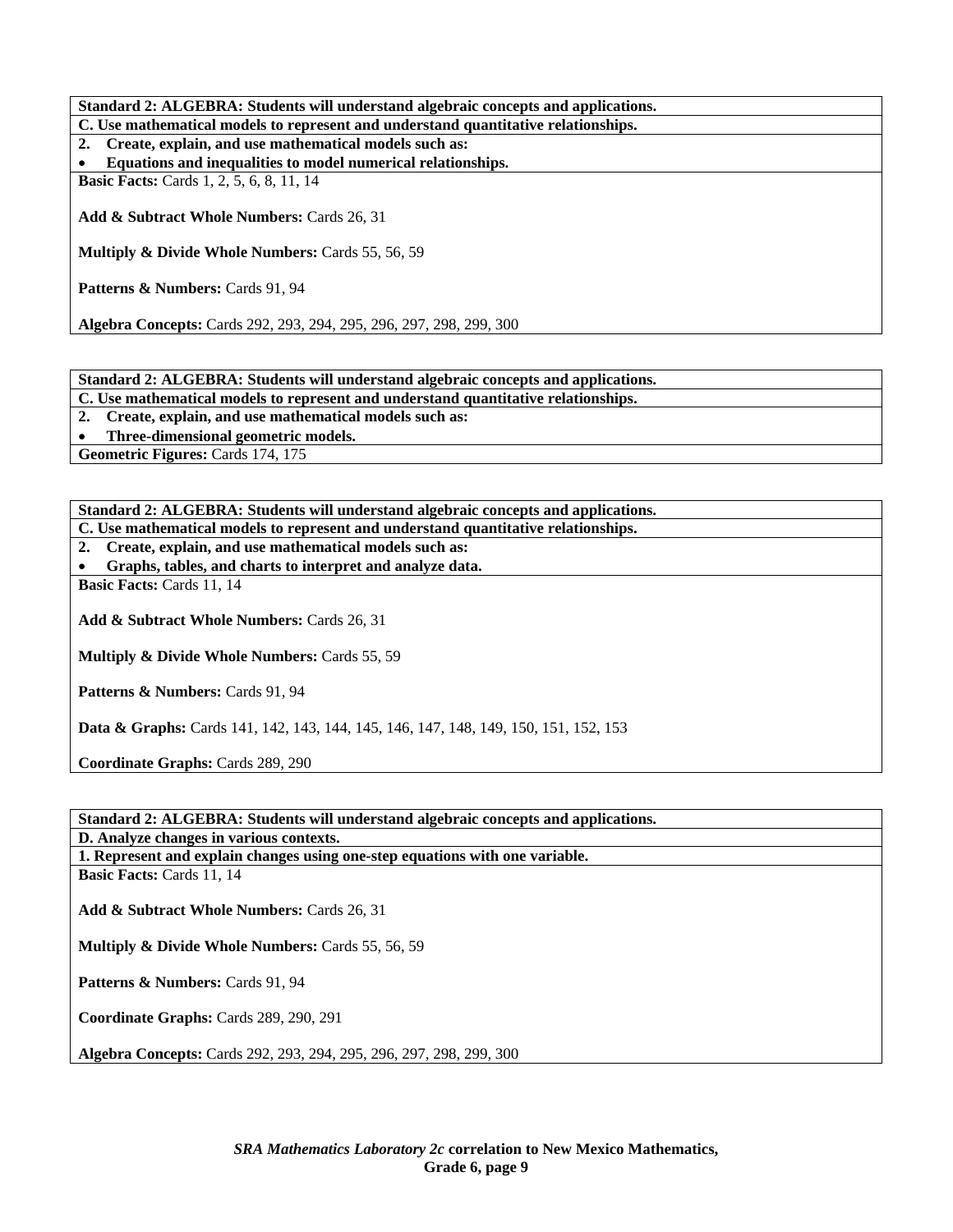**Standard 2: ALGEBRA: Students will understand algebraic concepts and applications. D. Analyze changes in various contexts.** 

**2. Solve problems that involve change using proportional relationships.** 

**Ratios & Proportions:** Cards 273, 274, 275, 276, 277, 278, 279, 280, 281, 282, 283

**Standard 2: ALGEBRA: Students will understand algebraic concepts and applications.** 

**D. Analyze changes in various contexts.** 

**3. Use ratios to predict changes in proportional situations.** 

**Ratios & Proportions:** Cards 273, 274, 275, 276, 277, 278, 279, 280, 281, 282, 283

**Standard 2: ALGEBRA: Students will understand algebraic concepts and applications.** 

**D. Analyze changes in various contexts.** 

**4. Use tables and symbols to represent and describe proportional and other relationships involving conversions, sequences, and perimeter.** 

**Ratios & Proportions: Cards 274, 277** 

**Algebra Concepts:** Cards 298, 300

**Standard 2: ALGEBRA: Students will understand algebraic concepts and applications.** 

**D. Analyze changes in various contexts.** 

**5. Generate formulas to represent relationships involving changes in perimeter.** 

**Perimeter & Area:** Cards 214, 217, 218, 219, 220, 221, 222, 223, 224, 225, 226, 227

**Algebra Concepts:** Card 298

**Standard 3: GEOMETRY: Students will understand geometric concepts and applications.** 

**A. Analyze characteristics and properties of two- and three-dimensional geometric shapes and develop mathematical arguments about geometric relationships.** 

**1. Identify, describe, and classify properties of, and the relationships between, plane and solid geometric figures:** 

• **Measure, identify, and draw angles, perpendicular and parallel lines, rectangles, and triangles by using appropriate tools (e.g., straightedge, ruler, compass, protractor, drawing software).** 

**Measurement:** Cards 112, 113, 114, 115, 116, 118, 120, 121

**Geometric Figures:** Cards 165, 166, 167, 168, 169, 170, 171, 172, 173, 174, 175

**Spatial Sense & Transformations:** Cards 263, 264, 265, 266, 267, 268, 269, 270, 271, 272

**Standard 3: GEOMETRY: Students will understand geometric concepts and applications.** 

**A. Analyze characteristics and properties of two- and three-dimensional geometric shapes and develop mathematical arguments about geometric relationships.** 

**1. Identify, describe, and classify properties of, and the relationships between, plane and solid geometric figures:** 

• **Understand that the sum of angles in any triangle is 180 degrees and the sum of the angles of any quadrilateral is 360 degrees and use this information to solve problems.** 

**Measurement:** Cards 118, 120, 121

**Geometric Figures:** Cards 169, 170, 171, 175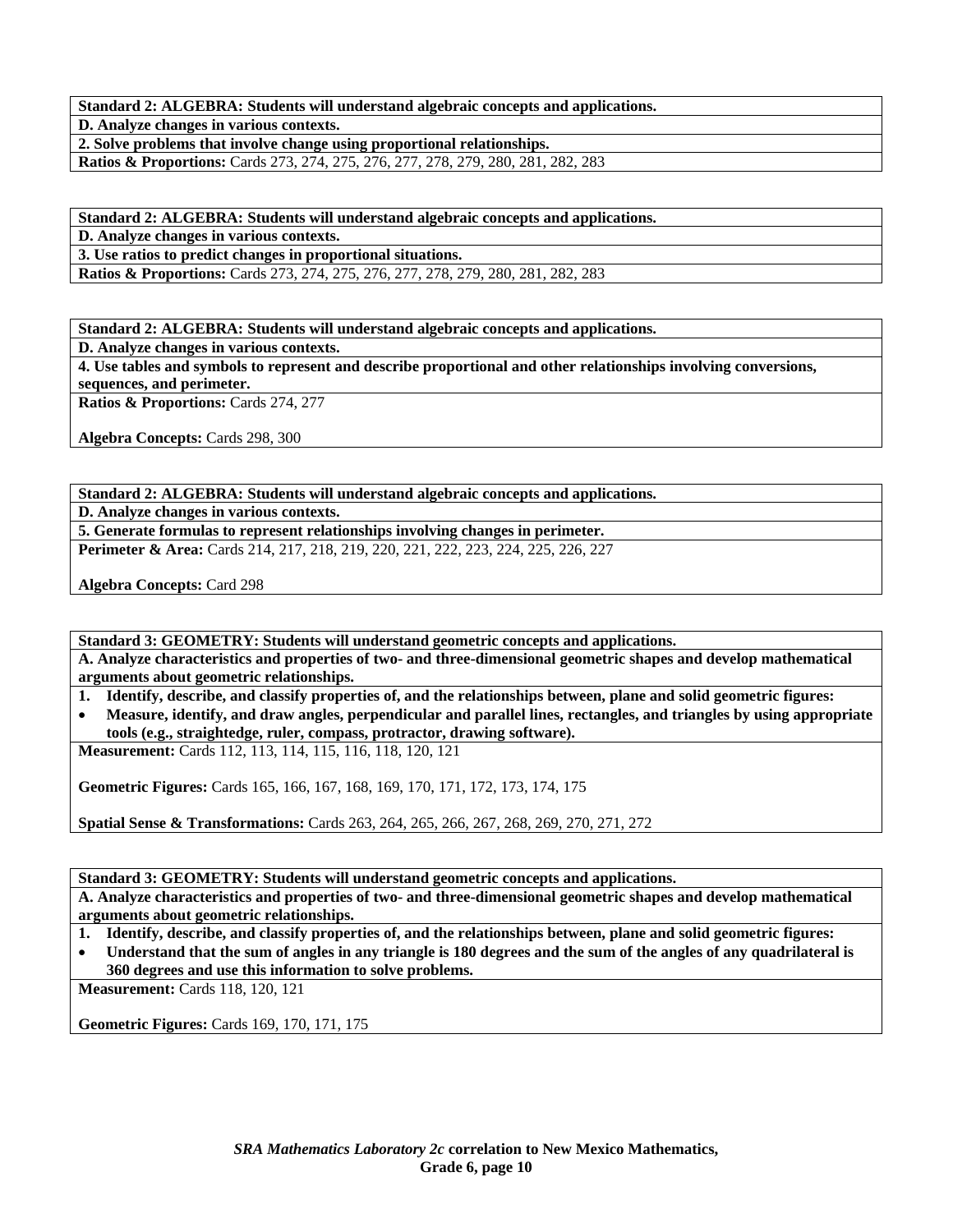**Standard 3: GEOMETRY: Students will understand geometric concepts and applications.** 

**A. Analyze characteristics and properties of two- and three-dimensional geometric shapes and develop mathematical arguments about geometric relationships.** 

**1. Identify, describe, and classify properties of, and the relationships between, plane and solid geometric figures:** 

• **Visualize and draw two-dimensional views of three-dimensional objects made from rectangular solids.** 

**Geometric Figures:** Cards 174, 175

**Standard 3: GEOMETRY: Students will understand geometric concepts and applications.** 

**A. Analyze characteristics and properties of two- and three-dimensional geometric shapes and develop mathematical arguments about geometric relationships.** 

**2. Classify angles as right, obtuse, or straight.** 

**Measurement:** Cards 115, 116, 117, 121

**Standard 3: GEOMETRY: Students will understand geometric concepts and applications.** 

**A. Analyze characteristics and properties of two- and three-dimensional geometric shapes and develop mathematical arguments about geometric relationships.** 

**3. Describe the properties of geometric figures that include regular polygons, circles, ellipses, cylinders, cones, spheres, and cubes.** 

**Measurement:** Cards 117, 119, 121

**Geometric Figures:** Cards 167, 168, 174, 175

**Standard 3: GEOMETRY: Students will understand geometric concepts and applications.** 

**A. Analyze characteristics and properties of two- and three-dimensional geometric shapes and develop mathematical arguments about geometric relationships.** 

**4. Classify polygons as regular or irregular.** 

**Measurement:** Cards 117, 119, 121

**Geometric Figures:** Cards 167, 168, 174, 175

**Standard 3: GEOMETRY: Students will understand geometric concepts and applications.** 

**A. Analyze characteristics and properties of two- and three-dimensional geometric shapes and develop mathematical arguments about geometric relationships.** 

**5. Classify triangles as scalene, isosceles, or equilateral and by angles (i.e., right, acute, and obtuse). Measurement:** Cards 117, 121

**Geometric Figures:** Cards 167

**Standard 3: GEOMETRY: Students will understand geometric concepts and applications.** 

**A. Analyze characteristics and properties of two- and three-dimensional geometric shapes and develop mathematical arguments about geometric relationships.** 

**6. Identify, angle, line, segment, and ray and use the symbols for each.** 

**Measurement:** Cards 114, 115, 116

**Geometric Figures:** Cards 165, 166, 170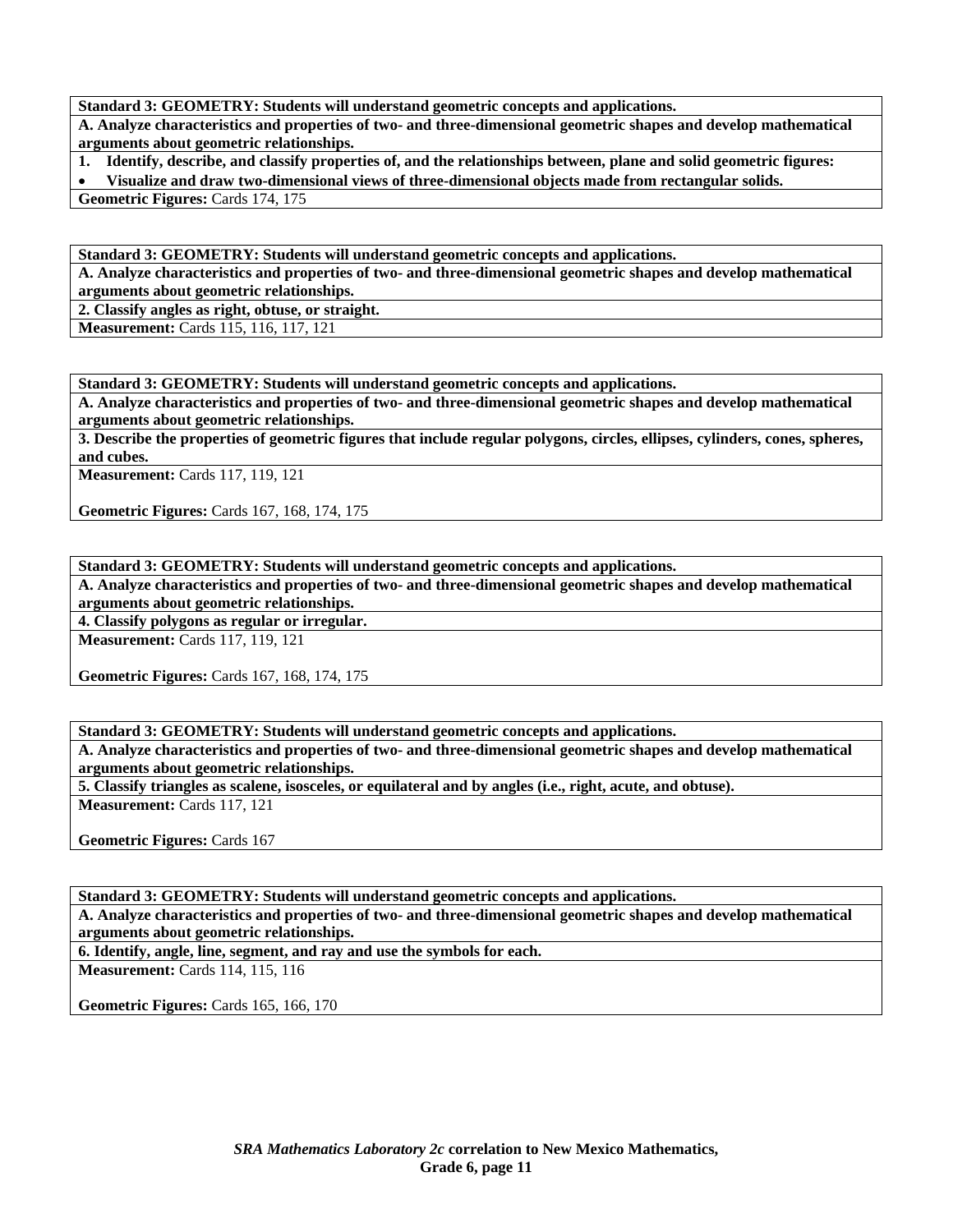**Standard 3: GEOMETRY: Students will understand geometric concepts and applications.** 

**A. Analyze characteristics and properties of two- and three-dimensional geometric shapes and develop mathematical arguments about geometric relationships.** 

**7. Describe the relationship between radius, diameter, and circumference of a circle.** 

**Perimeter & Area:** Cards 224, 225, 226, 227

**Surface Area & Volume:** Cards 249, 251, 252

**Standard 3: GEOMETRY: Students will understand geometric concepts and applications. B. Specify locations and describe spatial relationships using coordinate geometry and other representational systems. 1. Use coordinate geometry to describe location on a plane.** 

**Spatial Sense & Transformations:** Cards 268, 269, 270, 271, 272

**Coordinate Graphs:** Cards 284, 285, 286, 287, 288, 289, 290, 291

**Standard 3: GEOMETRY: Students will understand geometric concepts and applications. B. Specify locations and describe spatial relationships using coordinate geometry and other representational systems.** 

**2. Recognize skewed lines in space.** 

This concept is not covered at this level.

**Standard 3: GEOMETRY: Students will understand geometric concepts and applications.** 

**C. Apply transformations and use symmetry to analyze mathematical situations.** 

**1. Identify line of symmetry with rotation and scaling.** 

**Geometric Figures:** Cards 172, 173, 175

**Standard 3: GEOMETRY: Students will understand geometric concepts and applications.** 

**D. Use visualization, spatial reasoning, and geometric modeling to solve problems.** 

**1. Use appropriate technology, manipulatives, constructions, or drawings to recognize or compare geometric figures. Measurement:** Cards 117, 118, 119, 120, 121

**Geometric Figures:** Cards 165, 166, 167, 168, 169, 170, 171, 172, 173, 174, 175

**Spatial Sense & Transformations:** Cards 263, 264, 265, 267, 268, 269, 270, 271, 272

**Standard 4: MEASUREMENT: Students will understand measurement systems and applications. A. Understand measurable attributes of objects and the units, systems, and processes of measurement. 1. Perform multi-step conversions of measurement units to equivalent unites within a given system (e.g., 36 inches** 

**equals 3 feet or 1 yard).** 

**Weight, Capacity & Time:** Cards 74, 75, 76, 77, 78, 79, 80, 81, 82, 83

**Standard 4: MEASUREMENT: Students will understand measurement systems and applications. A. Understand measurable attributes of objects and the units, systems, and processes of measurement. 2. Estimate measures in both U.S. customary and metric units.** 

**Weight, Capacity & Time: Cards 80, 83** 

**Measurement:** Cards 109, 110, 111, 112, 113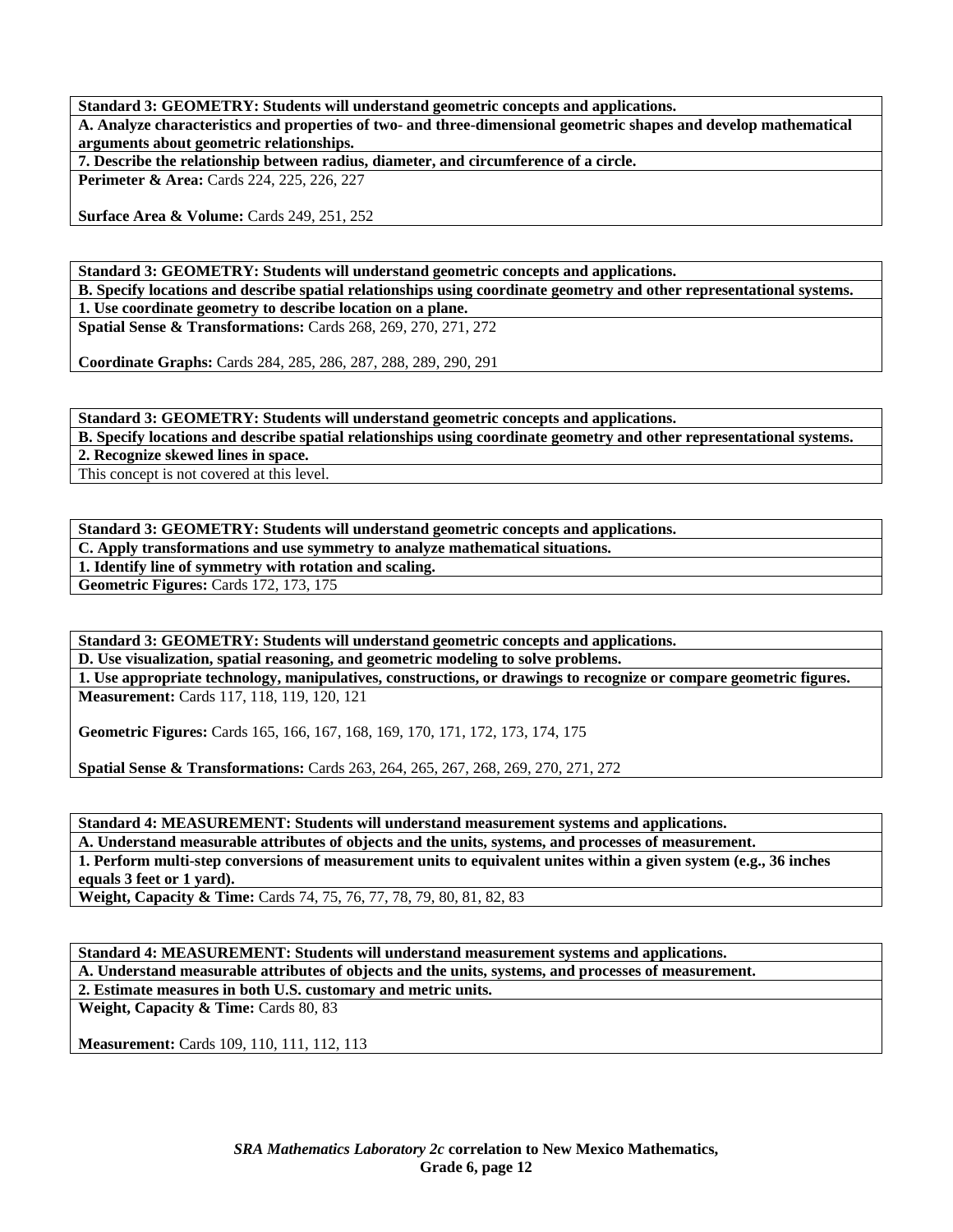**Standard 4: MEASUREMENT: Students will understand measurement systems and applications.** 

**A. Understand measurable attributes of objects and the units, systems, and processes of measurement. 3. Select and use units of appropriate size and type to measure angles (e.g., degrees, radius), perimeter, area, and capacity in both U.S. customary and metric systems.** 

**Weight, Capacity & Time:** Cards 74, 75, 76, 77, 78, 79, 80, 81, 82, 83

**Measurement:** Cards 109, 110, 111, 112, 113

**Perimeter & Area:** Cards 213, 214, 215, 216, 217, 218, 219, 220, 221, 222, 223, 224, 225, 226, 227

**Surface Area & Volume:** Cards 241, 242, 243, 244, 245, 246, 247, 248, 249, 250, 251, 252

**Standard 4: MEASUREMENT: Students will understand measurement systems and applications. A. Understand measurable attributes of objects and the units, systems, and processes of measurement. 4. Use standard units of linear measurement to the nearest sixteenth of an inch; metric measurements to the nearest millimeter.** 

**Measurement:** Cards 109, 110, 111, 113

**Standard 4: MEASUREMENT: Students will understand measurement systems and applications.** 

**B. Apply appropriate techniques, tools, and formulas to determine measurements.** 

**1. Apply various measurement techniques and tools, units of measure, and degrees of accuracy to find accurate rational number representations for length, liquid, weight, perimeter, temperature, and time. Weight, Capacity & Time:** Cards 74, 75, 76, 77, 78, 79, 80, 81, 82, 83

**Measurement:** Cards 109, 110, 111, 113

**Perimeter & Area:** Cards 213, 214, 215, 216, 217, 218, 219, 220, 221, 222, 223, 224, 225, 226, 227

**Standard 4: MEASUREMENT: Students will understand measurement systems and applications. B. Apply appropriate techniques, tools, and formulas to determine measurements.** 

**2. Select and use formulas for perimeters of squares and rectangles.** 

**Perimeter & Area:** Cards 213, 214, 215, 220

**Standard 4: MEASUREMENT: Students will understand measurement systems and applications.** 

**B. Apply appropriate techniques, tools, and formulas to determine measurements.** 

**3. Select and use strategies to estimate measurements including angle measure and capacity.** 

**Weight, Capacity & Time:** Cards 74, 75, 76, 77, 78, 79, 80, 81, 82, 83

**Measurement:** Cards 109, 110, 111, 112, 113

**Standard 4: MEASUREMENT: Students will understand measurement systems and applications.** 

**B. Apply appropriate techniques, tools, and formulas to determine measurements.** 

**4. Select and justify the selection of measurement tools, units of measure, and degrees of accuracy appropriate to the given situation.** 

**Weight, Capacity & Time:** Cards 74, 75, 76, 77, 78, 79, 80, 81, 82, 83

**Measurement:** Cards 109, 110, 111, 112, 113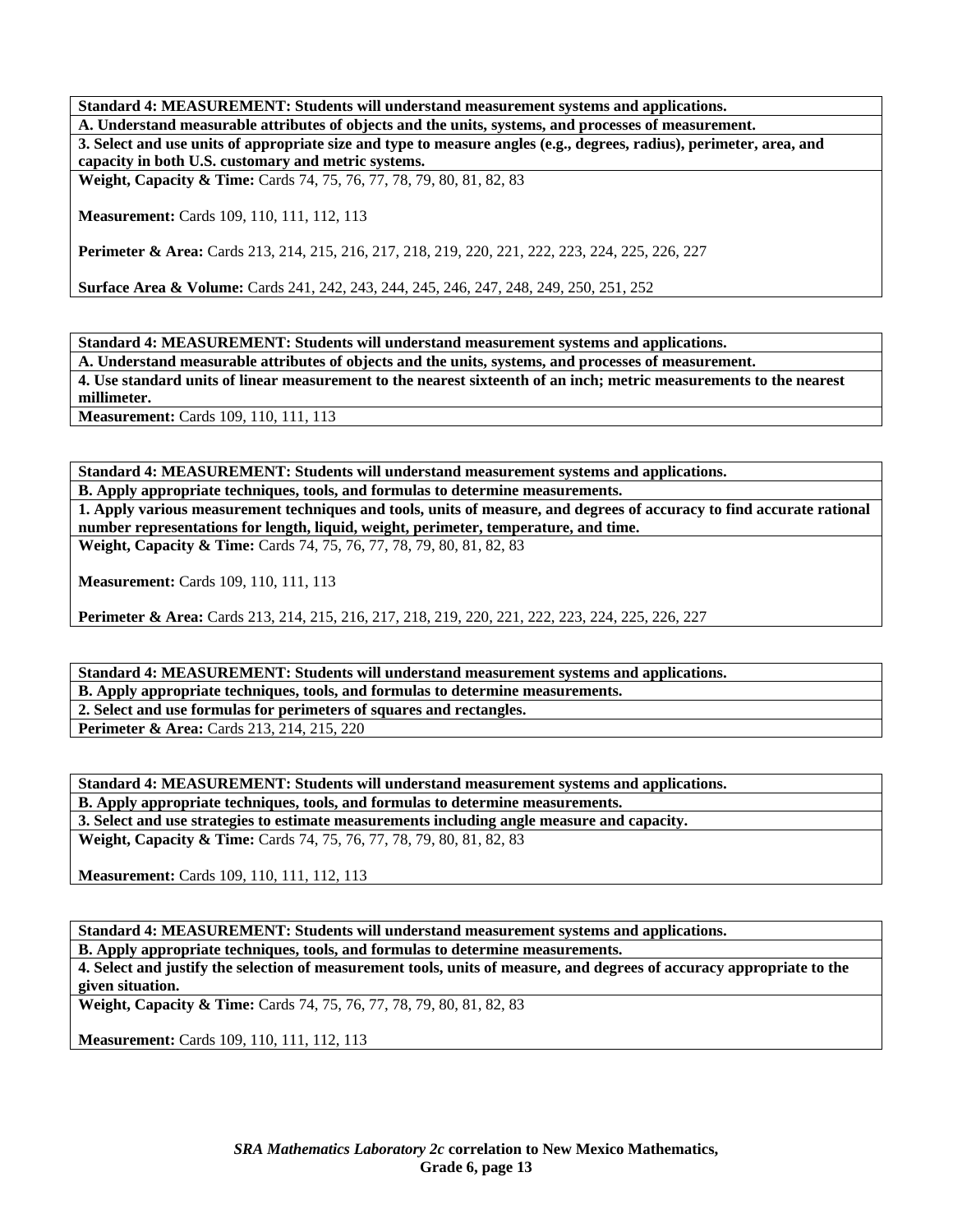**A. Formulate questions that can be addressed with data and collect, organize, and display relevant data to answer them. 1. Use statistical representations to analyze data.** 

Data & Graphs: Cards 138, 139, 140, 145

**Standard 5: DATA ANALYSIS and PROBABILITY: Students will understand how to formulate questions, analyze data, and determine probabilities.** 

**A. Formulate questions that can be addressed with data and collect, organize, and display relevant data to answer them. 2. Draw and compare different graphical representations of the same data.** 

**Data & Graphs:** Cards 144, 145, 146, 147, 148, 149, 150, 151, 152, 153

**Standard 5: DATA ANALYSIS and PROBABILITY: Students will understand how to formulate questions, analyze data, and determine probabilities.** 

**A. Formulate questions that can be addressed with data and collect, organize, and display relevant data to answer them. 3. Use mean, median, mode, and range to describe data.** 

**Data & Graphs:** Cards 138, 139, 140, 145

**Standard 5: DATA ANALYSIS and PROBABILITY: Students will understand how to formulate questions, analyze data, and determine probabilities.** 

**A. Formulate questions that can be addressed with data and collect, organize, and display relevant data to answer them. 4. Sketch circle graphs to display data.** 

**Data & Graphs:** Cards 146, 153

**Standard 5: DATA ANALYSIS and PROBABILITY: Students will understand how to formulate questions, analyze data, and determine probabilities.** 

**A. Formulate questions that can be addressed with data and collect, organize, and display relevant data to answer them. 5. Solve problems by collecting, organizing, displaying, and interpreting data.** 

**Data & Graphs:** Cards 141, 142, 143, 144, 145, 146, 147, 148, 149, 150, 151, 152, 153

**Standard 5: DATA ANALYSIS and PROBABILITY: Students will understand how to formulate questions, analyze data, and determine probabilities.** 

**A. Formulate questions that can be addressed with data and collect, organize, and display relevant data to answer them. 6. Compare different samples of a population with the entire population and determine the appropriateness of using a sample.** 

**Probability:** Cards 188, 189, 190, 191, 192, 193, 194, 195, 196, 197, 198, 199, 200, 201

**Standard 5: DATA ANALYSIS and PROBABILITY: Students will understand how to formulate questions, analyze data, and determine probabilities.** 

**A. Formulate questions that can be addressed with data and collect, organize, and display relevant data to answer them. 7. Conduct and explain sampling techniques such as observations, surveys, and random sampling for gathering data. Probability:** Cards 188, 189, 190, 191, 192, 193, 194, 195, 196, 197, 198, 199, 200, 201

**Standard 5: DATA ANALYSIS and PROBABILITY: Students will understand how to formulate questions, analyze data, and determine probabilities.** 

**A. Formulate questions that can be addressed with data and collect, organize, and display relevant data to answer them. 8. Determine the median for a rational number data set containing an odd number of data points. Data & Graphs:** Cards 140, 145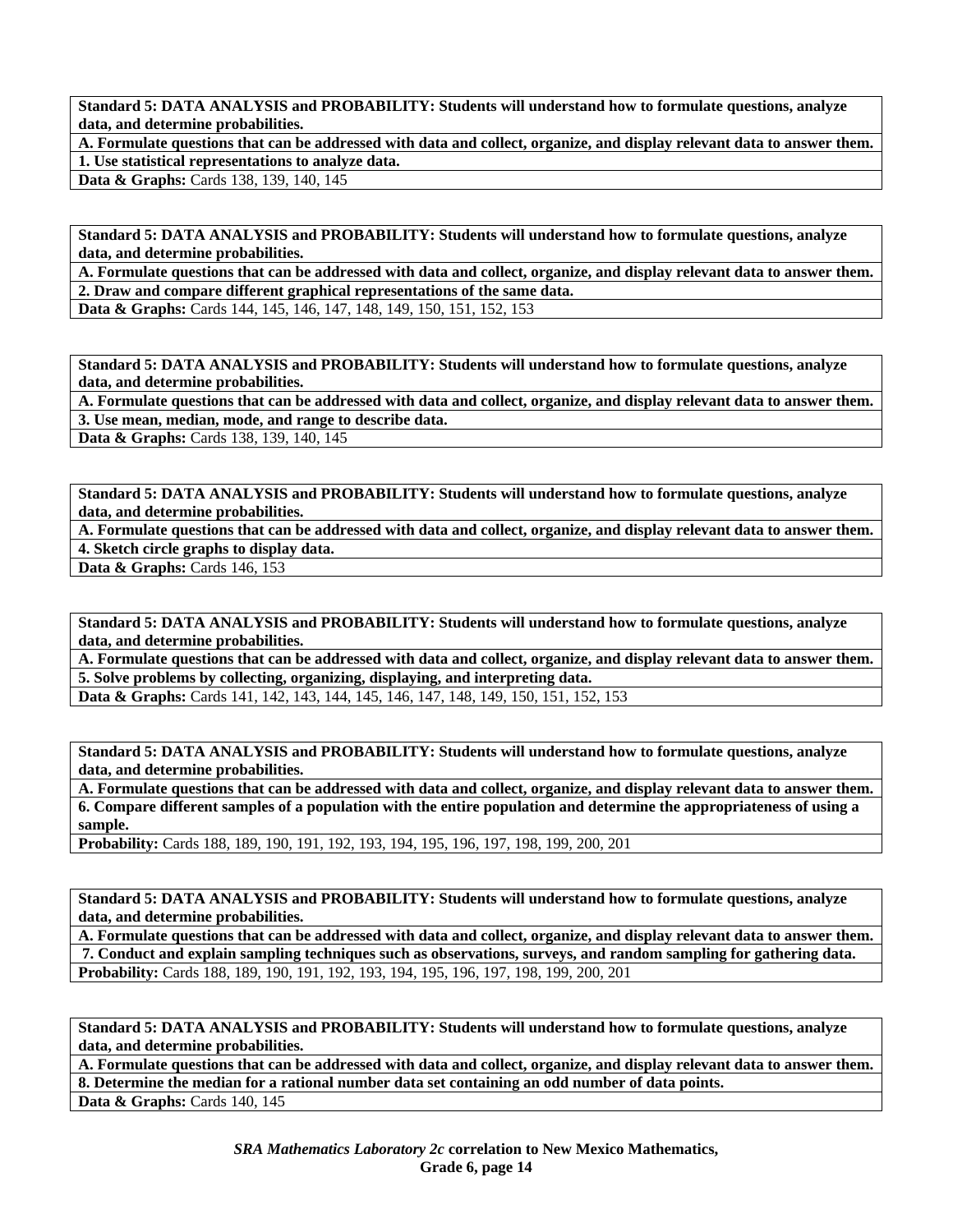**A. Formulate questions that can be addressed with data and collect, organize, and display relevant data to answer them. 9. Calculate and explain the median for a whole number data set containing an even number of data points. Data & Graphs: Cards 139, 145** 

**Standard 5: DATA ANALYSIS and PROBABILITY: Students will understand how to formulate questions, analyze data, and determine probabilities.** 

**A. Formulate questions that can be addressed with data and collect, organize, and display relevant data to answer them. 10. Explain advantages and disadvantages of using various display formats for a specific data set. Data & Graphs:** Cards 141, 142, 143, 144, 145, 146, 147, 148, 149, 150, 151, 152, 153

**Standard 5: DATA ANALYSIS and PROBABILITY: Students will understand how to formulate questions, analyze data, and determine probabilities.** 

**A. Formulate questions that can be addressed with data and collect, organize, and display relevant data to answer them. 11. Formulate and solve problems by collecting, organizing, displaying, and interpreting data. Data & Graphs:** Cards 141, 142, 143, 144, 145, 146, 147, 148, 149, 150, 151, 152, 153

**Standard 5: DATA ANALYSIS and PROBABILITY: Students will understand how to formulate questions, analyze data, and determine probabilities.** 

**B. Select and use appropriate statistical methods to analyze data.** 

**1. Choose an appropriate graphical format to organize and represent data.** 

**Data & Graphs:** Cards 141, 142, 143, 144, 145, 146, 147, 148, 149, 150, 151, 152, 153

**Standard 5: DATA ANALYSIS and PROBABILITY: Students will understand how to formulate questions, analyze data, and determine probabilities.** 

**B. Select and use appropriate statistical methods to analyze data.** 

**2. Describe the effects of missing or incorrect data.** 

**Data & Graphs:** Cards 139, 140, 141, 142, 143, 144, 145, 146, 147, 148, 149, 150, 151, 152, 153

**Standard 5: DATA ANALYSIS and PROBABILITY: Students will understand how to formulate questions, analyze data, and determine probabilities.** 

**B. Select and use appropriate statistical methods to analyze data.** 

**3. Compute and analyze statistical measurements for data sets:** 

• **Understand how additional data added to data sets may affect measures of central tendency.** 

Data & Graphs: Cards 138, 139, 140, 145

**Standard 5: DATA ANALYSIS and PROBABILITY: Students will understand how to formulate questions, analyze data, and determine probabilities.** 

**B. Select and use appropriate statistical methods to analyze data.** 

**3. Compute and analyze statistical measurements for data sets:** 

• **Understand how the inclusion or exclusion of outliners affects measures of central tendency.** 

Data & Graphs: Cards 138, 139, 140, 145

**Standard 5: DATA ANALYSIS and PROBABILITY: Students will understand how to formulate questions, analyze data, and determine probabilities.** 

**B. Select and use appropriate statistical methods to analyze data.** 

**3. Compute and analyze statistical measurements for data sets:** 

• **Know why a specific measure of central tendency provides the most useful information in a given context.** 

Data & Graphs: Cards 138, 139, 140, 145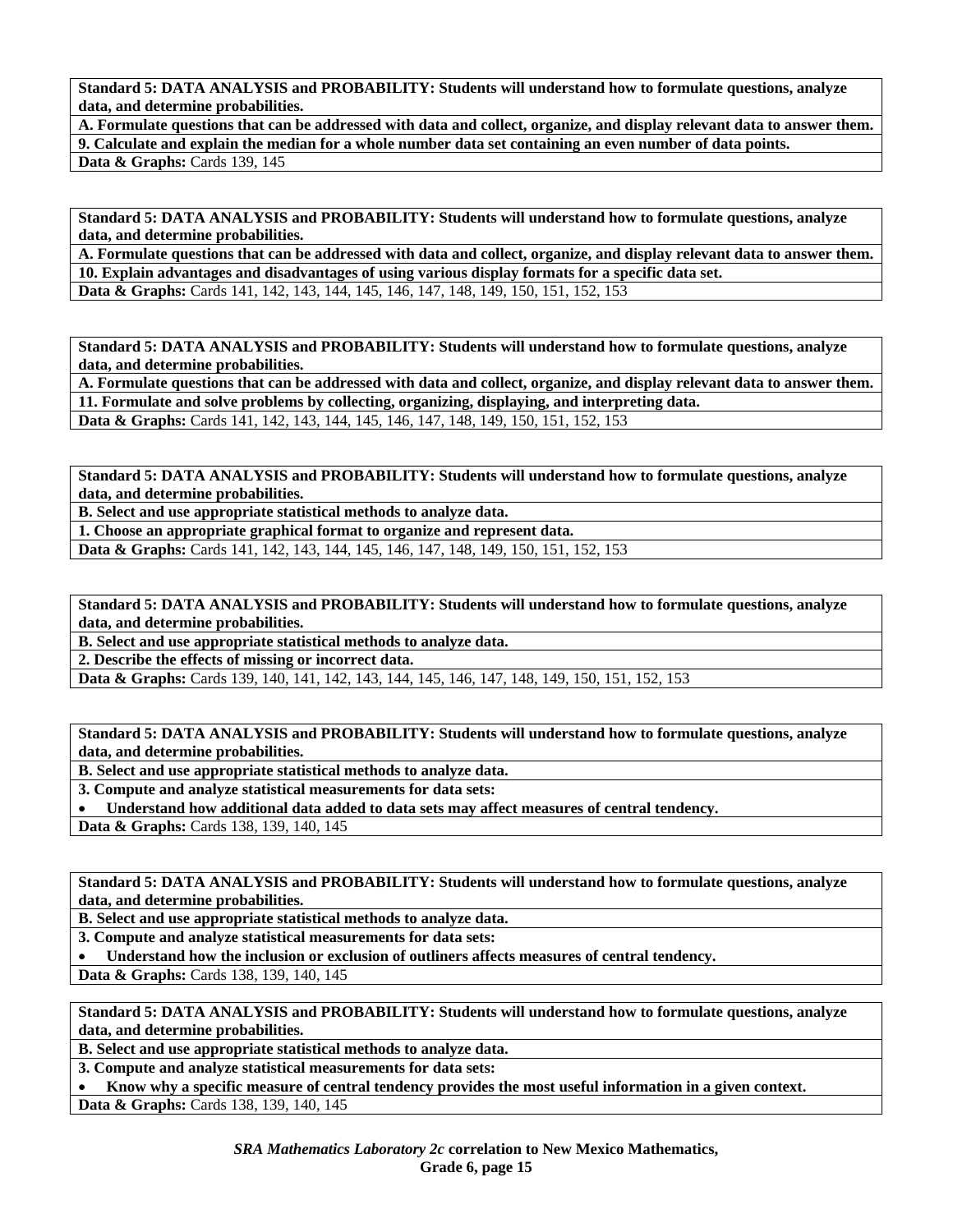**B. Select and use appropriate statistical methods to analyze data.** 

**4. Use data samples of a population and describe the characteristics and limitations of the sample. Probability:** Cards 188, 189, 190, 191, 192, 193, 194, 195, 196, 197, 198, 199, 200, 201

**Standard 5: DATA ANALYSIS and PROBABILITY: Students will understand how to formulate questions, analyze data, and determine probabilities.** 

**B. Select and use appropriate statistical methods to analyze data.** 

**5. Identify different ways of selecting a sample (e.g., convenience sampling, responses to a survey, random sampling) and which method make a sample more representative for a population.** 

**Probability:** Cards 188, 189, 190, 191, 192, 193, 194, 195, 196, 197, 198, 199, 200, 201

**Standard 5: DATA ANALYSIS and PROBABILITY: Students will understand how to formulate questions, analyze data, and determine probabilities.** 

**B. Select and use appropriate statistical methods to analyze data.** 

**6. Explain how the way a question is asked in a survey might influence the results obtained.** 

**Data & Graphs:** Cards 142, 143, 144, 145, 146, 147, 148, 149, 150, 151, 152, 153

**Standard 5: DATA ANALYSIS and PROBABILITY: Students will understand how to formulate questions, analyze data, and determine probabilities.** 

**B. Select and use appropriate statistical methods to analyze data.** 

**7. Identify data that represent sampling errors and explain why the sample and the display might be biased. Data & Graphs:** Cards 141, 142, 143, 144, 145, 146, 147, 148, 149, 150, 151, 152, 153

**Standard 5: DATA ANALYSIS and PROBABILITY: Students will understand how to formulate questions, analyze data, and determine probabilities.** 

**B. Select and use appropriate statistical methods to analyze data.** 

**8. Identify claims based on statistical data and, in sample cases, evaluate the validity and usefulness of the claims. Data & Graphs:** Cards 139, 140, 141, 142, 143, 144, 145, 146, 147, 148, 149, 150, 151

**Standard 5: DATA ANALYSIS and PROBABILITY: Students will understand how to formulate questions, analyze data, and determine probabilities.** 

**C. Develop and evaluate inferences and predictions that are based on data.** 

**1. Identify claims based on statistical data and evaluate the validity of the claim.** 

**Data & Graphs:** Cards 139, 140, 141, 142, 143, 144, 145, 146, 147, 148, 149, 150, 151

**Standard 5: DATA ANALYSIS and PROBABILITY: Students will understand how to formulate questions, analyze data, and determine probabilities.** 

**C. Develop and evaluate inferences and predictions that are based on data.** 

**2. Conduct observations, surveys, experiments and/or simulations, record the results in charts, tables, or graphs, and use the results to draw conclusions and make predictions.** 

**Data & Graphs:** Cards 139, 140, 141, 142, 143, 144, 145, 146, 147, 148, 149, 150, 151

**Probability:** Cards 188, 189, 190, 191, 192, 193, 194, 195, 196, 197, 198, 199, 200, 201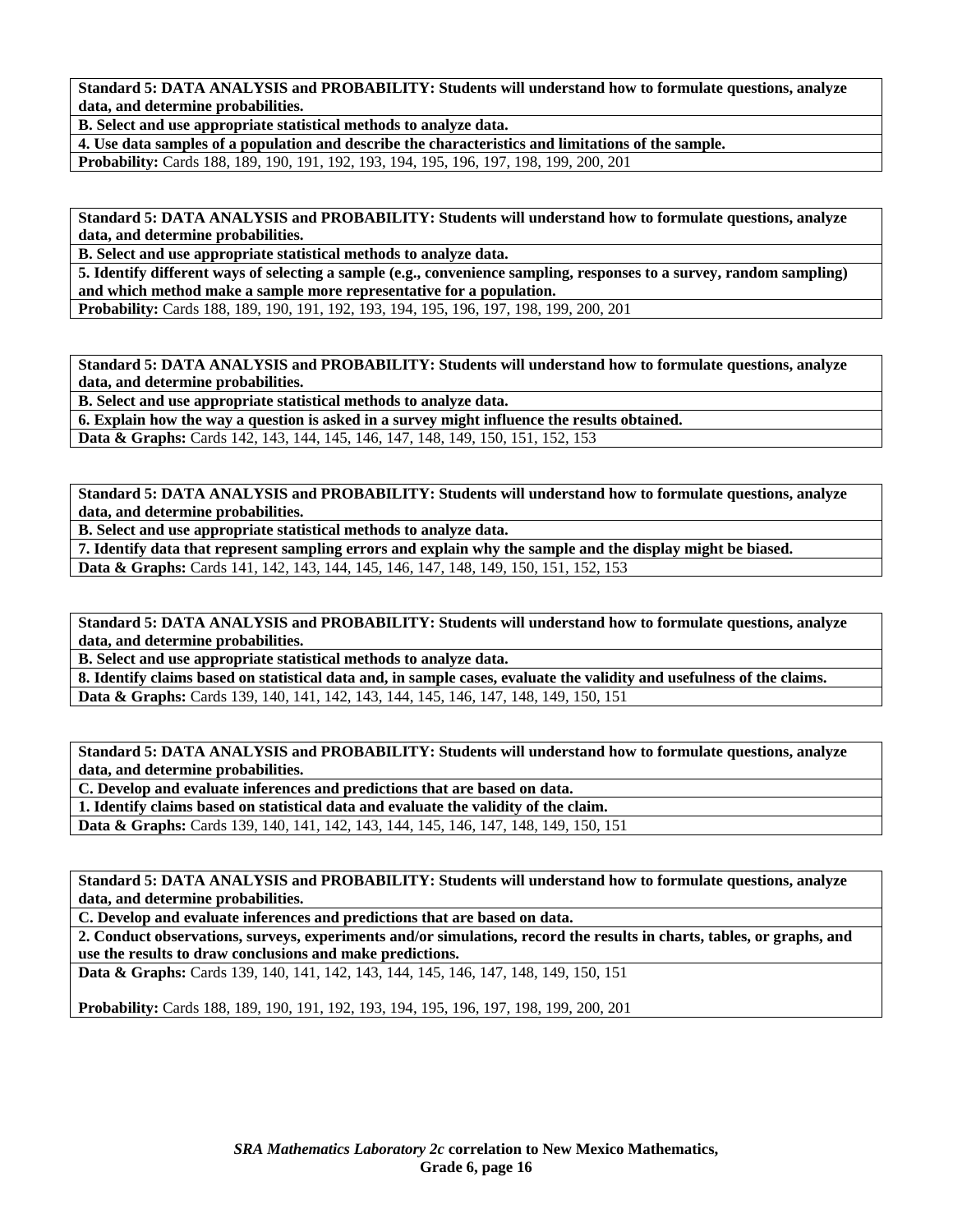**C. Develop and evaluate inferences and predictions that are based on data.** 

**3. Find all possible combinations in a given set (e.g., the number of ways a set of books can be arranged on a shelf). Probability:** Cards 188, 189, 190, 192, 193, 194, 195, 196

**Standard 5: DATA ANALYSIS and PROBABILITY: Students will understand how to formulate questions, analyze data, and determine probabilities.** 

**C. Develop and evaluate inferences and predictions that are based on data.** 

**4. Compare expected results with actual results in a simple experiment.** 

**Probability:** Cards 188, 189, 190, 191, 192, 193, 194, 195, 196, 197, 198, 199, 200, 201

**Standard 5: DATA ANALYSIS and PROBABILITY: Students will understand how to formulate questions, analyze data, and determine probabilities.** 

**D. Understand and apply basic concepts of probability.** 

**1. List all possible outcomes for a compound event composed of two independent events and recognize whether an outcome is certain, impossible, likely, or unlikely.** 

**Probability:** Cards 192, 193, 194, 195, 196, 201

**Standard 5: DATA ANALYSIS and PROBABILITY: Students will understand how to formulate questions, analyze data, and determine probabilities.** 

**D. Understand and apply basic concepts of probability.** 

**2. Determine and compare experimental (empirical) and mathematical (theoretical) probabilities (e.g., flipping two color counters).** 

**Probability:** Cards 188, 189, 190, 191, 192, 193, 194, 195, 196, 197, 198, 199, 200, 201

**Standard 5: DATA ANALYSIS and PROBABILITY: Students will understand how to formulate questions, analyze data, and determine probabilities.** 

**D. Understand and apply basic concepts of probability.** 

**3. Determine theoretical and experimental probabilities and use them to make predictions about events. Probability:** Cards 188, 189, 190, 191, 192, 193, 194, 195, 196, 197, 198, 199, 200, 201

**Standard 5: DATA ANALYSIS and PROBABILITY: Students will understand how to formulate questions, analyze data, and determine probabilities.** 

**D. Understand and apply basic concepts of probability.** 

**4. Represent all possible outcomes for compound events in an organized way (e.g., tables, grids, tree diagrams) and express the theoretical probability of each outcome.** 

**Probability:** Cards 188, 189, 190, 192, 193, 194, 195, 196

**Standard 5: DATA ANALYSIS and PROBABILITY: Students will understand how to formulate questions, analyze data, and determine probabilities.** 

**D. Understand and apply basic concepts of probability.** 

**5. Use data to estimate the probability of future events (e.g., batting averages).** 

**Probability:** Cards 188, 189, 190, 191, 192, 193, 194, 195, 196, 197, 198, 199, 200, 201